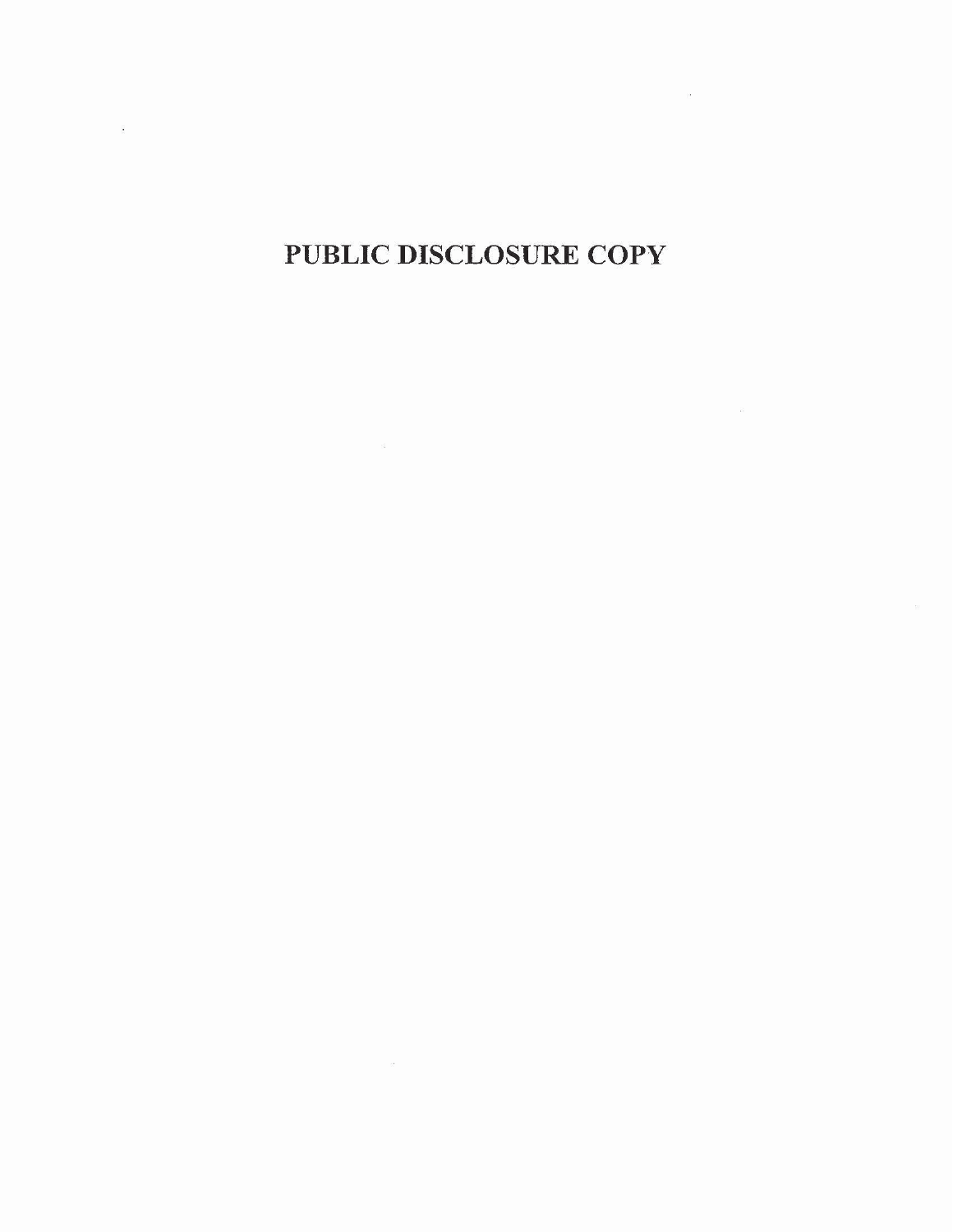| ∙orm | 101 |  |
|------|-----|--|
|      |     |  |

# **Return of Organization Exempt From Income Tax**<br> **Exergion 501(c)** 527, or 4947(a)(1) of the Internal Beyenue Code (except private foundations)

**Example 1990** Under section 501(c), 527, or 4947(a)(1) of the Internal Revenue Code (except private foundations)  $\angle\Box$  **O**<br>Perspect the Trumps **Form**  $\Box$   $\Box$  **D** Do not enter Social Security numbers on this form as it

 $\blacktriangleright$  Do not enter Social Security numbers on this form as it may be made public.

|                                                                                                            |                               | Department of the Treasury |         |                                          |                                                                    | ► Do not enter Social Security numbers on this form as it may be made public.<br>Information about Form 990 and its instructions is at www.irs.gov/form990.                                                                    |                             |                          |            |     |                                                      |            | Inspection                                             | <b>Open to Public</b>  |  |  |
|------------------------------------------------------------------------------------------------------------|-------------------------------|----------------------------|---------|------------------------------------------|--------------------------------------------------------------------|--------------------------------------------------------------------------------------------------------------------------------------------------------------------------------------------------------------------------------|-----------------------------|--------------------------|------------|-----|------------------------------------------------------|------------|--------------------------------------------------------|------------------------|--|--|
|                                                                                                            |                               |                            |         |                                          | A For the 2018 calendar year, or tax year beginning                |                                                                                                                                                                                                                                |                             | 10/01, 2018, and ending  |            |     |                                                      |            | $09/30$ , 20 19                                        |                        |  |  |
|                                                                                                            |                               |                            |         | C Name of organization                   |                                                                    |                                                                                                                                                                                                                                |                             |                          |            |     |                                                      |            | D Employer identification number                       |                        |  |  |
|                                                                                                            | <b>B</b> Check if applicable: |                            |         |                                          |                                                                    | UTAH DOMESTIC VIOLENCE ADVISORY COUNCIL                                                                                                                                                                                        |                             |                          |            |     |                                                      |            |                                                        |                        |  |  |
|                                                                                                            | Address<br>change             |                            |         |                                          |                                                                    | Doing Business As UTAH DOMESTIC VIOLENCE COALITION                                                                                                                                                                             |                             |                          |            |     | 87-0524312                                           |            |                                                        |                        |  |  |
| Internal Revenue Service<br>Κ<br>Part I<br>Activities & Governance<br>Revenue<br>Expenses<br>Net Assets or |                               | Name change                |         |                                          |                                                                    | Number and street (or P.O. box if mail is not delivered to street address)                                                                                                                                                     |                             |                          | Room/suite |     | E Telephone number                                   |            |                                                        |                        |  |  |
|                                                                                                            |                               | Initial return             |         | 124 S 400 E STE 430                      |                                                                    |                                                                                                                                                                                                                                |                             |                          |            |     | $(801)$ 521-5544                                     |            |                                                        |                        |  |  |
|                                                                                                            |                               | Terminated                 |         |                                          |                                                                    | City or town, state or province, country, and ZIP or foreign postal code                                                                                                                                                       |                             |                          |            |     |                                                      |            |                                                        |                        |  |  |
|                                                                                                            | Amended                       |                            |         |                                          | SALT LAKE CITY, UT 84111                                           |                                                                                                                                                                                                                                |                             |                          |            |     | <b>G</b> Gross receipts \$                           |            |                                                        | 897,634.               |  |  |
|                                                                                                            | return                        | Application                |         | F Name and address of principal officer: |                                                                    | CHRISTOPHER DAVIES                                                                                                                                                                                                             |                             |                          |            |     | $H(a)$ Is this a group return for                    |            | Yes                                                    | $X \mid$ No            |  |  |
|                                                                                                            | pending                       |                            |         |                                          |                                                                    | 124 S 400 E STE 430, SALT LAKE CITY, UT 84111                                                                                                                                                                                  |                             |                          |            |     | subordinates?<br>H(b) Are all subordinates included? |            | <b>Yes</b>                                             | No                     |  |  |
|                                                                                                            |                               | Tax-exempt status:         |         | ΧI<br>501(c)(3)                          | $501(c)$ (                                                         | $\rightarrow$ $\blacktriangleleft$<br>(insert no.)                                                                                                                                                                             |                             | 4947(a)(1) or            |            | 527 |                                                      |            | If "No," attach a list. (see instructions)             |                        |  |  |
|                                                                                                            |                               |                            |         | Website: WWW.UDVC.ORG                    |                                                                    |                                                                                                                                                                                                                                |                             |                          |            |     | $H(c)$ Group exemption number                        |            |                                                        |                        |  |  |
|                                                                                                            |                               | Form of organization:      |         | ΧI<br>Corporation                        | Trust                                                              | Association                                                                                                                                                                                                                    | Other $\blacktriangleright$ |                          |            |     |                                                      |            | L Year of formation: $1993$ M State of legal domicile: | UT                     |  |  |
|                                                                                                            |                               |                            | Summary |                                          |                                                                    |                                                                                                                                                                                                                                |                             |                          |            |     |                                                      |            |                                                        |                        |  |  |
|                                                                                                            | 1                             |                            |         |                                          |                                                                    | Briefly describe the organization's mission or most significant activities: TO CREATE A STATE WHERE DOMESTIC AND                                                                                                               |                             |                          |            |     |                                                      |            |                                                        |                        |  |  |
|                                                                                                            |                               |                            |         |                                          | SEXUAL VIOLENCE ARE INTOLERABLE.                                   |                                                                                                                                                                                                                                |                             |                          |            |     |                                                      |            |                                                        |                        |  |  |
|                                                                                                            |                               |                            |         |                                          |                                                                    |                                                                                                                                                                                                                                |                             |                          |            |     |                                                      |            |                                                        |                        |  |  |
|                                                                                                            | 2                             |                            |         |                                          |                                                                    | ________________________________<br>Check this box $\blacktriangleright$   if the organization discontinued its operations or disposed of more than 25% of its net assets.                                                     |                             |                          |            |     |                                                      |            |                                                        |                        |  |  |
|                                                                                                            | 3                             |                            |         |                                          |                                                                    |                                                                                                                                                                                                                                |                             |                          |            |     |                                                      | 3          |                                                        | 10.                    |  |  |
|                                                                                                            | 4                             |                            |         |                                          |                                                                    | Number of voting members of the governing body (Part VI, line 1a)                                                                                                                                                              |                             |                          |            |     |                                                      | 4          |                                                        | 10.                    |  |  |
|                                                                                                            |                               |                            |         |                                          |                                                                    |                                                                                                                                                                                                                                |                             |                          |            |     |                                                      | 5          |                                                        | 13.                    |  |  |
|                                                                                                            | 5                             |                            |         |                                          |                                                                    | Total number of individuals employed in calendar year 2018 (Part V, line 2a)<br>The 2a)                                                                                                                                        |                             |                          |            |     |                                                      |            |                                                        | 29.                    |  |  |
|                                                                                                            | 6                             |                            |         |                                          | Total number of volunteers (estimate if necessary)                 |                                                                                                                                                                                                                                |                             |                          |            |     |                                                      | 6          |                                                        | $\mathbf 0$ .          |  |  |
|                                                                                                            |                               |                            |         |                                          |                                                                    |                                                                                                                                                                                                                                |                             |                          |            |     |                                                      | 7a         |                                                        | 0.                     |  |  |
|                                                                                                            |                               |                            |         |                                          |                                                                    | <b>b</b> Net unrelated business taxable income from Form 990-T, line 34                                                                                                                                                        |                             |                          |            |     |                                                      | 7b         |                                                        |                        |  |  |
|                                                                                                            |                               |                            |         |                                          |                                                                    |                                                                                                                                                                                                                                |                             |                          |            |     | <b>Prior Year</b>                                    |            | <b>Current Year</b>                                    |                        |  |  |
|                                                                                                            | 8                             |                            |         |                                          |                                                                    | Contributions and grants (Part VIII, line 1h)                                                                                                                                                                                  |                             | <b>COPY FOR</b>          |            |     | 1,002,102.                                           |            |                                                        | 874,702.               |  |  |
|                                                                                                            | 9                             |                            |         |                                          |                                                                    | Program service revenue (Part VIII, line 2g)                                                                                                                                                                                   |                             | <b>PUBLIC INSPECTION</b> |            |     |                                                      | 15,533.    |                                                        | 22,925.                |  |  |
|                                                                                                            | 10                            |                            |         |                                          |                                                                    | Investment income (Part VIII, column (A), lines 3, 4, and 7d)                                                                                                                                                                  |                             |                          |            |     |                                                      | 0.         |                                                        | 7.                     |  |  |
|                                                                                                            | 11                            |                            |         |                                          |                                                                    | Other revenue (Part VIII, column (A), lines 5, 6d, 8c, 9c, 10c, and 11e)                                                                                                                                                       |                             |                          |            |     |                                                      | $\Omega$ . |                                                        | $\mathbf{0}$ .         |  |  |
|                                                                                                            | 12                            |                            |         |                                          |                                                                    | Total revenue - add lines 8 through 11 (must equal Part VIII, column (A), line 12)                                                                                                                                             |                             |                          |            |     | 1,017,635.                                           |            |                                                        | 897,634.               |  |  |
|                                                                                                            | 13                            |                            |         |                                          |                                                                    | Grants and similar amounts paid (Part IX, column (A), lines 1-3)<br><sub>1111</sub> , $\cdots$ , $\cdots$ , $\cdots$ , $\cdots$ , $\cdots$                                                                                     |                             |                          |            |     |                                                      | 0          | 10,306.                                                |                        |  |  |
|                                                                                                            | 14                            |                            |         |                                          |                                                                    | Benefits paid to or for members (Part IX, column (A), line 4)                                                                                                                                                                  |                             |                          |            |     |                                                      | $\Omega$ . |                                                        | 0.                     |  |  |
|                                                                                                            | 15                            |                            |         |                                          |                                                                    | Salaries, other compensation, employee benefits (Part IX, column (A), lines 5-10)                                                                                                                                              |                             |                          |            |     |                                                      | 600,857.   |                                                        | 567,075.               |  |  |
|                                                                                                            |                               |                            |         |                                          |                                                                    | 16a Professional fundraising fees (Part IX, column (A), line 11e)<br>16a Professional fundraising fees (Part IX, column (A), line 11e)                                                                                         |                             |                          |            |     |                                                      | $\Omega$ . |                                                        | 0.                     |  |  |
|                                                                                                            |                               |                            |         |                                          |                                                                    | <b>b</b> Total fundraising expenses (Part IX, column (D), line 25) $\blacktriangleright$ _______                                                                                                                               |                             | 1,398.                   |            |     |                                                      |            |                                                        |                        |  |  |
|                                                                                                            | 17                            |                            |         |                                          |                                                                    | Other expenses (Part IX, column (A), lines 11a-11d, 11f-24e)                                                                                                                                                                   |                             |                          |            |     |                                                      | 388,184.   |                                                        | 306,060.               |  |  |
|                                                                                                            | 18                            |                            |         |                                          |                                                                    | Total expenses. Add lines 13-17 (must equal Part IX, column (A), line 25)                                                                                                                                                      |                             |                          |            |     |                                                      | 989,041.   |                                                        | 883, 441.              |  |  |
|                                                                                                            | 19                            |                            |         |                                          |                                                                    |                                                                                                                                                                                                                                |                             |                          |            |     |                                                      | 28,594.    |                                                        | 14,193.                |  |  |
|                                                                                                            |                               |                            |         |                                          |                                                                    |                                                                                                                                                                                                                                |                             |                          |            |     | <b>Beginning of Current Year</b>                     |            | <b>End of Year</b>                                     |                        |  |  |
|                                                                                                            | 20                            |                            |         |                                          |                                                                    |                                                                                                                                                                                                                                |                             |                          |            |     |                                                      | 272,845.   |                                                        | 268,893.               |  |  |
|                                                                                                            | 21                            |                            |         |                                          |                                                                    |                                                                                                                                                                                                                                |                             |                          |            |     |                                                      | 94,566.    |                                                        | $\overline{76}$ , 421. |  |  |
|                                                                                                            | 22                            |                            |         |                                          |                                                                    | Net assets or fund balances. Subtract line 21 from line 20 [11, 11, 11, 11, 11, 11, 11, 11]                                                                                                                                    |                             |                          |            |     |                                                      | 178,279.   |                                                        | 192,472.               |  |  |
|                                                                                                            | Part II                       |                            |         | <b>Signature Block</b>                   |                                                                    |                                                                                                                                                                                                                                |                             |                          |            |     |                                                      |            |                                                        |                        |  |  |
|                                                                                                            |                               |                            |         |                                          |                                                                    | Under penalties of perjury, I declare that I have examined this return, including accompanying schedules and statements, and to the best of my knowledge and belief, it is true, correct, and complete. Declaration of prepare |                             |                          |            |     |                                                      |            |                                                        |                        |  |  |
|                                                                                                            |                               |                            |         |                                          |                                                                    |                                                                                                                                                                                                                                |                             |                          |            |     |                                                      |            |                                                        |                        |  |  |
|                                                                                                            |                               |                            |         |                                          |                                                                    |                                                                                                                                                                                                                                |                             |                          |            |     |                                                      |            |                                                        |                        |  |  |
| Sign                                                                                                       |                               |                            |         | Signature of officer                     |                                                                    |                                                                                                                                                                                                                                |                             |                          |            |     | Date                                                 |            |                                                        |                        |  |  |
| <b>Here</b>                                                                                                |                               |                            |         |                                          |                                                                    |                                                                                                                                                                                                                                |                             |                          |            |     |                                                      |            |                                                        |                        |  |  |
|                                                                                                            |                               |                            |         | Type or print name and title             |                                                                    |                                                                                                                                                                                                                                |                             |                          |            |     |                                                      |            |                                                        |                        |  |  |
|                                                                                                            |                               |                            |         | Print/Type preparer's name               |                                                                    | Preparer's signature                                                                                                                                                                                                           |                             |                          | Date       |     | Check                                                | if         | <b>PTIN</b>                                            |                        |  |  |
| Paid                                                                                                       |                               | ADAM R SMITH               |         | CPA                                      |                                                                    |                                                                                                                                                                                                                                |                             |                          |            |     | self-employed                                        |            | P00958966                                              |                        |  |  |
|                                                                                                            | Preparer                      |                            |         | $\blacktriangleright$ BKD, LLP           |                                                                    |                                                                                                                                                                                                                                |                             |                          |            |     |                                                      |            | 44-0160260                                             |                        |  |  |
|                                                                                                            | Use Only                      | Firm's name                |         |                                          |                                                                    |                                                                                                                                                                                                                                |                             |                          |            |     | Firm's $EIN$                                         |            | 719 471-4290                                           |                        |  |  |
|                                                                                                            |                               |                            |         |                                          |                                                                    | Firm's address > 111 SOUTH TEJON, SUITE 800 COLORADO SPRINGS, CO 80903-9848                                                                                                                                                    |                             |                          |            |     | Phone no.                                            |            |                                                        |                        |  |  |
|                                                                                                            |                               |                            |         |                                          |                                                                    | May the IRS discuss this return with the preparer shown above? (see instructions)                                                                                                                                              |                             |                          |            |     |                                                      |            | Χ<br>Yes                                               | No                     |  |  |
|                                                                                                            |                               |                            |         |                                          | For Paperwork Reduction Act Notice, see the separate instructions. |                                                                                                                                                                                                                                |                             |                          |            |     |                                                      |            | Form 990 (2018)                                        |                        |  |  |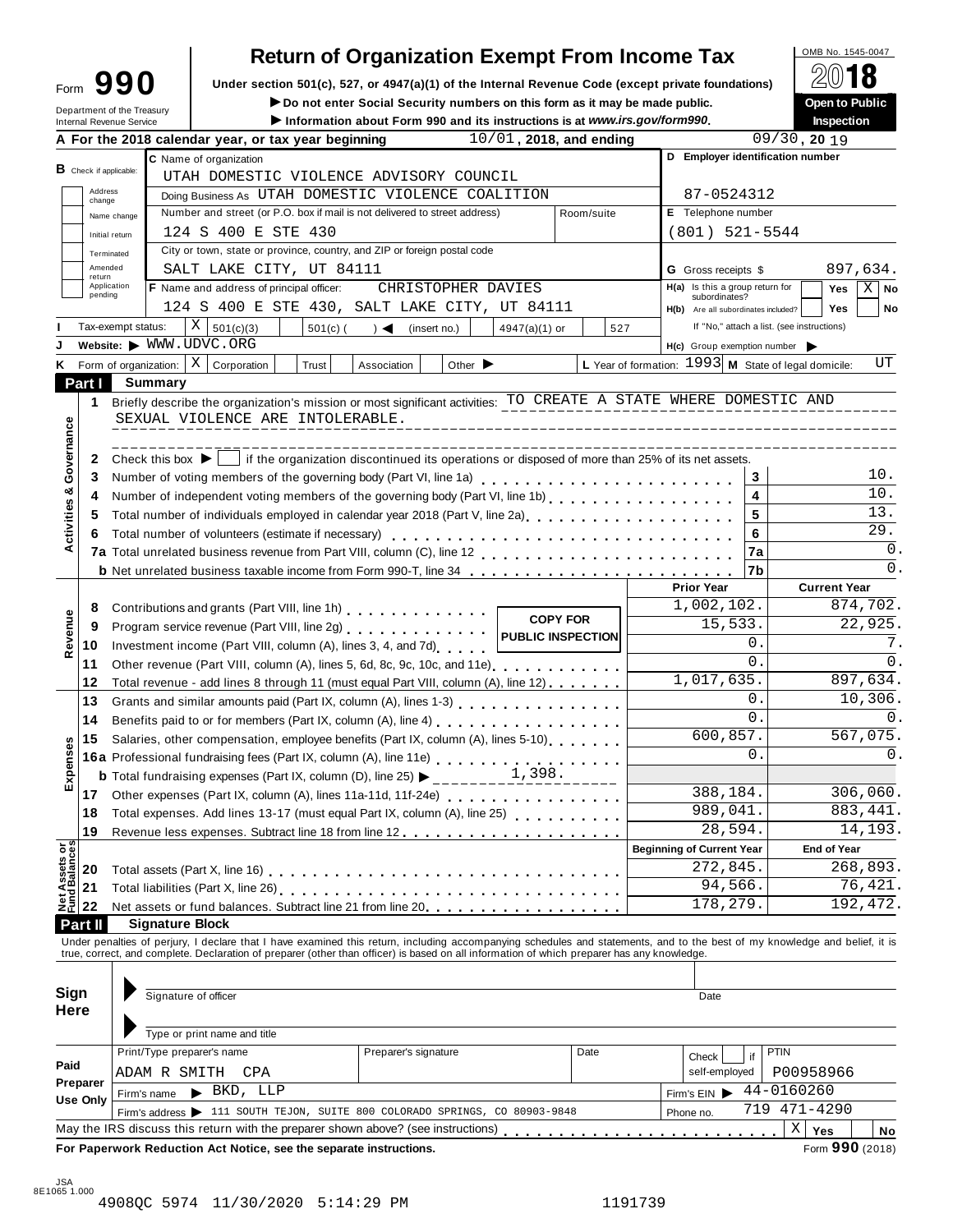| 402431 |  |
|--------|--|
| Form   |  |

## (Rev. January 2019)

Department of the Treasury Internal Revenue Service

#### **8868 Application for Automatic Extension of Time To File an Exempt Organization Return**

u **File a separate application for each return.** u **Go to** *www.irs.gov/Form8868* **for the latest information.**

**Electronic filing** *(e-file).* You can electronically file Form 8868 to request a 6-month automatic extension of time to file any of the forms listed below with the exception of Form 8870, Information Return for Transfers Associated With Certain Personal Benefit Contracts, for which an extension request must be sent to the IRS in paper format (see instructions). For more details on the electronic filing of this form, visit *www.irs.gov/e-file-providers/e-file-for-charities-and-non-profits* .

#### **Automatic 6-Month Extension of Time.** Only submit original (no copies needed).

All corporations required to file an income tax return other than Form 990-T (including 1120-C filers), partnerships, REMICs, and trusts must use Form 7004 to request an extension of time to file income tax returns.

|                                            |                                                                                              |                                                                                                                 | Enter filer's identifying number, see instructions |
|--------------------------------------------|----------------------------------------------------------------------------------------------|-----------------------------------------------------------------------------------------------------------------|----------------------------------------------------|
| Type or                                    | Name of exempt organization or other filer, see instructions.                                |                                                                                                                 | Employer identification number (EIN) or            |
| print                                      | UTAH DOMESTIC VIOLENCE<br>ADVISORY COUNCIL                                                   |                                                                                                                 | 87-0524312                                         |
| File by the                                | Number, street, and room or suite no. If a P.O. box, see instructions.<br>124 S. 400 E. #300 |                                                                                                                 | Social security number (SSN)                       |
| due date for<br>filing your<br>return. See |                                                                                              | City, town or post office, state, and ZIP code. For a foreign address, see instructions.                        |                                                    |
| instructions.                              | SALT LAKE CITY                                                                               | UT 84111                                                                                                        |                                                    |
|                                            |                                                                                              | Enter the Return Code for the return that this application is for (file a separate application for each return) | 01                                                 |

| <b>Application</b>                                                                                                                                                                                                                                                                                                                                                                                                                                                                                                                                                                                                                                                                                                                                                                     | Return                        | <b>Application</b>                                                             |                |    | Return |
|----------------------------------------------------------------------------------------------------------------------------------------------------------------------------------------------------------------------------------------------------------------------------------------------------------------------------------------------------------------------------------------------------------------------------------------------------------------------------------------------------------------------------------------------------------------------------------------------------------------------------------------------------------------------------------------------------------------------------------------------------------------------------------------|-------------------------------|--------------------------------------------------------------------------------|----------------|----|--------|
| Is For                                                                                                                                                                                                                                                                                                                                                                                                                                                                                                                                                                                                                                                                                                                                                                                 | Code                          | <b>Is For</b>                                                                  |                |    | Code   |
| Form 990 or Form 990-EZ                                                                                                                                                                                                                                                                                                                                                                                                                                                                                                                                                                                                                                                                                                                                                                | 01                            | Form 990-T (corporation)                                                       |                |    | 07     |
| Form 990-BL                                                                                                                                                                                                                                                                                                                                                                                                                                                                                                                                                                                                                                                                                                                                                                            | 02                            | Form 1041-A                                                                    |                |    | 08     |
| Form 4720 (individual)                                                                                                                                                                                                                                                                                                                                                                                                                                                                                                                                                                                                                                                                                                                                                                 | 03                            | Form 4720 (other than individual)                                              |                |    | 09     |
| Form 990-PF                                                                                                                                                                                                                                                                                                                                                                                                                                                                                                                                                                                                                                                                                                                                                                            | 04                            | Form 5227                                                                      |                |    | 10     |
| Form 990-T (sec. 401(a) or 408(a) trust)                                                                                                                                                                                                                                                                                                                                                                                                                                                                                                                                                                                                                                                                                                                                               | 05                            | Form 6069                                                                      |                |    | 11     |
| Form 990-T (trust other than above)                                                                                                                                                                                                                                                                                                                                                                                                                                                                                                                                                                                                                                                                                                                                                    | 06                            | Form 8870                                                                      |                |    | 12     |
| JENNIFER OXBORROW                                                                                                                                                                                                                                                                                                                                                                                                                                                                                                                                                                                                                                                                                                                                                                      |                               |                                                                                |                |    |        |
| 124 SOUTH 400 EAST, SUITE 300                                                                                                                                                                                                                                                                                                                                                                                                                                                                                                                                                                                                                                                                                                                                                          |                               |                                                                                |                |    |        |
| The books are in the care of <b>u</b> SALT LAKE CITY                                                                                                                                                                                                                                                                                                                                                                                                                                                                                                                                                                                                                                                                                                                                   |                               |                                                                                |                | UT | 84111  |
| Telephone No. ▶ $008 - 015 - 2155$<br>If this is for a Group Return, enter the organization's four digit Group Exemption Number (GEN) [If this is<br>$\blacktriangleright$ $\mid$ $\mid$ . If it is for part of the group, check this box<br>for the whole group, check this box<br>a list with the names and EINs of all members the extension is for.<br>I request an automatic 6-month extension of time until $08/15/20$ , to file the exempt organization return<br>1<br>for the organization named above. The extension is for the organization's return for:<br>calendar year ___________ or<br>▶<br>tax year beginning $10/01/18$ , and ending $09/30/19$<br>If the tax year entered in line 1 is for less than 12 months, check reason:  <br>2<br>Change in accounting period | Fax No. $\blacktriangleright$ | $\blacktriangleright$ $\vdash$<br>and attach<br>Initial return<br>Final return |                |    |        |
| If this application is for Forms 990-BL, 990-PF, 990-T, 4720, or 6069, enter the tentative tax, less<br>За                                                                                                                                                                                                                                                                                                                                                                                                                                                                                                                                                                                                                                                                             |                               |                                                                                |                |    | 0      |
| any nonrefundable credits. See instructions.                                                                                                                                                                                                                                                                                                                                                                                                                                                                                                                                                                                                                                                                                                                                           |                               |                                                                                | 3a             | \$ |        |
| If this application is for Forms 990-PF, 990-T, 4720, or 6069, enter any refundable credits and<br>b                                                                                                                                                                                                                                                                                                                                                                                                                                                                                                                                                                                                                                                                                   |                               |                                                                                |                |    |        |
| estimated tax payments made. Include any prior year overpayment allowed as a credit.                                                                                                                                                                                                                                                                                                                                                                                                                                                                                                                                                                                                                                                                                                   |                               |                                                                                | 3 <sub>b</sub> | \$ | 0      |
| <b>Balance due.</b> Subtract line 3b from line 3a. Include your payment with this form, if required, by<br>c                                                                                                                                                                                                                                                                                                                                                                                                                                                                                                                                                                                                                                                                           |                               |                                                                                |                |    | 0      |
| using EFTPS (Electronic Federal Tax Payment System). See instructions.                                                                                                                                                                                                                                                                                                                                                                                                                                                                                                                                                                                                                                                                                                                 |                               |                                                                                | 3c             |    |        |

instructions.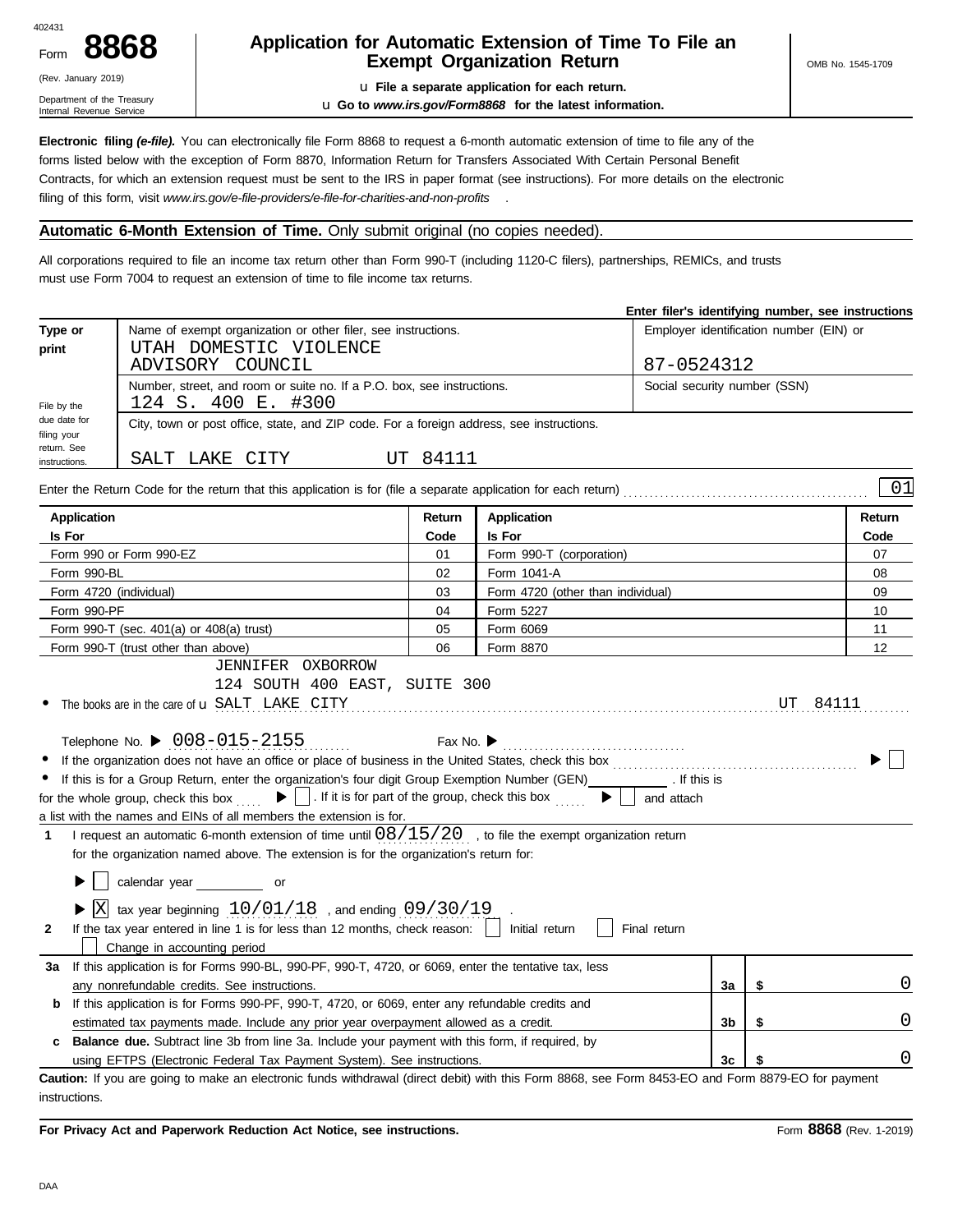|              | Page 2<br>Form 990 (2018)                                                                                                                                                                                                                                                                                                                       |
|--------------|-------------------------------------------------------------------------------------------------------------------------------------------------------------------------------------------------------------------------------------------------------------------------------------------------------------------------------------------------|
|              | Part III<br><b>Statement of Program Service Accomplishments</b>                                                                                                                                                                                                                                                                                 |
|              | X<br>Check if Schedule O contains a response or note to any line in this Part III                                                                                                                                                                                                                                                               |
|              | Briefly describe the organization's mission:                                                                                                                                                                                                                                                                                                    |
|              | UDVC IS THE NATIONALLY RECOGNIZED NONPROFIT DOMESTIC VIOLENCE                                                                                                                                                                                                                                                                                   |
|              | COALITION FOR THE STATE OF<br>UTAH. UDVC'S MISSION IS<br>TO<br>CREATE A STATE                                                                                                                                                                                                                                                                   |
|              | WHERE DOMESTIC VIOLENCE IS INTOLERABLE AND EVERYONE LIVES FREE FROM                                                                                                                                                                                                                                                                             |
|              | FEAR.                                                                                                                                                                                                                                                                                                                                           |
| $\mathbf{2}$ | Did the organization undertake any significant program services during the year which were not listed on the<br>Χ<br>Yes<br>No<br>If "Yes," describe these new services on Schedule O.                                                                                                                                                          |
| 3            | Did the organization cease conducting, or make significant changes in how it conducts, any program<br>Х<br><b>Yes</b><br>No<br>If "Yes," describe these changes on Schedule O.                                                                                                                                                                  |
| 4            | Describe the organization's program service accomplishments for each of its three largest program services, as measured by<br>expenses. Section $501(c)(3)$ and $501(c)(4)$ organizations are required to report the amount of grants and allocations to others,<br>the total expenses, and revenue, if any, for each program service reported. |
|              | 4a (Code:<br>) (Expenses $\frac{1}{3}$ 296, 268. including grants of $\frac{1}{3}$<br>(Revenue \$<br>22,925.                                                                                                                                                                                                                                    |
|              | EDUCATION & TRAINING -- THE UDVC PROVIDES TRAINING TO A VARIETY OF                                                                                                                                                                                                                                                                              |
|              | PROFESSIONALS IN THE<br>STATE<br>TO ENABLE<br>BEST<br>THEM<br>TO<br>PROVIDE<br>THE.                                                                                                                                                                                                                                                             |

| OUALITY SERVICE TO VICTIMS OF INTERPERSONAL VIOLENCE. THE UDVC   |
|------------------------------------------------------------------|
| UTILIZES ITS OWN IN-HOUSE SPECIALIZED TRAINING TEAM TO DELIVER   |
| TRAINING, AS WELL AS HOSTING NATIONAL PARTNERS AND TECHNICAL     |
| ADVISERS TO ENSURE THAT UTAH IS CURRENT WITH THE MOST RECENT     |
| EVIDENCE-BASED APPROACHES AND NATIONAL BEST PRACTICES. THE UDVC  |
| ALSO COLLABORATES WITH LOCAL EXPERTS AND PARTNERS TO PROVIDE     |
| TRAINING TO MEET THE SPECIFIC NEEDS OF COMMUNITIES IN OUR STATE. |
|                                                                  |

| 4b (Code:    | $(Express $ 305, 218, 218]$ including grants of \$                 | (Revenue \$ |  |
|--------------|--------------------------------------------------------------------|-------------|--|
|              | OUTREACH -- THE UDVC PROVIDES SERVICES TO UNDERSERVED POPULATIONS  |             |  |
|              | WHO MIGHT NOT OTHERWISE HAVE ACCESS TO THOSE SERVICES. IN ADDITION |             |  |
|              | TO DELIVERING SERVICES, OUTREACH HAS AN EDUCATIONAL ROLE, RAISING  |             |  |
|              | THE AWARENESS OF EXISTING SERVICES FOR DOMESTIC VIOLENCE VICTIMS   |             |  |
|              | AND THEIR CHILDREN. IN UTAH, THOSE COMMUNITIES INCLUDE COMMUNITIES |             |  |
|              | OF COLOR, IMMIGRANT AND REFUGEE FAMILIES, INDIVIDUALS WITH         |             |  |
|              | DISABILITIES, THE LGBTO COMMUNITY, AND PLURAL MARRIAGE             |             |  |
| COMMUNITIES. |                                                                    |             |  |
|              |                                                                    |             |  |

| 4c (Code: | ∴xbenses | $99,581$ . Including grants of $\$$ | Pevenue L |  |
|-----------|----------|-------------------------------------|-----------|--|
| .         |          |                                     |           |  |

**4d** Other program services (Describe in Schedule O.) (Expenses \$ 95,962. including grants of \$ ) (Revenue \$ ) **4e** Total program service expenses ▶ [ATTACHMENT 2](#page-35-0)

JSA Form **990** (2018) 8E1020 1.000 4908QC 5974 11/30/2020 5:14:29 PM 1191739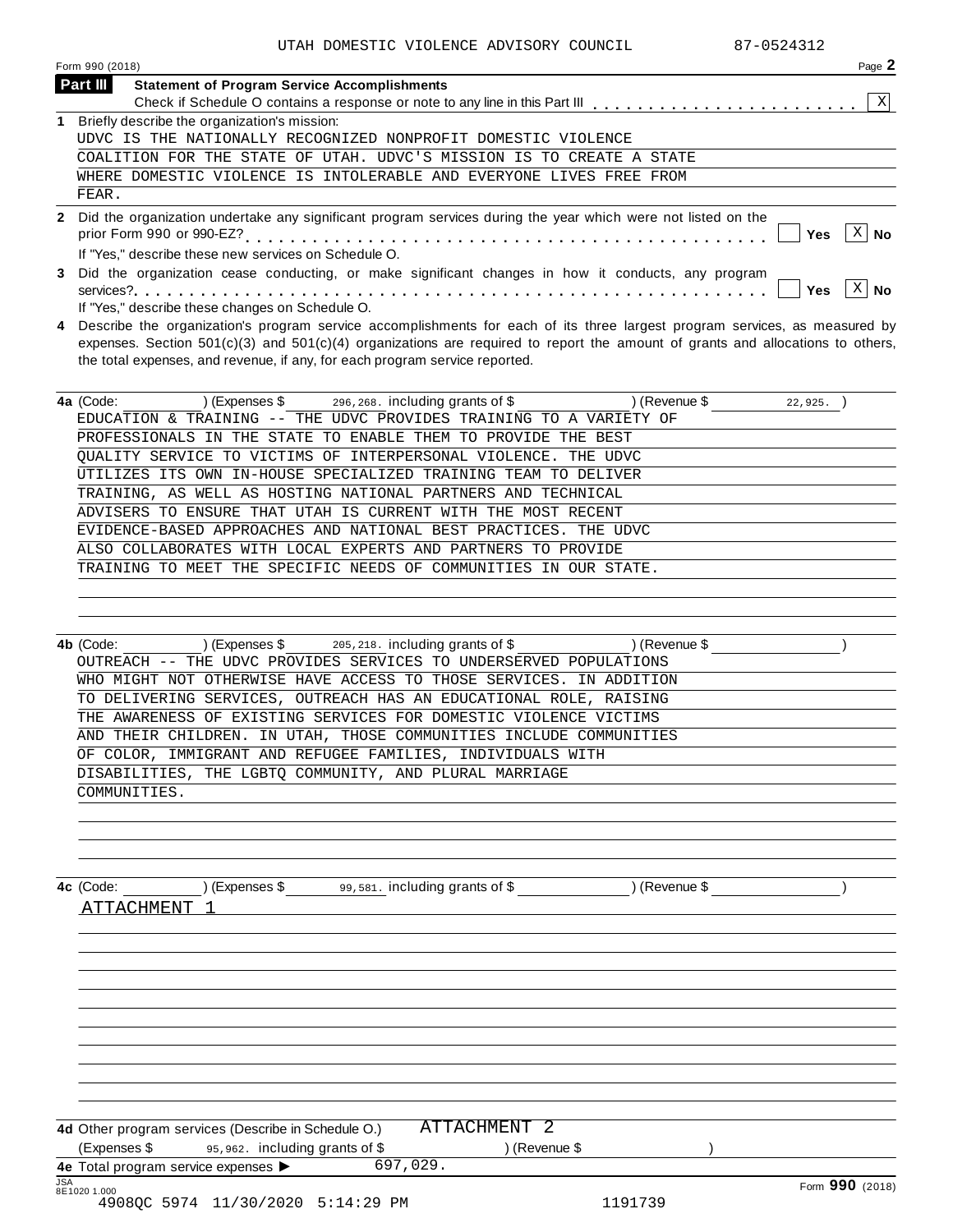| Part IV      | <b>Checklist of Required Schedules</b>                                                                                  |                 |             |    |
|--------------|-------------------------------------------------------------------------------------------------------------------------|-----------------|-------------|----|
|              |                                                                                                                         |                 | Yes         | No |
| 1            | Is the organization described in section $501(c)(3)$ or $4947(a)(1)$ (other than a private foundation)? If "Yes,"       |                 |             |    |
|              |                                                                                                                         | 1               | Χ           |    |
| $\mathbf{2}$ | Is the organization required to complete Schedule B, Schedule of Contributors (see instructions)?                       | $\overline{2}$  | $\mathbf X$ |    |
| 3            | Did the organization engage in direct or indirect political campaign activities on behalf of or in opposition to        |                 |             |    |
|              | candidates for public office? If "Yes," complete Schedule C, Part I.                                                    | 3               |             | Χ  |
| 4            | Section 501(c)(3) organizations. Did the organization engage in lobbying activities, or have a section 501(h)           |                 |             |    |
|              |                                                                                                                         | 4               |             | X  |
| 5            | Is the organization a section $501(c)(4)$ , $501(c)(5)$ , or $501(c)(6)$ organization that receives membership dues,    |                 |             |    |
|              | assessments, or similar amounts as defined in Revenue Procedure 98-19? If "Yes," complete Schedule C, Part III          | 5               |             |    |
| 6            | Did the organization maintain any donor advised funds or any similar funds or accounts for which donors                 |                 |             |    |
|              | have the right to provide advice on the distribution or investment of amounts in such funds or accounts? If             |                 |             |    |
|              |                                                                                                                         | 6               |             | X  |
| 7            | Did the organization receive or hold a conservation easement, including easements to preserve open space,               |                 |             |    |
|              | the environment, historic land areas, or historic structures? If "Yes," complete Schedule D, Part II.                   | $\overline{7}$  |             | Χ  |
| 8            | Did the organization maintain collections of works of art, historical treasures, or other similar assets? If "Yes,"     |                 |             | Χ  |
|              |                                                                                                                         | 8               |             |    |
| 9            | Did the organization report an amount in Part X, line 21, for escrow or custodial account liability, serve as a         |                 |             |    |
|              | custodian for amounts not listed in Part X; or provide credit counseling, debt management, credit repair, or            | 9               |             | X  |
| 10           | Did the organization, directly or through a related organization, hold assets in temporarily restricted                 |                 |             |    |
|              | endowments, permanent endowments, or quasi-endowments? If "Yes," complete Schedule D, Part V.                           | 10              |             | Χ  |
| 11           | If the organization's answer to any of the following questions is "Yes," then complete Schedule D, Parts VI,            |                 |             |    |
|              | VII, VIII, IX, or X as applicable.                                                                                      |                 |             |    |
|              | a Did the organization report an amount for land, buildings, and equipment in Part X, line 10? If "Yes,"                |                 |             |    |
|              |                                                                                                                         | 11a             | Χ           |    |
|              | <b>b</b> Did the organization report an amount for investments-other securities in Part X, line 12 that is 5% or more   |                 |             |    |
|              |                                                                                                                         | 11 <sub>b</sub> |             | Χ  |
|              | c Did the organization report an amount for investments-program related in Part X, line 13 that is 5% or more           |                 |             |    |
|              |                                                                                                                         | 11c             |             | Χ  |
|              | d Did the organization report an amount for other assets in Part X, line 15 that is 5% or more of its total assets      |                 |             |    |
|              | reported in Part X, line 16? If "Yes," complete Schedule D, Part IX.                                                    | 11d             |             | Χ  |
|              | e Did the organization report an amount for other liabilities in Part X, line 25? If "Yes," complete Schedule D, Part X | 11e             |             | X  |
| f            | Did the organization's separate or consolidated financial statements for the tax year include a footnote that addresses |                 |             |    |
|              | the organization's liability for uncertain tax positions under FIN 48 (ASC 740)? If "Yes," complete Schedule D, Part X  | 11f             |             | Χ  |
|              | 12a Did the organization obtain separate, independent audited financial statements for the tax year? If "Yes," complete |                 |             |    |
|              |                                                                                                                         | 12a             |             | Χ  |
|              | <b>b</b> Was the organization included in consolidated, independent audited financial statements for the tax year? If   |                 |             |    |
|              | "Yes," and if the organization answered "No" to line 12a, then completing Schedule D, Parts XI and XII is optional 1    | 12 <sub>b</sub> |             | Χ  |
| 13           | Is the organization a school described in section $170(b)(1)(A)(ii)?$ If "Yes," complete Schedule E.                    | 13              |             | Χ  |
|              | 14a Did the organization maintain an office, employees, or agents outside of the United States?                         | 14a             |             | Χ  |
|              | <b>b</b> Did the organization have aggregate revenues or expenses of more than \$10,000 from grantmaking,               |                 |             |    |
|              | fundraising, business, investment, and program service activities outside the United States, or aggregate               |                 |             |    |
|              | foreign investments valued at \$100,000 or more? If "Yes," complete Schedule F, Parts I and IV                          | 14b             |             | Χ  |
| 15           | Did the organization report on Part IX, column (A), line 3, more than \$5,000 of grants or other assistance to or       |                 |             |    |
|              |                                                                                                                         | 15              |             | Χ  |
| 16           | Did the organization report on Part IX, column (A), line 3, more than \$5,000 of aggregate grants or other              |                 |             |    |
|              | assistance to or for foreign individuals? If "Yes," complete Schedule F, Parts III and IV                               | 16              |             | Χ  |
| 17           | Did the organization report a total of more than \$15,000 of expenses for professional fundraising services on          |                 |             |    |
|              | Part IX, column (A), lines 6 and 11e? If "Yes," complete Schedule G, Part I (see instructions)                          | 17              |             | Χ  |
| 18           | Did the organization report more than \$15,000 total of fundraising event gross income and contributions on             |                 |             |    |
|              |                                                                                                                         | 18              |             | Χ  |
| 19           | Did the organization report more than \$15,000 of gross income from gaming activities on Part VIII, line 9a?            |                 |             |    |
|              |                                                                                                                         | 19              |             | Χ  |
|              | 20a Did the organization operate one or more hospital facilities? If "Yes," complete Schedule H                         | 20a             |             | X  |
|              | <b>b</b> If "Yes" to line 20a, did the organization attach a copy of its audited financial statements to this return?   | 20 <sub>b</sub> |             |    |
|              |                                                                                                                         |                 |             |    |
| 21           | Did the organization report more than \$5,000 of grants or other assistance to any domestic organization or             |                 |             |    |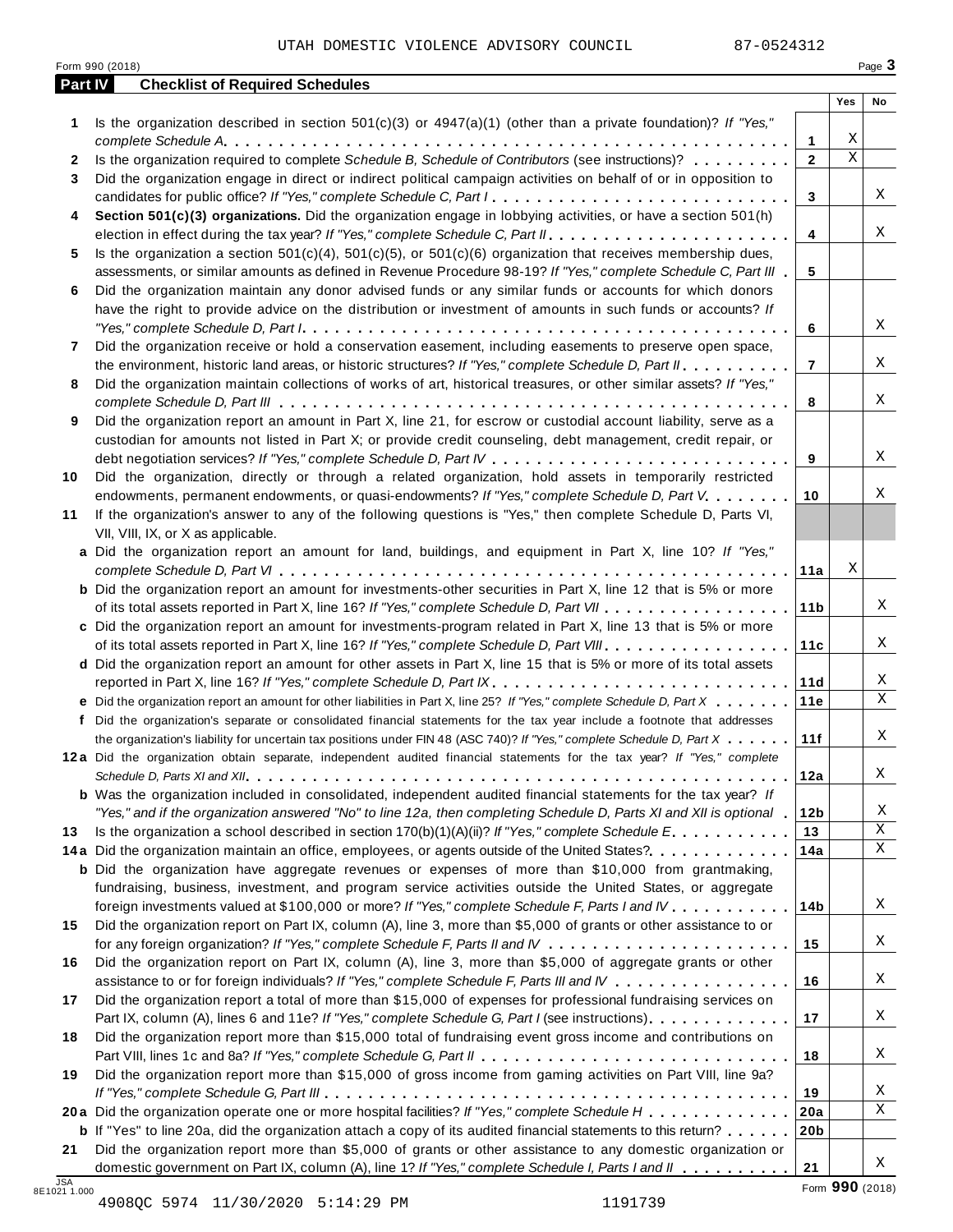Form <sup>990</sup> (2018) Page **4**

| Part IV       | <b>Checklist of Required Schedules (continued)</b>                                                                        |                 |                 |    |
|---------------|---------------------------------------------------------------------------------------------------------------------------|-----------------|-----------------|----|
|               |                                                                                                                           |                 | Yes             | No |
| 22            | Did the organization report more than \$5,000 of grants or other assistance to or for domestic individuals on             |                 |                 |    |
|               |                                                                                                                           | 22              | Χ               |    |
| 23            | Did the organization answer "Yes" to Part VII, Section A, line 3, 4, or 5 about compensation of the                       |                 |                 |    |
|               | organization's current and former officers, directors, trustees, key employees, and highest compensated                   |                 |                 |    |
|               |                                                                                                                           | 23              |                 | X  |
|               | 24a Did the organization have a tax-exempt bond issue with an outstanding principal amount of more than                   |                 |                 |    |
|               | \$100,000 as of the last day of the year, that was issued after December 31, 2002? If "Yes," answer lines 24b             |                 |                 |    |
|               |                                                                                                                           |                 |                 | Χ  |
|               | <b>b</b> Did the organization invest any proceeds of tax-exempt bonds beyond a temporary period exception?                | 24b             |                 |    |
|               | c Did the organization maintain an escrow account other than a refunding escrow at any time during the year               |                 |                 |    |
|               |                                                                                                                           |                 |                 |    |
|               |                                                                                                                           | 24c             |                 |    |
|               | <b>d</b> Did the organization act as an "on behalf of" issuer for bonds outstanding at any time during the year?          | 24d             |                 |    |
|               | 25a Section 501(c)(3), 501(c)(4), and 501(c)(29) organizations. Did the organization engage in an excess benefit          |                 |                 |    |
|               |                                                                                                                           |                 |                 | X  |
|               | <b>b</b> Is the organization aware that it engaged in an excess benefit transaction with a disqualified person in a prior |                 |                 |    |
|               | year, and that the transaction has not been reported on any of the organization's prior Forms 990 or 990-EZ?              |                 |                 |    |
|               |                                                                                                                           | 25b             |                 | X  |
| 26            | Did the organization report any amount on Part X, line 5, 6, or 22 for receivables from or payables to any                |                 |                 |    |
|               | current or former officers, directors, trustees, key employees, highest compensated employees, or                         |                 |                 |    |
|               |                                                                                                                           | 26              |                 | Χ  |
| 27            | Did the organization provide a grant or other assistance to an officer, director, trustee, key employee,                  |                 |                 |    |
|               | substantial contributor or employee thereof, a grant selection committee member, or to a 35% controlled                   |                 |                 |    |
|               | entity or family member of any of these persons? If "Yes," complete Schedule L, Part III                                  | 27              |                 | Χ  |
| 28            | Was the organization a party to a business transaction with one of the following parties (see Schedule L,                 |                 |                 |    |
|               | Part IV instructions for applicable filing thresholds, conditions, and exceptions):                                       |                 |                 |    |
|               | a A current or former officer, director, trustee, or key employee? If "Yes," complete Schedule L, Part IV                 | 28a             |                 | X  |
|               | <b>b</b> A family member of a current or former officer, director, trustee, or key employee? If "Yes," complete           |                 |                 |    |
|               |                                                                                                                           | 28b             |                 | X  |
|               | c An entity of which a current or former officer, director, trustee, or key employee (or a family member thereof)         |                 |                 |    |
|               | was an officer, director, trustee, or direct or indirect owner? If "Yes," complete Schedule L, Part IV                    | 28c             |                 | X  |
| 29            | Did the organization receive more than \$25,000 in non-cash contributions? If "Yes," complete Schedule M                  | 29              |                 | X  |
|               | Did the organization receive contributions of art, historical treasures, or other similar assets, or qualified            |                 |                 |    |
| 30            |                                                                                                                           |                 |                 | Χ  |
|               |                                                                                                                           | 30              |                 | X  |
| 31            | Did the organization liquidate, terminate, or dissolve and cease operations? If "Yes," complete Schedule N, Part I        | 31              |                 |    |
| 32            | Did the organization sell, exchange, dispose of, or transfer more than 25% of its net assets? If "Yes,"                   |                 |                 |    |
|               |                                                                                                                           | 32              |                 | Χ  |
| 33            | Did the organization own 100% of an entity disregarded as separate from the organization under Regulations                |                 |                 |    |
|               |                                                                                                                           | 33              |                 | Χ  |
| 34            | Was the organization related to any tax-exempt or taxable entity? If "Yes," complete Schedule R, Part II, III,            |                 |                 |    |
|               |                                                                                                                           | 34              |                 | X  |
|               | 35a Did the organization have a controlled entity within the meaning of section 512(b)(13)?                               | 35a             |                 | X  |
|               | <b>b</b> If "Yes" to line 35a, did the organization receive any payment from or engage in any transaction with a          |                 |                 |    |
|               | controlled entity within the meaning of section 512(b)(13)? If "Yes," complete Schedule R, Part V, line 2                 | 35 <sub>b</sub> |                 |    |
| 36            | Section 501(c)(3) organizations. Did the organization make any transfers to an exempt non-charitable                      |                 |                 |    |
|               | related organization? If "Yes," complete Schedule R, Part V, line 2                                                       | 36              |                 |    |
| 37            | Did the organization conduct more than 5% of its activities through an entity that is not a related organization          |                 |                 |    |
|               | and that is treated as a partnership for federal income tax purposes? If "Yes," complete Schedule R, Part VI              | 37              |                 | Χ  |
| 38            | Did the organization complete Schedule O and provide explanations in Schedule O for Part VI, lines 11b and                |                 |                 |    |
|               | 19? Note. All Form 990 filers are required to complete Schedule O.                                                        | 38              | Χ               |    |
| <b>Part V</b> | <b>Statements Regarding Other IRS Filings and Tax Compliance</b>                                                          |                 |                 |    |
|               | Check if Schedule O contains a response or note to any line in this Part V.                                               |                 |                 |    |
|               |                                                                                                                           |                 | Yes             | No |
|               | 25<br>1a Enter the number reported in Box 3 of Form 1096. Enter -0- if not applicable   1a                                |                 |                 |    |
|               | 0.<br><b>b</b> Enter the number of Forms W-2G included in line 1a. Enter -0- if not applicable $\ldots \ldots$   1b       |                 |                 |    |
|               | c Did the organization comply with backup withholding rules for reportable payments to vendors and                        |                 |                 |    |
|               |                                                                                                                           | 1 <sub>c</sub>  |                 |    |
|               |                                                                                                                           |                 | Form 990 (2018) |    |
| JSA           |                                                                                                                           |                 |                 |    |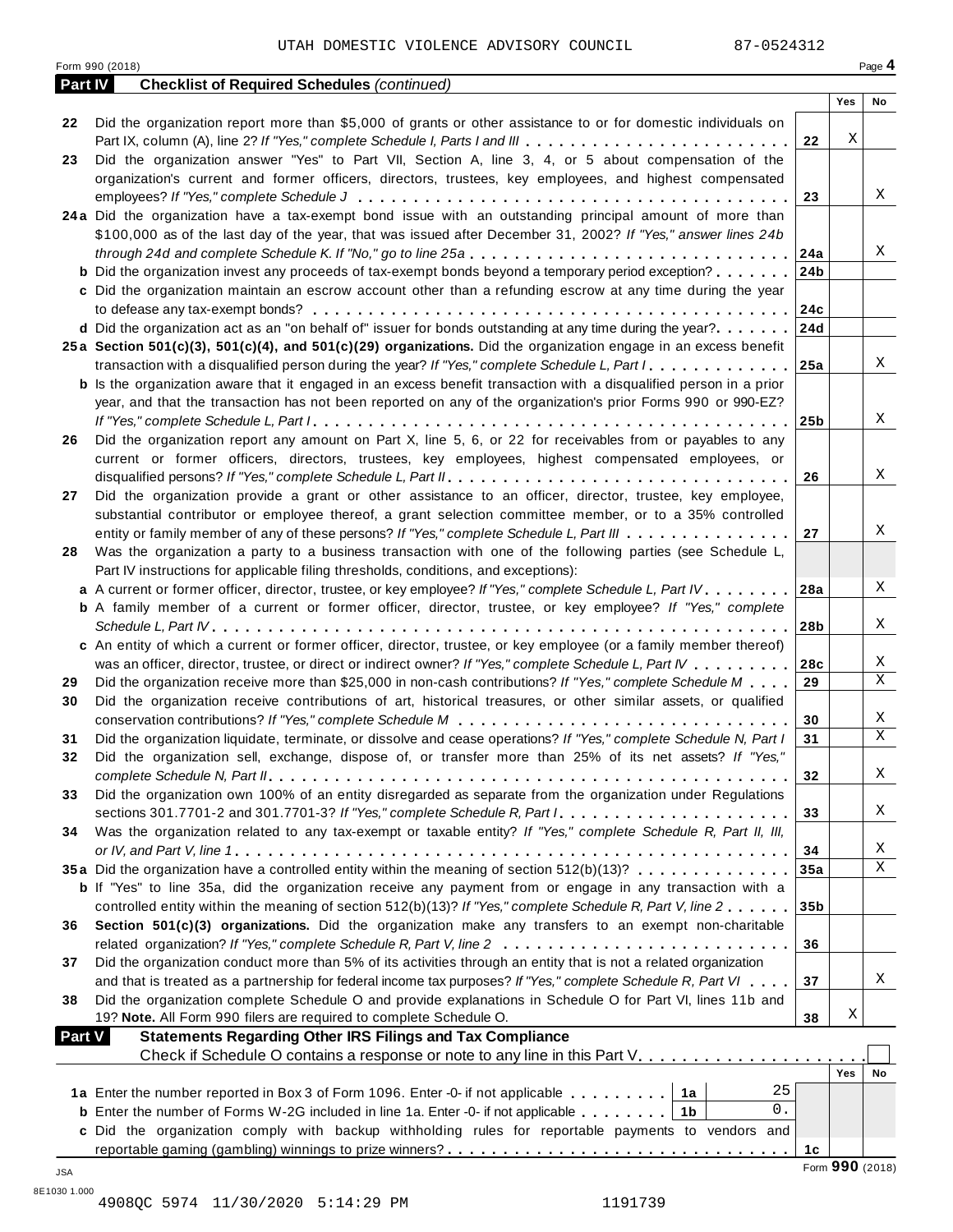|    | Form 990 (2018)                                                                                                                              |     |     | Page 5 |
|----|----------------------------------------------------------------------------------------------------------------------------------------------|-----|-----|--------|
|    | <b>Part V</b><br>Statements Regarding Other IRS Filings and Tax Compliance (continued)                                                       |     |     |        |
|    |                                                                                                                                              |     | Yes | No     |
|    | 2a Enter the number of employees reported on Form W-3, Transmittal of Wage and Tax<br>13                                                     |     |     |        |
|    | Statements, filed for the calendar year ending with or within the year covered by this return. [2a                                           | 2b  | X   |        |
|    | <b>b</b> If at least one is reported on line 2a, did the organization file all required federal employment tax returns?                      |     |     |        |
|    | <b>Note.</b> If the sum of lines 1a and 2a is greater than 250, you may be required to e-file (see instructions).                            | 3a  |     | Χ      |
|    | 3a Did the organization have unrelated business gross income of \$1,000 or more during the year?                                             | 3b  |     |        |
|    | <b>b</b> If "Yes," has it filed a Form 990-T for this year? If "No" to line 3b, provide an explanation in Schedule O                         |     |     |        |
|    | 4a At any time during the calendar year, did the organization have an interest in, or a signature or other authority over,                   | 4a  |     | Χ      |
|    | a financial account in a foreign country (such as a bank account, securities account, or other financial account)?                           |     |     |        |
|    | <b>b</b> If "Yes," enter the name of the foreign country: $\blacktriangleright$                                                              |     |     |        |
|    | See instructions for filing requirements for FinCEN Form 114, Report of Foreign Bank and Financial Accounts (FBAR).                          | 5a  |     | Χ      |
|    | 5a Was the organization a party to a prohibited tax shelter transaction at any time during the tax year?.                                    | 5b  |     | Χ      |
|    | <b>b</b> Did any taxable party notify the organization that it was or is a party to a prohibited tax shelter transaction?                    | 5c  |     |        |
|    | c If "Yes" to line 5a or 5b, did the organization file Form 8886-T?                                                                          |     |     |        |
|    | 6a Does the organization have annual gross receipts that are normally greater than \$100,000, and did the organization                       |     |     | Χ      |
|    | solicit any contributions that were not tax deductible as charitable contributions?                                                          | 6a  |     |        |
|    | <b>b</b> If "Yes," did the organization include with every solicitation an express statement that such contributions or                      |     |     |        |
|    |                                                                                                                                              | 6b  |     |        |
| 7  | Organizations that may receive deductible contributions under section 170(c).                                                                |     |     |        |
|    | a Did the organization receive a payment in excess of \$75 made partly as a contribution and partly for goods                                |     |     |        |
|    |                                                                                                                                              | 7а  |     | Χ      |
|    | <b>b</b> If "Yes," did the organization notify the donor of the value of the goods or services provided?                                     | 7b  |     |        |
|    | c Did the organization sell, exchange, or otherwise dispose of tangible personal property for which it was                                   |     |     |        |
|    |                                                                                                                                              | 7c  |     | Χ      |
|    | d If "Yes," indicate the number of Forms 8282 filed during the year 7d                                                                       |     |     |        |
|    | e Did the organization receive any funds, directly or indirectly, to pay premiums on a personal benefit contract?                            | 7e  |     | Χ      |
|    | Did the organization, during the year, pay premiums, directly or indirectly, on a personal benefit contract?                                 | 7f  |     | Χ      |
|    | If the organization received a contribution of qualified intellectual property, did the organization file Form 8899 as required?             | 7g  |     |        |
|    | h If the organization received a contribution of cars, boats, airplanes, or other vehicles, did the organization file a Form 1098-C?         | 7h  |     |        |
| 8  | Sponsoring organizations maintaining donor advised funds. Did a donor advised fund maintained by the                                         |     |     |        |
|    | sponsoring organization have excess business holdings at any time during the year?                                                           | 8   |     |        |
| 9  | Sponsoring organizations maintaining donor advised funds.                                                                                    |     |     |        |
|    | a Did the sponsoring organization make any taxable distributions under section 4966?                                                         | 9a  |     |        |
|    | <b>b</b> Did the sponsoring organization make a distribution to a donor, donor advisor, or related person?                                   | 9b  |     |        |
|    | 10 Section 501(c)(7) organizations. Enter:                                                                                                   |     |     |        |
|    | 10a <br>a Initiation fees and capital contributions included on Part VIII, line 12                                                           |     |     |        |
|    | <b>b</b> Gross receipts, included on Form 990, Part VIII, line 12, for public use of club facilities 10b                                     |     |     |        |
| 11 | Section 501(c)(12) organizations. Enter:                                                                                                     |     |     |        |
|    | 11a                                                                                                                                          |     |     |        |
|    | b Gross income from other sources (Do not net amounts due or paid to other sources                                                           |     |     |        |
|    | 11 <sub>b</sub>                                                                                                                              |     |     |        |
|    | 12a Section 4947(a)(1) non-exempt charitable trusts. Is the organization filing Form 990 in lieu of Form 1041?                               | 12a |     |        |
|    | 12b<br><b>b</b> If "Yes," enter the amount of tax-exempt interest received or accrued during the year                                        |     |     |        |
| 13 | Section 501(c)(29) qualified nonprofit health insurance issuers.                                                                             |     |     |        |
|    | a Is the organization licensed to issue qualified health plans in more than one state?                                                       | 13а |     |        |
|    | Note. See the instructions for additional information the organization must report on Schedule O.                                            |     |     |        |
|    | <b>b</b> Enter the amount of reserves the organization is required to maintain by the states in which                                        |     |     |        |
|    | 13b<br>the organization is licensed to issue qualified health plans $\ldots \ldots \ldots \ldots \ldots \ldots \ldots$                       |     |     |        |
|    | 13c                                                                                                                                          |     |     |        |
|    | 14a Did the organization receive any payments for indoor tanning services during the tax year?                                               | 14a |     | Χ      |
|    | <b>b</b> If "Yes," has it filed a Form 720 to report these payments? If "No," provide an explanation in Schedule $0 \cdot \cdot \cdot \cdot$ | 14b |     |        |
|    | Is the organization subject to the section 4960 tax on payment(s) of more than \$1,000,000 in remuneration or                                |     |     |        |
| 15 |                                                                                                                                              | 15  |     | Χ      |
|    |                                                                                                                                              |     |     |        |
|    | If "Yes," see instructions and file Form 4720, Schedule N.                                                                                   |     |     | Χ      |
| 16 | Is the organization an educational institution subject to the section 4968 excise tax on net investment income?                              | 16  |     |        |

JSA 8E1040 1.000 4908QC 5974 11/30/2020 5:14:29 PM 1191739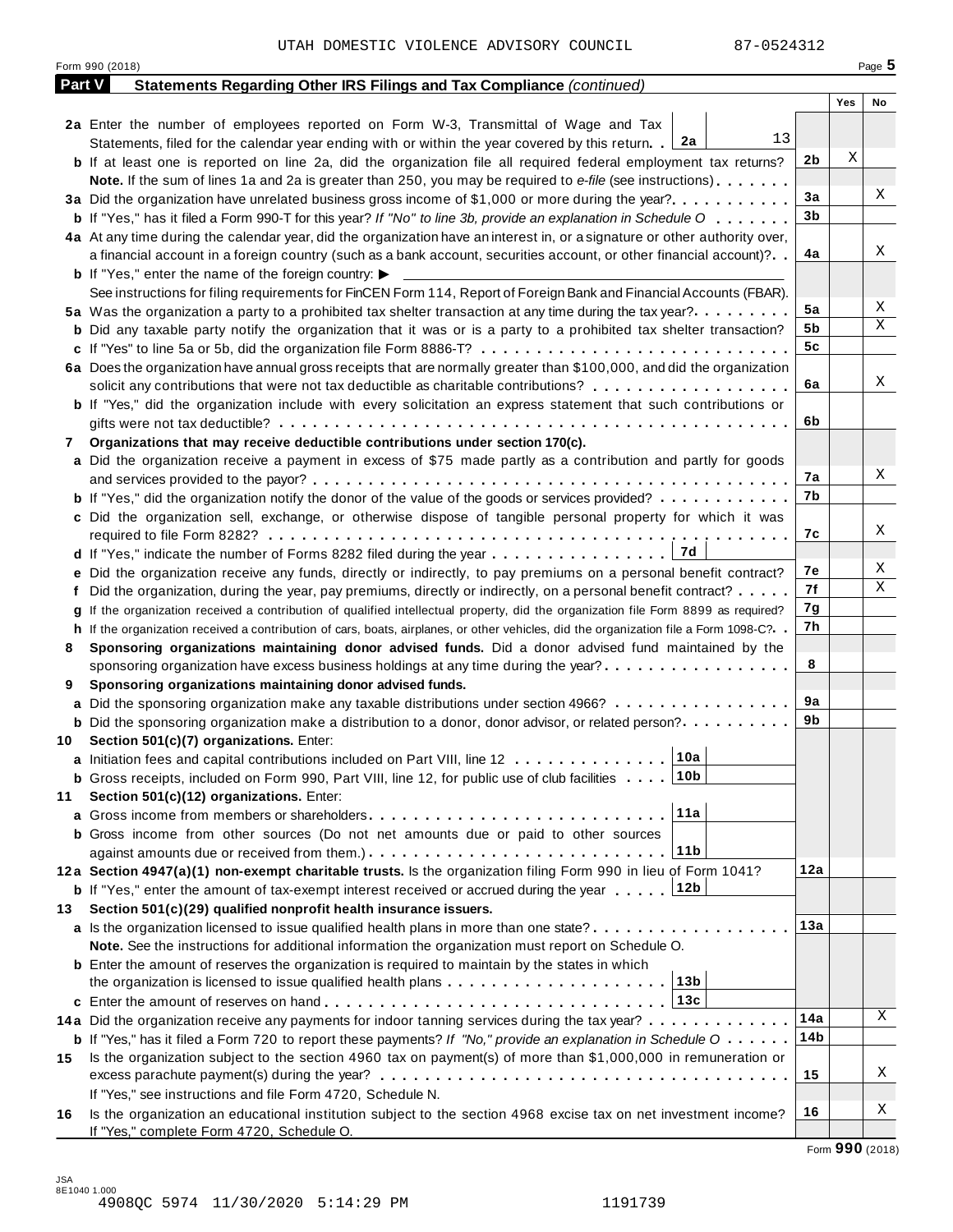| Form 990 (2018) |  |  |
|-----------------|--|--|
|                 |  |  |

| Part VI Governance, Management, and Disclosure For each "Yes" response to lines 2 through 7b below, and for a "No"        |
|---------------------------------------------------------------------------------------------------------------------------|
| response to line 8a, 8b, or 10b below, describe the circumstances, processes, or changes in Schedule O. See instructions. |
|                                                                                                                           |
| Section A. Coverning Body and Managament                                                                                  |

|          | Section A. Governing Body and Management                                                                                                                                                                                                                                                 |                 |     |             |
|----------|------------------------------------------------------------------------------------------------------------------------------------------------------------------------------------------------------------------------------------------------------------------------------------------|-----------------|-----|-------------|
|          |                                                                                                                                                                                                                                                                                          |                 | Yes | No          |
|          | 10<br>1a<br>1a Enter the number of voting members of the governing body at the end of the tax year<br>If there are material differences in voting rights among members of the governing body, or<br>if the governing body delegated broad authority to an executive committee or similar |                 |     |             |
| b        | committee, explain in Schedule O.<br>10<br>1b<br>Enter the number of voting members included in line 1a, above, who are independent                                                                                                                                                      |                 |     |             |
| 2        | Did any officer, director, trustee, or key employee have a family relationship or a business relationship with                                                                                                                                                                           |                 |     |             |
|          |                                                                                                                                                                                                                                                                                          | $\mathbf{2}$    |     | Χ           |
| 3        | Did the organization delegate control over management duties customarily performed by or under the direct                                                                                                                                                                                |                 |     |             |
|          | supervision of officers, directors, or trustees, or key employees to a management company or other person?                                                                                                                                                                               | 3               |     | Χ           |
| 4        | Did the organization make any significant changes to its governing documents since the prior Form 990 was filed?                                                                                                                                                                         | 4               |     | $\mathbf X$ |
| 5        | Did the organization become aware during the year of a significant diversion of the organization's assets?                                                                                                                                                                               | 5               |     | $\mathbf x$ |
| 6        |                                                                                                                                                                                                                                                                                          | 6               | Χ   |             |
|          | Did the organization have members, stockholders, or other persons who had the power to elect or appoint                                                                                                                                                                                  |                 |     |             |
| 7a       |                                                                                                                                                                                                                                                                                          | 7a              | Χ   |             |
|          |                                                                                                                                                                                                                                                                                          |                 |     |             |
| b        | Are any governance decisions of the organization reserved to (or subject to approval by) members,                                                                                                                                                                                        | 7b              | Χ   |             |
|          |                                                                                                                                                                                                                                                                                          |                 |     |             |
| 8        | Did the organization contemporaneously document the meetings held or written actions undertaken during                                                                                                                                                                                   |                 |     |             |
|          | the year by the following:                                                                                                                                                                                                                                                               | 8а              | Χ   |             |
| a        |                                                                                                                                                                                                                                                                                          | 8b              | Χ   |             |
| b        |                                                                                                                                                                                                                                                                                          |                 |     |             |
| 9        | Is there any officer, director, trustee, or key employee listed in Part VII, Section A, who cannot be reached at<br>the organization's mailing address? If "Yes," provide the names and addresses in Schedule O                                                                          | 9               |     | Χ           |
|          | Section B. Policies (This Section B requests information about policies not required by the Internal Revenue Code.)                                                                                                                                                                      |                 |     |             |
|          |                                                                                                                                                                                                                                                                                          |                 | Yes | No          |
|          |                                                                                                                                                                                                                                                                                          |                 |     | Χ           |
|          |                                                                                                                                                                                                                                                                                          | 10a             |     |             |
|          | <b>b</b> If "Yes," did the organization have written policies and procedures governing the activities of such chapters,                                                                                                                                                                  |                 |     |             |
|          | affiliates, and branches to ensure their operations are consistent with the organization's exempt purposes?                                                                                                                                                                              | 10 <sub>b</sub> | Χ   |             |
|          | 11a Has the organization provided a complete copy of this Form 990 to all members of its governing body before filing the form?                                                                                                                                                          | 11a             |     |             |
| b        | Describe in Schedule O the process, if any, used by the organization to review this Form 990.                                                                                                                                                                                            |                 |     |             |
| 12a      | Did the organization have a written conflict of interest policy? If "No," go to line 13                                                                                                                                                                                                  | 12a             | Χ   |             |
| b        | Were officers, directors, or trustees, and key employees required to disclose annually interests that could give                                                                                                                                                                         |                 |     |             |
|          |                                                                                                                                                                                                                                                                                          | 12 <sub>b</sub> | Χ   |             |
| c        | Did the organization regularly and consistently monitor and enforce compliance with the policy? If "Yes,"                                                                                                                                                                                |                 |     |             |
|          |                                                                                                                                                                                                                                                                                          | 12c             | X   |             |
| 13       |                                                                                                                                                                                                                                                                                          | 13              | Χ   |             |
| 14       | Did the organization have a written document retention and destruction policy?                                                                                                                                                                                                           | 14              |     | Χ           |
| 15       | Did the process for determining compensation of the following persons include a review and approval by                                                                                                                                                                                   |                 |     |             |
|          |                                                                                                                                                                                                                                                                                          |                 |     |             |
|          | independent persons, comparability data, and contemporaneous substantiation of the deliberation and decision?                                                                                                                                                                            |                 | X   |             |
| a        |                                                                                                                                                                                                                                                                                          | 15a             |     |             |
| b        |                                                                                                                                                                                                                                                                                          | 15 <sub>b</sub> |     |             |
|          | If "Yes" to line 15a or 15b, describe the process in Schedule O (see instructions).                                                                                                                                                                                                      |                 |     |             |
|          | 16a Did the organization invest in, contribute assets to, or participate in a joint venture or similar arrangement                                                                                                                                                                       |                 |     |             |
|          |                                                                                                                                                                                                                                                                                          | 16a             |     | Χ           |
| b        | If "Yes," did the organization follow a written policy or procedure requiring the organization to evaluate its                                                                                                                                                                           |                 |     |             |
|          | participation in joint venture arrangements under applicable federal tax law, and take steps to safeguard the                                                                                                                                                                            |                 |     |             |
|          |                                                                                                                                                                                                                                                                                          | 16b             |     |             |
|          | <b>Section C. Disclosure</b>                                                                                                                                                                                                                                                             |                 |     |             |
|          |                                                                                                                                                                                                                                                                                          |                 |     |             |
|          | List the states with which a copy of this Form 990 is required to be filed $\blacktriangleright^{\text{UT}}$ .<br>Section 6104 requires an organization to make its Forms 1023 (1024 or 1024-A if applicable), 990, and 990-T (Section 501(c)                                            |                 |     |             |
| 17<br>18 | (3)s only) available for public inspection. Indicate how you made these available. Check all that apply.<br>Own website<br>Another's website<br>$X \mid$ Upon request $\mid$ Other (explain in Schedule O)                                                                               |                 |     |             |

**<sup>19</sup>** Describe in Schedule O whether (and if so, how) the organization made its governing documents, conflict of interest policy, and financial statements available to the public during the tax year.

**<sup>20</sup>** Inflaticial statements available to the public during the tax year.<br>State the name, address, and telephone number of the person who possesses the organization's books and records <br>THE ORGANIZATION 124 S 400 E STE 430 SALT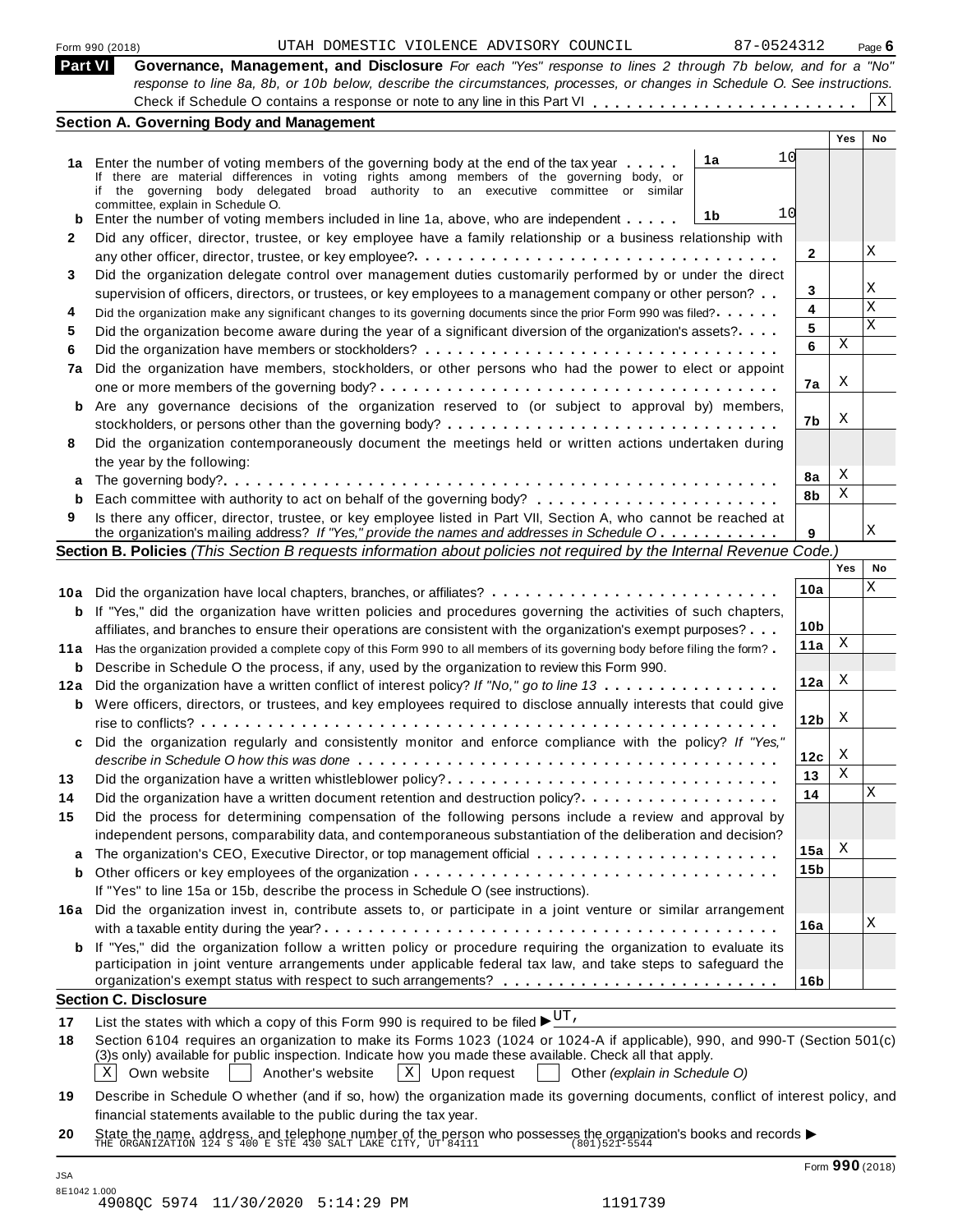| <b>Part VII</b> Compensation of Officers, Directors, Trustees, Key Employees, Highest Compensated Employees, and                  |                                |  |  |  |  |  |  |  |  |
|-----------------------------------------------------------------------------------------------------------------------------------|--------------------------------|--|--|--|--|--|--|--|--|
|                                                                                                                                   | <b>Independent Contractors</b> |  |  |  |  |  |  |  |  |
|                                                                                                                                   |                                |  |  |  |  |  |  |  |  |
| Section A. Officers, Directors, Trustees, Key Employees, and Highest Compensated Employees                                        |                                |  |  |  |  |  |  |  |  |
| 1a Complete this table for all persons required to be listed. Report compensation for the calendar year ending with or within the |                                |  |  |  |  |  |  |  |  |

organization's tax year.

anization's lax year.<br>● List all of the organization's **current** officers, directors, trustees (whether individuals or organizations), regardless of amount of<br>nnensation Enter -0- in columns (D) (E) and (E) if no compensa compensation. Enter -0- in columns (D), (E), and (F) if no compensation was paid.

• List all of the organization's **current** key employees, if any. See instructions for definition of "key employee."<br>● List the experientials five expect highest expressed explores (other than an efficer director of

**Example in the organization's current** key employees, if any. See instructions for definition of key employee.<br>• List the organization's five **current** highest compensated employees (other than an officer, director, trust who received reportable compensation (Box 5 of Form W-2 and/or Box 7 of Form 1099-MISC) of more than \$100,000 from the

organization and any related organizations.<br>• List all of the organization's **former** officers, key employees, and highest compensated employees who received more than<br>\$1.00.000 of reportable componention from the erganiza \$100,000 of reportable compensation from the organization and any related organizations.

% List all of the organization's **former directors or trustees** that received, in the capacity as a former director or trustee of the organization, more than \$10,000 of reportable compensation from the organization and any related organizations.

List persons in the following order: individual trustees or directors; institutional trustees; officers; key employees; highest compensated employees; and former such persons.

Check this box if neither the organization nor any related organization compensated any current officer, director, or trustee.

|                              |                             |                                   |                       | (C)     |              |                                                                  |        |                      |                              |                              |
|------------------------------|-----------------------------|-----------------------------------|-----------------------|---------|--------------|------------------------------------------------------------------|--------|----------------------|------------------------------|------------------------------|
| (A)                          | (B)                         |                                   |                       |         | Position     |                                                                  |        | (D)                  | (E)                          | (F)                          |
| Name and Title               | Average                     |                                   |                       |         |              | (do not check more than one                                      |        | Reportable           | Reportable                   | Estimated                    |
|                              | hours per                   |                                   |                       |         |              | box, unless person is both an<br>officer and a director/trustee) |        | compensation<br>from | compensation from<br>related | amount of<br>other           |
|                              | week (list any<br>hours for |                                   |                       |         |              |                                                                  |        | the                  | organizations                | compensation                 |
|                              | related                     | Individual trustee<br>or director | Institutional trustee | Officer | Key employee |                                                                  | Former | organization         | (W-2/1099-MISC)              | from the                     |
|                              | organizations               |                                   |                       |         |              |                                                                  |        | (W-2/1099-MISC)      |                              | organization                 |
|                              | below dotted<br>line)       |                                   |                       |         |              |                                                                  |        |                      |                              | and related<br>organizations |
|                              |                             |                                   |                       |         |              |                                                                  |        |                      |                              |                              |
|                              |                             |                                   |                       |         |              | Highest compensated<br>employee                                  |        |                      |                              |                              |
|                              |                             |                                   |                       |         |              |                                                                  |        |                      |                              |                              |
| (1) GREG BUTLER              | 2.00                        |                                   |                       |         |              |                                                                  |        |                      |                              |                              |
| <b>BOARD MEMBER</b>          | $0$ .                       | Χ                                 |                       |         |              |                                                                  |        | $0$ .                | 0.                           | 0.                           |
| (2) JEN CAMPBELL             | 2.00                        |                                   |                       |         |              |                                                                  |        |                      |                              |                              |
| CHAIR                        | 0.                          | Χ                                 |                       | Χ       |              |                                                                  |        | $0$ .                | $0$ .                        | $0$ .                        |
| (3) DEBBIE COMSTOCK          | 2.00                        |                                   |                       |         |              |                                                                  |        |                      |                              |                              |
| TREASURER                    | 0.                          | Χ                                 |                       | Χ       |              |                                                                  |        | $0$ .                | 0.                           | $\mathsf 0$ .                |
| (4) MADDY FISK               | 2.00                        |                                   |                       |         |              |                                                                  |        |                      |                              |                              |
| BOARD MEMBER                 | $0$ .                       | Χ                                 |                       |         |              |                                                                  |        | $0$ .                | $0$ .                        | $\mathsf 0$ .                |
| (5) JANA C FULMER, CMHC, NCC | 2.00                        |                                   |                       |         |              |                                                                  |        |                      |                              |                              |
| CHAIR ELECT                  | 0.                          | Χ                                 |                       | Χ       |              |                                                                  |        | 0.                   | 0.                           | 0.                           |
| (6) AUDREY JIRICKO, MD       | 2.00                        |                                   |                       |         |              |                                                                  |        |                      |                              |                              |
| <b>SECRETARY</b>             | 0.                          | Χ                                 |                       | Χ       |              |                                                                  |        | 0.                   | 0.                           | 0.                           |
| (7) SONIA SALARI, PHD        | 2.00                        |                                   |                       |         |              |                                                                  |        |                      |                              |                              |
| BOARD MEMBER                 | 0.                          | Χ                                 |                       |         |              |                                                                  |        | $0$ .                | 0.                           | 0.                           |
| (8) ELIZABETH WATSON         | 2.00                        |                                   |                       |         |              |                                                                  |        |                      |                              |                              |
| <b>BOARD MEMBER</b>          | 0.                          | Χ                                 |                       |         |              |                                                                  |        | $0$ .                | 0.                           | 0.                           |
| (9) CLY'TA BERG              | 2.00                        |                                   |                       |         |              |                                                                  |        |                      |                              |                              |
| PAST CHAIR                   | 0.                          | Χ                                 |                       |         |              |                                                                  |        | 0.                   | 0.                           | 0.                           |
| (10) JILL ANDERSON           | 2.00                        |                                   |                       |         |              |                                                                  |        |                      |                              |                              |
| <b>BOARD MEMBER</b>          | 0.                          | X                                 |                       |         |              |                                                                  |        | 0.                   | $0$ .                        | 0.                           |
| (11) JENNIFER OXBORROW       | 50.00                       |                                   |                       |         |              |                                                                  |        |                      |                              |                              |
| EXECUTIVE DIRECTOR           | 0.                          |                                   |                       | Χ       |              |                                                                  |        | 77,335.              | $0$ .                        | $0$ .                        |
| (12)                         |                             |                                   |                       |         |              |                                                                  |        |                      |                              |                              |
| (13)                         |                             |                                   |                       |         |              |                                                                  |        |                      |                              |                              |
| (14)                         |                             |                                   |                       |         |              |                                                                  |        |                      |                              |                              |
|                              |                             |                                   |                       |         |              |                                                                  |        |                      |                              |                              |

8E1041 1.000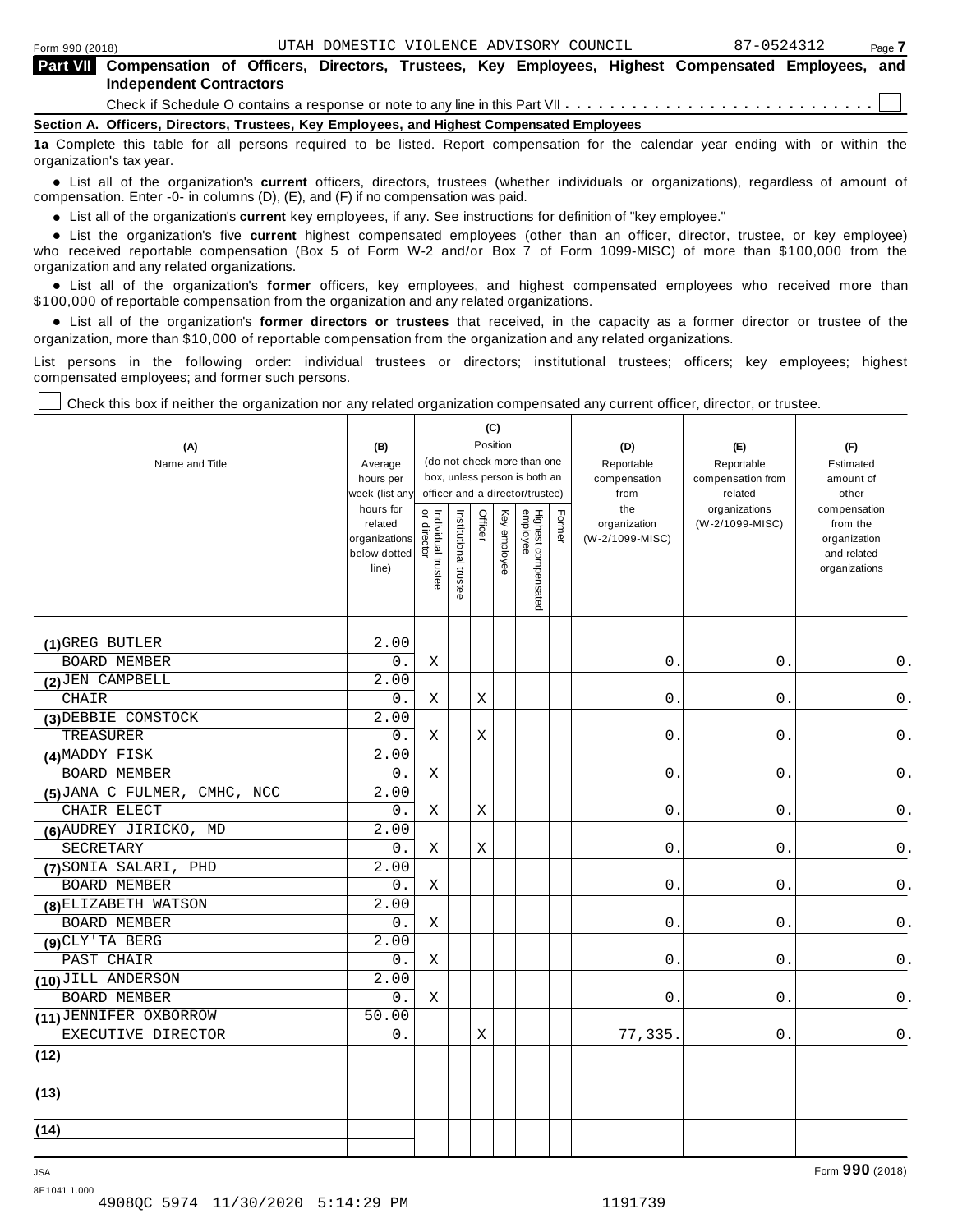| <b>Part VII</b><br>Section A. Officers, Directors, Trustees, Key Employees, and Highest Compensated Employees (continued)                                                                                                                                       |                                                   |                                   |                       |                 |              |                                                                                                 |        |                                 |                                               |                     |                                                          |                |
|-----------------------------------------------------------------------------------------------------------------------------------------------------------------------------------------------------------------------------------------------------------------|---------------------------------------------------|-----------------------------------|-----------------------|-----------------|--------------|-------------------------------------------------------------------------------------------------|--------|---------------------------------|-----------------------------------------------|---------------------|----------------------------------------------------------|----------------|
| (A)<br>Name and title                                                                                                                                                                                                                                           | (B)<br>Average                                    |                                   |                       | (C)<br>Position |              |                                                                                                 |        | (D)<br>Reportable               | (E)<br>Reportable                             |                     | (F)<br>Estimated                                         |                |
|                                                                                                                                                                                                                                                                 | hours per<br>week (list any<br>hours for          |                                   |                       |                 |              | (do not check more than one<br>box, unless person is both an<br>officer and a director/trustee) |        | compensation<br>from<br>the     | compensation from<br>related<br>organizations |                     | amount of<br>other<br>compensation                       |                |
|                                                                                                                                                                                                                                                                 | related<br>organizations<br>below dotted<br>line) | Individual trustee<br>or director | Institutional trustee | Officer         | Key employee | Highest compensate<br>employee                                                                  | Former | organization<br>(W-2/1099-MISC) | (W-2/1099-MISC)                               |                     | from the<br>organization<br>and related<br>organizations |                |
|                                                                                                                                                                                                                                                                 |                                                   |                                   |                       |                 |              |                                                                                                 |        |                                 |                                               |                     |                                                          |                |
|                                                                                                                                                                                                                                                                 |                                                   |                                   |                       |                 |              |                                                                                                 |        |                                 |                                               |                     |                                                          |                |
|                                                                                                                                                                                                                                                                 |                                                   |                                   |                       |                 |              |                                                                                                 |        |                                 |                                               |                     |                                                          |                |
|                                                                                                                                                                                                                                                                 |                                                   |                                   |                       |                 |              |                                                                                                 |        |                                 |                                               |                     |                                                          |                |
|                                                                                                                                                                                                                                                                 |                                                   |                                   |                       |                 |              |                                                                                                 |        |                                 |                                               |                     |                                                          |                |
|                                                                                                                                                                                                                                                                 |                                                   |                                   |                       |                 |              |                                                                                                 |        |                                 |                                               |                     |                                                          |                |
|                                                                                                                                                                                                                                                                 |                                                   |                                   |                       |                 |              |                                                                                                 |        |                                 |                                               |                     |                                                          |                |
|                                                                                                                                                                                                                                                                 |                                                   |                                   |                       |                 |              |                                                                                                 |        |                                 |                                               |                     |                                                          |                |
|                                                                                                                                                                                                                                                                 |                                                   |                                   |                       |                 |              |                                                                                                 |        |                                 |                                               |                     |                                                          |                |
|                                                                                                                                                                                                                                                                 |                                                   |                                   |                       |                 |              |                                                                                                 |        |                                 |                                               |                     |                                                          |                |
|                                                                                                                                                                                                                                                                 |                                                   |                                   |                       |                 |              |                                                                                                 |        |                                 |                                               |                     |                                                          |                |
| 1b Sub-total<br>c Total from continuation sheets to Part VII, Section A                                                                                                                                                                                         |                                                   |                                   |                       |                 |              |                                                                                                 |        | 77,335.<br>0<br>77,335.         | 0.<br>0.<br>0.                                |                     |                                                          | 0.<br>0.<br>0. |
| 2 Total number of individuals (including but not limited to those listed above) who received more than \$100,000 of<br>reportable compensation from the organization ▶                                                                                          |                                                   | 0.                                |                       |                 |              |                                                                                                 |        |                                 |                                               |                     |                                                          |                |
| Did the organization list any former officer, director, or trustee, key employee, or highest compensated<br>3                                                                                                                                                   |                                                   |                                   |                       |                 |              |                                                                                                 |        |                                 |                                               |                     | Yes                                                      | No             |
| employee on line 1a? If "Yes," complete Schedule J for such individual<br>4 For any individual listed on line 1a, is the sum of reportable compensation and other compensation from the                                                                         |                                                   |                                   |                       |                 |              |                                                                                                 |        |                                 |                                               | 3                   |                                                          | Χ              |
| organization and related organizations greater than \$150,000? If "Yes," complete Schedule J for such                                                                                                                                                           |                                                   |                                   |                       |                 |              |                                                                                                 |        |                                 |                                               | 4                   |                                                          | Χ              |
| Did any person listed on line 1a receive or accrue compensation from any unrelated organization or individual<br>5.<br>for services rendered to the organization? If "Yes," complete Schedule J for such person                                                 |                                                   |                                   |                       |                 |              |                                                                                                 |        |                                 |                                               | 5                   |                                                          | X              |
| <b>Section B. Independent Contractors</b>                                                                                                                                                                                                                       |                                                   |                                   |                       |                 |              |                                                                                                 |        |                                 |                                               |                     |                                                          |                |
| Complete this table for your five highest compensated independent contractors that received more than \$100,000 of<br>1.<br>compensation from the organization. Report compensation for the calendar year ending with or within the organization's tax<br>year. |                                                   |                                   |                       |                 |              |                                                                                                 |        |                                 |                                               |                     |                                                          |                |
| (A)<br>Name and business address                                                                                                                                                                                                                                |                                                   |                                   |                       |                 |              |                                                                                                 |        | (B)<br>Description of services  |                                               | (C)<br>Compensation |                                                          |                |
|                                                                                                                                                                                                                                                                 |                                                   |                                   |                       |                 |              |                                                                                                 |        |                                 |                                               |                     |                                                          |                |
|                                                                                                                                                                                                                                                                 |                                                   |                                   |                       |                 |              |                                                                                                 |        |                                 |                                               |                     |                                                          |                |
| Total number of independent contractors (including but not limited to those listed above) who received<br>$\mathbf{2}$                                                                                                                                          |                                                   |                                   |                       |                 |              |                                                                                                 |        |                                 |                                               |                     |                                                          |                |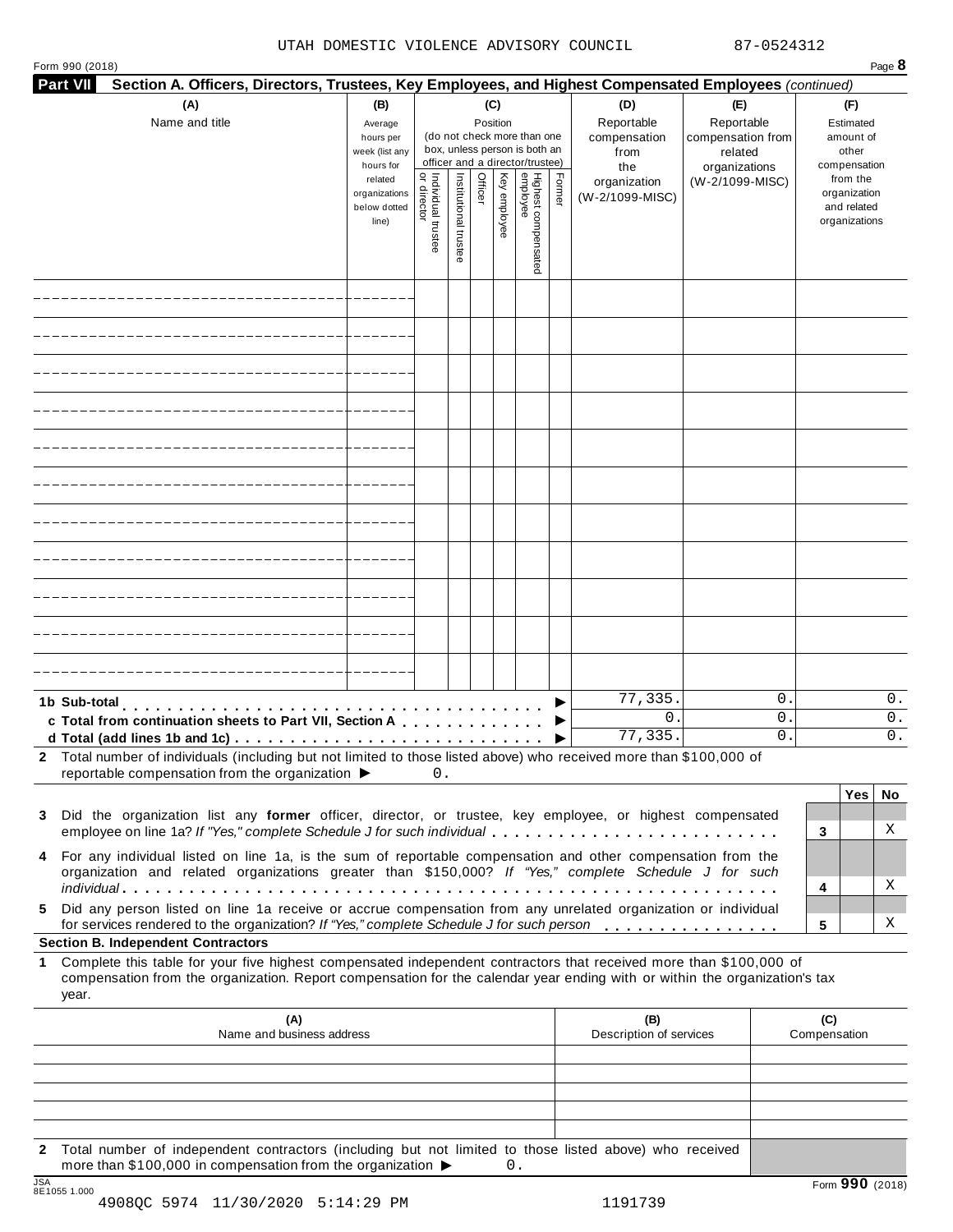|                                                                  | <b>Part VIII</b> | <b>Statement of Revenue</b>                                                                                                                                                                                                          |                                 |                          |                      |                                                    |                                         |                                                                  |
|------------------------------------------------------------------|------------------|--------------------------------------------------------------------------------------------------------------------------------------------------------------------------------------------------------------------------------------|---------------------------------|--------------------------|----------------------|----------------------------------------------------|-----------------------------------------|------------------------------------------------------------------|
|                                                                  |                  |                                                                                                                                                                                                                                      |                                 |                          | (A)<br>Total revenue | (B)<br>Related or<br>exempt<br>function<br>revenue | (C)<br>Unrelated<br>business<br>revenue | (D)<br>Revenue<br>excluded from tax<br>under sections<br>512-514 |
|                                                                  | 1a               | Federated campaigns <b>Federated</b>                                                                                                                                                                                                 | 1a                              |                          |                      |                                                    |                                         |                                                                  |
|                                                                  | b                | Membership dues                                                                                                                                                                                                                      | 1b                              | 750.                     |                      |                                                    |                                         |                                                                  |
|                                                                  | c                | Fundraising events <b>Fundraising</b>                                                                                                                                                                                                | 1c                              |                          |                      |                                                    |                                         |                                                                  |
|                                                                  | d                | Related organizations <b>and the set of the set of the set of the set of the set of the set of the set of the set of the set of the set of the set of the set of the set of the set of the set of the set of the set of the set </b> | 1 <sub>d</sub>                  |                          |                      |                                                    |                                         |                                                                  |
|                                                                  | е                | Government grants (contributions)                                                                                                                                                                                                    | 1е                              | 720,369.                 |                      |                                                    |                                         |                                                                  |
|                                                                  | f                | All other contributions, gifts, grants,                                                                                                                                                                                              |                                 |                          |                      |                                                    |                                         |                                                                  |
| <b>Contributions, Gifts, Grants</b><br>and Other Similar Amounts |                  | and similar amounts not included above                                                                                                                                                                                               | 1f                              | 153,583.                 |                      |                                                    |                                         |                                                                  |
|                                                                  | g<br>h           | Noncash contributions included in lines 1a-1f: \$                                                                                                                                                                                    |                                 |                          | 874,702.             |                                                    |                                         |                                                                  |
|                                                                  |                  |                                                                                                                                                                                                                                      |                                 | <b>Business Code</b>     |                      |                                                    |                                         |                                                                  |
|                                                                  | 2a               | TRAINING REGISTRATION FEES                                                                                                                                                                                                           |                                 | 624190                   | 22,925.              | 22,925.                                            |                                         |                                                                  |
| Program Service Revenue                                          | b                |                                                                                                                                                                                                                                      |                                 |                          |                      |                                                    |                                         |                                                                  |
|                                                                  | c                |                                                                                                                                                                                                                                      |                                 |                          |                      |                                                    |                                         |                                                                  |
|                                                                  | d                | the control of the control of the control of the control of the control of                                                                                                                                                           |                                 |                          |                      |                                                    |                                         |                                                                  |
|                                                                  | е                |                                                                                                                                                                                                                                      |                                 |                          |                      |                                                    |                                         |                                                                  |
|                                                                  | f                | All other program service revenue                                                                                                                                                                                                    |                                 |                          |                      |                                                    |                                         |                                                                  |
|                                                                  | g                |                                                                                                                                                                                                                                      |                                 |                          | 22,925.              |                                                    |                                         |                                                                  |
|                                                                  | 3                | Investment<br>income<br>and other similar amounts). $\cdots$ $\cdots$ $\cdots$ $\cdots$                                                                                                                                              | (including dividends, interest, |                          | 7.                   |                                                    |                                         | 7.                                                               |
|                                                                  | 4                | Income from investment of tax-exempt bond proceeds $\blacktriangleright$                                                                                                                                                             |                                 |                          | $\mathbf{0}$ .       |                                                    |                                         |                                                                  |
|                                                                  | 5                |                                                                                                                                                                                                                                      |                                 |                          | $\mathbf{0}$ .       |                                                    |                                         |                                                                  |
|                                                                  |                  |                                                                                                                                                                                                                                      | (i) Real                        | (ii) Personal            |                      |                                                    |                                         |                                                                  |
|                                                                  | 6a               | Gross rents                                                                                                                                                                                                                          |                                 |                          |                      |                                                    |                                         |                                                                  |
|                                                                  | b                | Less: rental expenses                                                                                                                                                                                                                |                                 |                          |                      |                                                    |                                         |                                                                  |
|                                                                  | c                | Rental income or (loss)                                                                                                                                                                                                              |                                 |                          |                      |                                                    |                                         |                                                                  |
|                                                                  | d                | Net rental income or (loss).                                                                                                                                                                                                         | (i) Securities                  | <u>.</u> ><br>(ii) Other | $\mathbf{0}$ .       |                                                    |                                         |                                                                  |
|                                                                  | 7a               | Gross amount from sales of                                                                                                                                                                                                           |                                 |                          |                      |                                                    |                                         |                                                                  |
|                                                                  |                  | assets other than inventory                                                                                                                                                                                                          |                                 |                          |                      |                                                    |                                         |                                                                  |
|                                                                  | b                | Less: cost or other basis                                                                                                                                                                                                            |                                 |                          |                      |                                                    |                                         |                                                                  |
|                                                                  | c                | and sales expenses<br>Gain or (loss)                                                                                                                                                                                                 |                                 |                          |                      |                                                    |                                         |                                                                  |
|                                                                  | d                |                                                                                                                                                                                                                                      |                                 |                          | $0$ .                |                                                    |                                         |                                                                  |
|                                                                  |                  | 8a Gross income from fundraising                                                                                                                                                                                                     |                                 |                          |                      |                                                    |                                         |                                                                  |
| Other Revenue                                                    |                  | events (not including \$                                                                                                                                                                                                             |                                 |                          |                      |                                                    |                                         |                                                                  |
|                                                                  |                  | of contributions reported on line 1c).                                                                                                                                                                                               |                                 |                          |                      |                                                    |                                         |                                                                  |
|                                                                  |                  | See Part IV, line 18 $\ldots$ $\ldots$ $\ldots$ a                                                                                                                                                                                    |                                 | $0$ .                    |                      |                                                    |                                         |                                                                  |
|                                                                  | b                | Less: direct expenses b                                                                                                                                                                                                              |                                 | $\mathbf{0}$ .           | $\mathbf{0}$ .       |                                                    |                                         |                                                                  |
|                                                                  | с                | Net income or (loss) from fundraising events _________▶                                                                                                                                                                              |                                 |                          |                      |                                                    |                                         |                                                                  |
|                                                                  |                  | 9a Gross income from gaming activities.<br>See Part IV, line 19 and a later with a                                                                                                                                                   |                                 | 0.                       |                      |                                                    |                                         |                                                                  |
|                                                                  | b                | Less: direct expenses b                                                                                                                                                                                                              |                                 | $\mathbf{0}$ .           |                      |                                                    |                                         |                                                                  |
|                                                                  | c                | Net income or (loss) from gaming activities __________▶                                                                                                                                                                              |                                 |                          | 0.                   |                                                    |                                         |                                                                  |
|                                                                  | 10a              | Gross sales of inventory, less                                                                                                                                                                                                       |                                 |                          |                      |                                                    |                                         |                                                                  |
|                                                                  |                  | returns and allowances and all a                                                                                                                                                                                                     |                                 | 0.                       |                      |                                                    |                                         |                                                                  |
|                                                                  | b                | Less: $cost$ of goods sold $\ldots$ , $\ldots$ , $\mathbf{b}$<br>Net income or (loss) from sales of inventory <b>come of the D</b>                                                                                                   |                                 | $\mathbf{0}$ .           | 0.                   |                                                    |                                         |                                                                  |
|                                                                  |                  | Miscellaneous Revenue                                                                                                                                                                                                                |                                 | <b>Business Code</b>     |                      |                                                    |                                         |                                                                  |
|                                                                  | 11a              | <u> 1989 - John Harry Harry Harry Harry Harry Harry Harry Harry Harry Harry Harry Harry Harry Harry Harry Harry Harry Harry Harry Harry Harry Harry Harry Harry Harry Harry Harry Harry Harry Harry Harry Harry Harry Harry Harr</u> |                                 |                          |                      |                                                    |                                         |                                                                  |
|                                                                  | b                | <u> 1989 - Johann Harry Barn, mars and de Branch and de Branch and de Branch and de Branch and de Branch and de B</u>                                                                                                                |                                 |                          |                      |                                                    |                                         |                                                                  |
|                                                                  | C                | <u> 1989 - John Stein, Amerikaansk politiker (</u>                                                                                                                                                                                   |                                 |                          |                      |                                                    |                                         |                                                                  |
|                                                                  | d                | All other revenue experience and the set of the set of the set of the set of the set of the set of the set of the set of the set of the set of the set of the set of the set of the set of the set of the set of the set of th       |                                 |                          |                      |                                                    |                                         |                                                                  |
|                                                                  | е                | Total. Add lines 11a-11d ▶                                                                                                                                                                                                           |                                 |                          | $\mathbf{0}$ .       |                                                    |                                         |                                                                  |
|                                                                  | 12               | Total revenue. See instructions. ▶                                                                                                                                                                                                   |                                 |                          | 897,634.             | 22,925.                                            |                                         | 7.                                                               |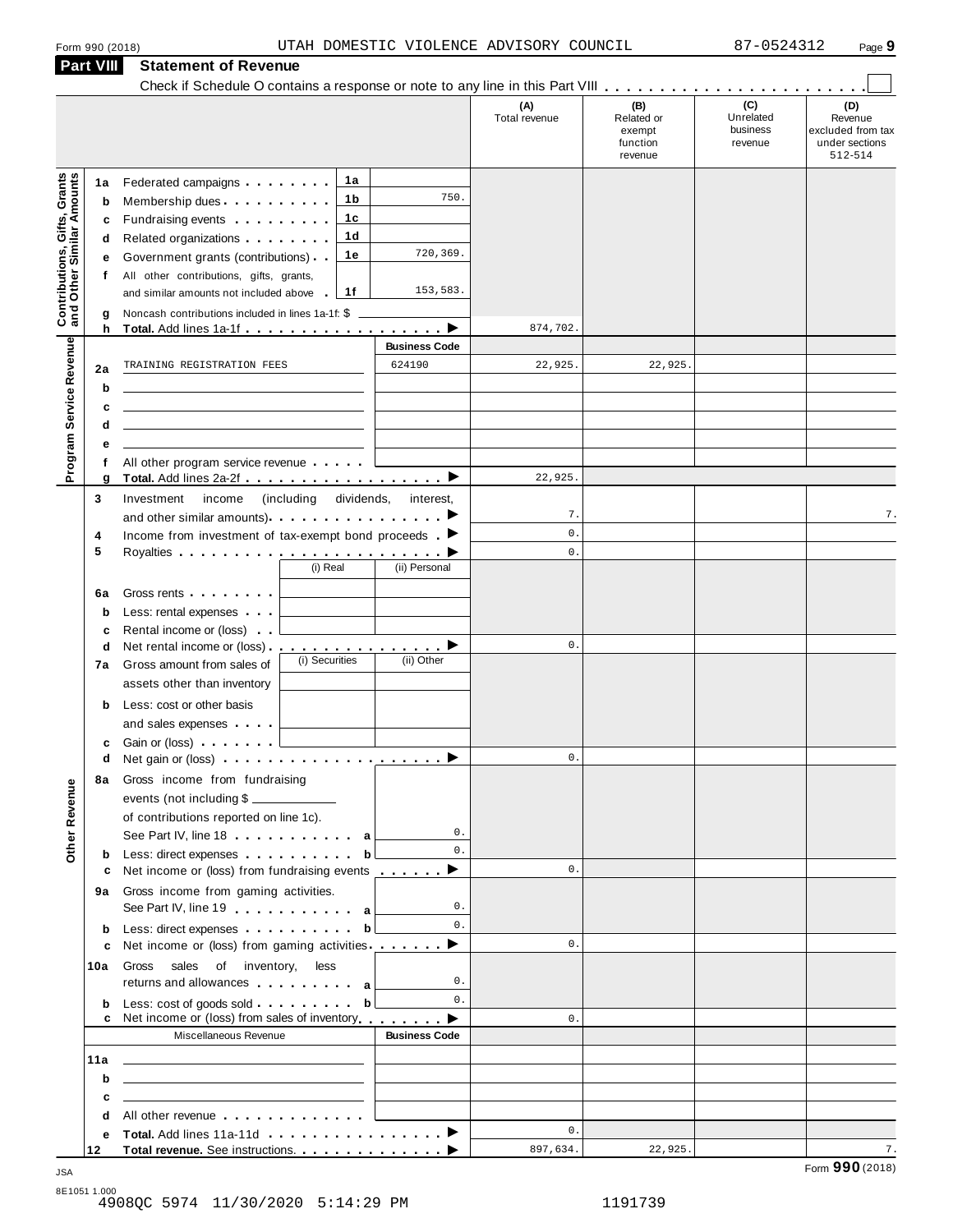| Section 501(c)(3) and 501(c)(4) organizations must complete all columns. All other organizations must complete column (A).                                                                                                                                           |          |                       |                                    |                                    |                                |
|----------------------------------------------------------------------------------------------------------------------------------------------------------------------------------------------------------------------------------------------------------------------|----------|-----------------------|------------------------------------|------------------------------------|--------------------------------|
|                                                                                                                                                                                                                                                                      |          |                       |                                    |                                    |                                |
| Do not include amounts reported on lines 6b, 7b,<br>8b, 9b, and 10b of Part VIII.                                                                                                                                                                                    |          | (A)<br>Total expenses | (B)<br>Program service<br>expenses | Management and<br>general expenses | (D)<br>Fundraising<br>expenses |
| 1 Grants and other assistance to domestic organizations                                                                                                                                                                                                              |          |                       |                                    |                                    |                                |
| and domestic governments. See Part IV, line 21                                                                                                                                                                                                                       |          | 0                     |                                    |                                    |                                |
| 2 Grants and other assistance to domestic<br>individuals. See Part IV, line 22                                                                                                                                                                                       |          | 10,306.               | 10,306.                            |                                    |                                |
| 3 Grants and other assistance to foreign                                                                                                                                                                                                                             |          |                       |                                    |                                    |                                |
| organizations, foreign governments, and foreign                                                                                                                                                                                                                      |          |                       |                                    |                                    |                                |
| individuals. See Part IV, lines 15 and 16                                                                                                                                                                                                                            |          | 0                     |                                    |                                    |                                |
| Benefits paid to or for members                                                                                                                                                                                                                                      |          | $\Omega$              |                                    |                                    |                                |
| 5 Compensation of current officers, directors,<br>trustees, and key employees expressed and the state of                                                                                                                                                             |          | 88,669.               | 67,803.                            | 20,866                             |                                |
| 6 Compensation not included above, to disqualified                                                                                                                                                                                                                   |          |                       |                                    |                                    |                                |
| persons (as defined under section 4958(f)(1)) and                                                                                                                                                                                                                    |          |                       |                                    |                                    |                                |
| persons described in section 4958(c)(3)(B)                                                                                                                                                                                                                           |          | 0                     |                                    |                                    |                                |
| 7 Other salaries and wages                                                                                                                                                                                                                                           |          | 379,425               | 291,172.                           | 88,253.                            |                                |
| 8 Pension plan accruals and contributions (include                                                                                                                                                                                                                   |          |                       |                                    |                                    |                                |
| section 401(k) and 403(b) employer contributions)                                                                                                                                                                                                                    |          | 0                     |                                    |                                    |                                |
| Other employee benefits<br>9                                                                                                                                                                                                                                         |          | 64,560.               | 48,173.                            | 16,387.                            |                                |
| 10                                                                                                                                                                                                                                                                   |          | 34,421                | 26,791.                            | 7,630.                             |                                |
| Fees for services (non-employees):<br>11                                                                                                                                                                                                                             |          |                       |                                    |                                    |                                |
| a Management                                                                                                                                                                                                                                                         |          | 0                     |                                    |                                    |                                |
|                                                                                                                                                                                                                                                                      |          | $\Omega$              |                                    |                                    |                                |
| c Accounting entries and the set of the set of the set of the set of the set of the set of the set of the set of the set of the set of the set of the set of the set of the set of the set of the set of the set of the set of                                       |          | 9,920                 |                                    | 9,920                              |                                |
| d Lobbying                                                                                                                                                                                                                                                           |          | 0<br>0                |                                    |                                    |                                |
| e Professional fundraising services. See Part IV, line 17                                                                                                                                                                                                            |          | 0                     |                                    |                                    |                                |
| f Investment management fees                                                                                                                                                                                                                                         |          |                       |                                    |                                    |                                |
| <b>g</b> Other. (If line 11g amount exceeds 10% of line 25, column                                                                                                                                                                                                   |          | 68,592.               | 66,786.                            | 1,806.                             |                                |
| (A) amount, list line 11g expenses on Schedule O.)                                                                                                                                                                                                                   |          | 13,983.               | 12,942.                            | 21                                 | 1,020.                         |
| 12 Advertising and promotion                                                                                                                                                                                                                                         |          | 50,975.               | 46,901.                            | 3,751                              | 323.                           |
| Office expenses example and the set of the set of the set of the set of the set of the set of the set of the set of the set of the set of the set of the set of the set of the set of the set of the set of the set of the set<br>13<br>Information technology<br>14 |          | 20,511.               | 17,635.                            | 2,876.                             |                                |
| 15                                                                                                                                                                                                                                                                   |          | $\Omega$              |                                    |                                    |                                |
| Occupancy experience and a series are a series of the series of the series of the series of the series of the<br>16                                                                                                                                                  |          | 49,386.               | 23,385.                            | 26,001                             |                                |
| 17 Travel                                                                                                                                                                                                                                                            |          | 53,076.               | 49,790.                            | 3,231                              | 55.                            |
| 18 Payments of travel or entertainment expenses                                                                                                                                                                                                                      |          |                       |                                    |                                    |                                |
| for any federal, state, or local public officials                                                                                                                                                                                                                    |          | 0                     |                                    |                                    |                                |
| 19 Conferences, conventions, and meetings                                                                                                                                                                                                                            |          | 2,378                 | 2,285.                             | 93                                 |                                |
| 20                                                                                                                                                                                                                                                                   |          | 16                    |                                    | 16                                 |                                |
| Payments to affiliates experience and the set of the set of the set of the set of the set of the set of the set of the set of the set of the set of the set of the set of the set of the set of the set of the set of the set<br>21                                  |          | 0                     |                                    |                                    |                                |
| Depreciation, depletion, and amortization<br>22                                                                                                                                                                                                                      |          | 2,277.                |                                    | 2,277.                             |                                |
| 23<br>Insurance <b>All According to the Contract of the Contract of Table 1</b>                                                                                                                                                                                      |          | 1,262.                | 475.                               | 787.                               |                                |
| Other expenses. Itemize expenses not covered<br>24                                                                                                                                                                                                                   |          |                       |                                    |                                    |                                |
| above (List miscellaneous expenses in line 24e. If                                                                                                                                                                                                                   |          |                       |                                    |                                    |                                |
| line 24e amount exceeds 10% of line 25, column                                                                                                                                                                                                                       |          |                       |                                    |                                    |                                |
| (A) amount, list line 24e expenses on Schedule O.)                                                                                                                                                                                                                   |          |                       |                                    |                                    |                                |
| <b>AVICTIMS ASSISTANCE</b>                                                                                                                                                                                                                                           |          | 22,093.               | 22,093.                            |                                    |                                |
| <b>b</b> MEMBERSHIP DUES                                                                                                                                                                                                                                             |          | 10,638.               | 9,797.                             | 841                                |                                |
| $c$ OTHER                                                                                                                                                                                                                                                            |          | 953                   | 695.                               | 258.                               |                                |
| d                                                                                                                                                                                                                                                                    |          |                       |                                    |                                    |                                |
| e All other expenses                                                                                                                                                                                                                                                 |          |                       |                                    |                                    |                                |
| 25 Total functional expenses. Add lines 1 through 24e<br>26 Joint costs. Complete this line only if the                                                                                                                                                              |          | 883,441               | 697,029.                           | 185,014.                           | 1,398.                         |
| organization reported in column (B) joint costs<br>from a combined educational campaign and<br>fundraising solicitation. Check here                                                                                                                                  |          |                       |                                    |                                    |                                |
| following SOP 98-2 (ASC 958-720)                                                                                                                                                                                                                                     | ΧI<br>if | 0.                    | 235,749.                           | 14,448.                            | 1,398.                         |
|                                                                                                                                                                                                                                                                      |          |                       |                                    |                                    |                                |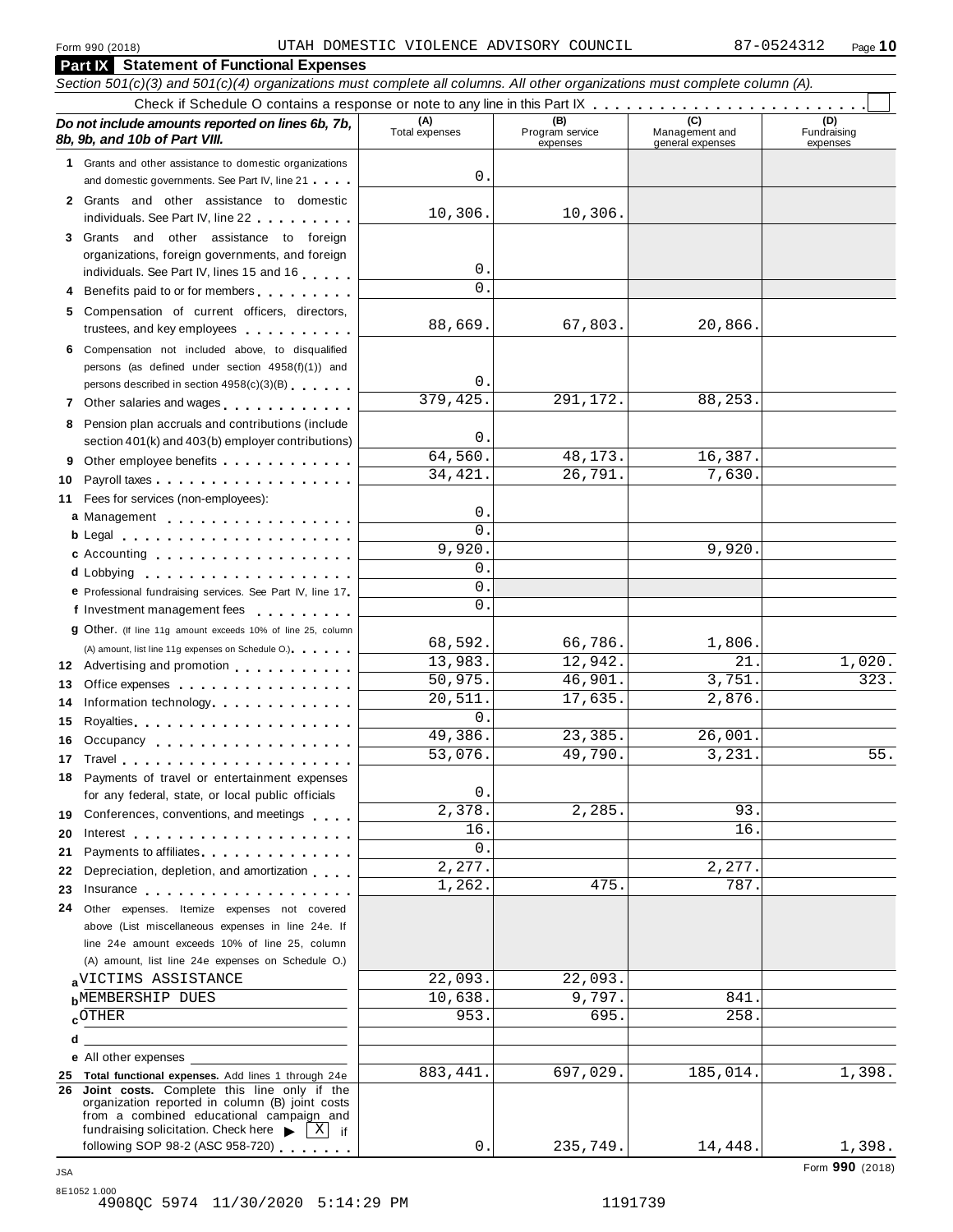Form <sup>990</sup> (2018) Page **11**

**Part X Balance Sheet** Check if Schedule O contains a response or note to any line in this Part X musual m m m m m m m m m m m m m m **(A)** Beginning of year **(B)** End of year Cash - non-interest-bearing **1** m m m m m m m m m m m m m m m m m m m m m m m m m m m Savings and temporary cash investments m m m m m m m m m m m m m m m m m m m Savings and temporary cash investments<br>Pledges and grants receivable, net<br>. Accounts receivable, net **1 2 3 4 5 6 7 8 9 10c**  $0.\vert 11 \vert 0.$ **12 13 14 15 16 17 18 19 20 21**  $0.22$  0. **23 24 25 26 2 3 4** 5 Loans and other receivables from current and former officers, directors, Pledges and grants receivable, net<br>Accounts receivable, net<br>Loans and other receivables from current and former officers, directors, trustees, key employees, and highest compensated employees. trustees, key employees, and highest compensated employees.<br>**6** Loans and other receivables from other disqualified persons (as defined under section 4958(f)(1)), persons described in section 4958(c)(3)(B), and contributing employers and sponsoring organizations of section 501(c)(9) voluntary employees' beneficiary organizations (see instructions). Complete Part II of Schedule L and sponsoring organizations of section 501(c)(9) voluntary employees' beneficiary<br>organizations (see instructions). Complete Part II of Schedule L<br>Notes and loans receivable, net 7 Notes and loans receivable, net<br>8 Inventories for sale or use<br><u>Fig.es and the metal</u> Prepaid expenses and deferred charges **7 9** Notes and loans receivable, net  $\dots \dots \dots \dots \dots \dots \dots \dots \dots$ m m m m m m m m m m m m m m m m m m m m **10a 10b <sup>b</sup>** Less: accumulated depreciation m m m m m m m m m m **10 a** Land, buildings, and equipment: cost or **11 12 13 14 15 16** other basis. Complete Part VI of Schedule D Less: accumulated depreciation.<br>Investments - publicly traded securities<br>. Investments - publicly traded securities<br>Investments - other securities. See Part IV, line 11<br>. Investments - other securities. See Part IV, line 11<br>Investments - program-related. See Part IV, line 11<br>. Intangible assets m m m m m m m m m m m m m m m m m m m m m m m m m m m m m m m m m Other assets. See Part IV, line 11 m m m m m m m m m m m m m m m m m m m m m m m m **Total assets.** Add lines 1 through 15 (must equal line 34) m m m m m m m m m m **Assets 17 18 19 20** Accounts payable and accrued expenses m m m m m m m m m m m m m m m m m m m m Grants payable m m m m m m m m m m m m m m m m m m m m m m m m m m m m m m m m m m Deferred revenue m m m m m m m m m m m m m m m m m m m m m m m m m m m m m m m m Tax-exempt bond liabilities 19 Deferred revenue<br>20 Tax-exempt bond liabilities ............................<br>21 Escrow or custodial account liability. Complete Part IV of Schedule D <sub>....</sub> 22 Loans and other payables to current and former officers, directors, **23 24** 25 Other liabilities (including federal income tax, payables to related third **26** Escrow or custodial account liability. Complete Part IV of Schedule D trustees, key employees, highest compensated employees, and disqualified persons. Complete Part II of Schedule L . . . . . . . . . . . . . . . Unsecured notes and loans payable to unrelated third parties Secured mortgages and notes payable to unrelated third parties Secured mortgages and notes payable to unrelated third parties<br>Unsecured notes and loans payable to unrelated third parties<br>Other liabilities (including federal income tax, payables to related third parties, and other liabilities not included on lines 17-24). Complete Part X of Schedule <sup>D</sup> m m m m m m m m m m m m m m m m m m m m m m m m m m m m m m m m m m **CORGIST BEST AND THEST IT INCOUGHT 25.**<br> **Organizations that follow SFAS 117 (ASC 958), check here ▶**  $\boxed{X}$  **and Total liabilities.** Add lines 17 through 25 mm m m m m m m **Liabilities complete lines 27 through 29, and lines 33 and 34. 27 28 29 30 31 32 33 34** <table>\n<tbody>\n<tr>\n<td>20</td>\n<td>complete lines 27 through 29, and lines 33 and 34.</td>\n</tr>\n<tr>\n<td>27</td>\n<td>Unrestricted net assets</td>\n</tr>\n<tr>\n<td>28</td>\n<td>Temporarily restricted net assets</td>\n</tr>\n<tr>\n<td>29</td>\n<td>Permanently restricted net assets</td>\n</tr>\n<tr>\n<td>29</td>\n<td>Permanently restricted net assets</td>\n</tr>\n<tr>\n<td>Organizations that do not follow SFAST 117 (ASC 958), check here</td>\n</tr>\n<tr>\n<td>30</td>\n<td>Capital stock or trust principal, or current funds</td>\n</tr>\n<tr>\n<td onrestricted net assets<br>Temporarily restricted net assets<br>P Permanently restricted net assets<br>  $\ldots$   $\ldots$   $\ldots$   $\ldots$ Capital stock or trust principal, or current funds m m m m m m m m m m m m m m m m Capital stock of trust principal, or current lunds<br>Paid-in or capital surplus, or land, building, or equipment fund Paid-in or capital surplus, or land, building, or equipment lund<br>Retained earnings, endowment, accumulated income, or other funds Retained earnings, endowment, accumulated income, or other lunds<br>Total net assets or fund balances<br>The distance Total liabilities and net assets/fund balances **27 28 29 30 31 32 33 34** I **Organizations that do not follow SFAS 117 (ASC 958), check here** m m m m m m m m m m m m m m m m m m m m m m m m **complete lines 30 through 34. and** Form **990** (2018)  $120.139.$  141.656.  $3,190.$   $2 \mid 7,635.$  $0.\overline{3}$  111,790.  $124, 144. \mid \bullet \mid$  575.  $0.\vert 5 \vert 0.$  $0.\vert$  6  $\vert$  0.  $0.7$  0.  $0. \ 8 \ 0.$  $18,793.$   $9$   $2,935.$ 11,592. 9,399.  $4,470.$   $10c$   $2,193$ .  $0.12$  0.  $0.13$  0.  $\overline{0.114}$  0.  $2,109.$  15  $2,109.$  $272,845.$  16  $268,893.$  $85,042.$  17 76,421.  $0.18$  0.  $\overline{9,524.}$  19 0.  $0.20$  0.  $0.21$  0.  $\overline{0.123}$  0.  $0.24$  0.  $0.25$  0.  $94,566.$  26 76,421.  $171,279.$  27 | 147,305.  $7,000.$  28 45,167.  $0.29$  0.  $\overline{178,279.}$  33  $\overline{192,472.}$  $272,845.$  34 268,893.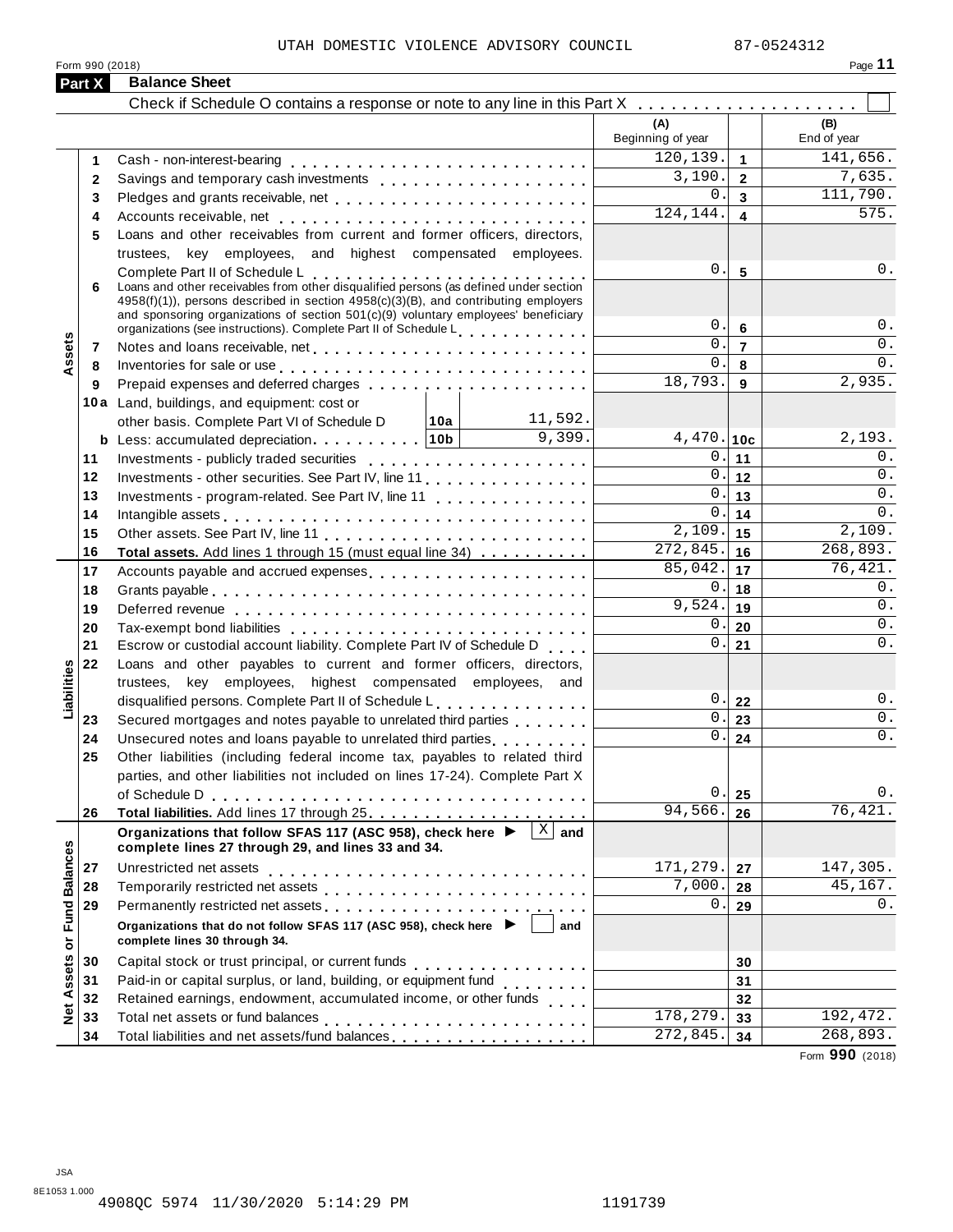| Form 990 (2018)                                                                                                                                                                                        |                         |                |          | Page 12   |
|--------------------------------------------------------------------------------------------------------------------------------------------------------------------------------------------------------|-------------------------|----------------|----------|-----------|
| Part XI<br><b>Reconciliation of Net Assets</b>                                                                                                                                                         |                         |                |          |           |
|                                                                                                                                                                                                        |                         |                |          |           |
| Total revenue (must equal Part VIII, column (A), line 12)<br>1                                                                                                                                         | $\mathbf{1}$            |                | 897,634. |           |
| Total expenses (must equal Part IX, column (A), line 25)<br>2                                                                                                                                          | $\mathbf{2}$            |                | 883,441. |           |
| 3                                                                                                                                                                                                      | $\mathbf{3}$            |                | 14, 193. |           |
| Net assets or fund balances at beginning of year (must equal Part X, line 33, column (A))<br>4                                                                                                         | $\overline{\mathbf{4}}$ |                | 178,279. |           |
| 5                                                                                                                                                                                                      | 5                       |                |          | 0.        |
| 6                                                                                                                                                                                                      | 6                       |                |          | 0.        |
| 7                                                                                                                                                                                                      | $\overline{7}$          |                |          | $0$ .     |
| 8                                                                                                                                                                                                      | 8                       |                |          | 0.        |
| Other changes in net assets or fund balances (explain in Schedule O)<br>9                                                                                                                              | 9                       |                |          | $0$ .     |
| Net assets or fund balances at end of year. Combine lines 3 through 9 (must equal Part X, line<br>10                                                                                                   |                         |                |          |           |
|                                                                                                                                                                                                        | 10                      |                | 192,472. |           |
| <b>Financial Statements and Reporting</b><br>Part XII                                                                                                                                                  |                         |                |          |           |
|                                                                                                                                                                                                        |                         |                |          |           |
|                                                                                                                                                                                                        |                         |                | Yes      | <b>No</b> |
| $X$ Accrual<br>Accounting method used to prepare the Form 990:     Cash<br>Other<br>1                                                                                                                  |                         |                |          |           |
| If the organization changed its method of accounting from a prior year or checked "Other," explain in                                                                                                  |                         |                |          |           |
| Schedule O.                                                                                                                                                                                            |                         |                |          |           |
| 2a Were the organization's financial statements compiled or reviewed by an independent accountant?                                                                                                     |                         | 2a             |          | Χ         |
| If "Yes," check a box below to indicate whether the financial statements for the year were compiled or                                                                                                 |                         |                |          |           |
| reviewed on a separate basis, consolidated basis, or both:                                                                                                                                             |                         |                |          |           |
| Separate basis<br><b>Consolidated basis</b><br>Both consolidated and separate basis                                                                                                                    |                         |                |          |           |
|                                                                                                                                                                                                        |                         | 2b             |          | х         |
| <b>b</b> Were the organization's financial statements audited by an independent accountant?<br>If "Yes," check a box below to indicate whether the financial statements for the year were audited on a |                         |                |          |           |
| separate basis, consolidated basis, or both:                                                                                                                                                           |                         |                |          |           |
| Separate basis<br><b>Consolidated basis</b><br>Both consolidated and separate basis                                                                                                                    |                         |                |          |           |
|                                                                                                                                                                                                        |                         |                |          |           |
| c If "Yes" to line 2a or 2b, does the organization have a committee that assumes responsibility for oversight                                                                                          |                         | 2c             |          |           |
| of the audit, review, or compilation of its financial statements and selection of an independent accountant?                                                                                           |                         |                |          |           |
| If the organization changed either its oversight process or selection process during the tax year, explain in                                                                                          |                         |                |          |           |
| Schedule O.                                                                                                                                                                                            |                         |                |          |           |
| 3a As a result of a federal award, was the organization required to undergo an audit or audits as set forth in                                                                                         |                         |                |          |           |
|                                                                                                                                                                                                        |                         | 3a             |          |           |
| <b>b</b> If "Yes," did the organization undergo the required audit or audits? If the organization did not undergo the                                                                                  |                         |                |          |           |
| required audit or audits, explain why in Schedule O and describe any steps taken to undergo such audits.                                                                                               |                         | 3 <sub>b</sub> |          |           |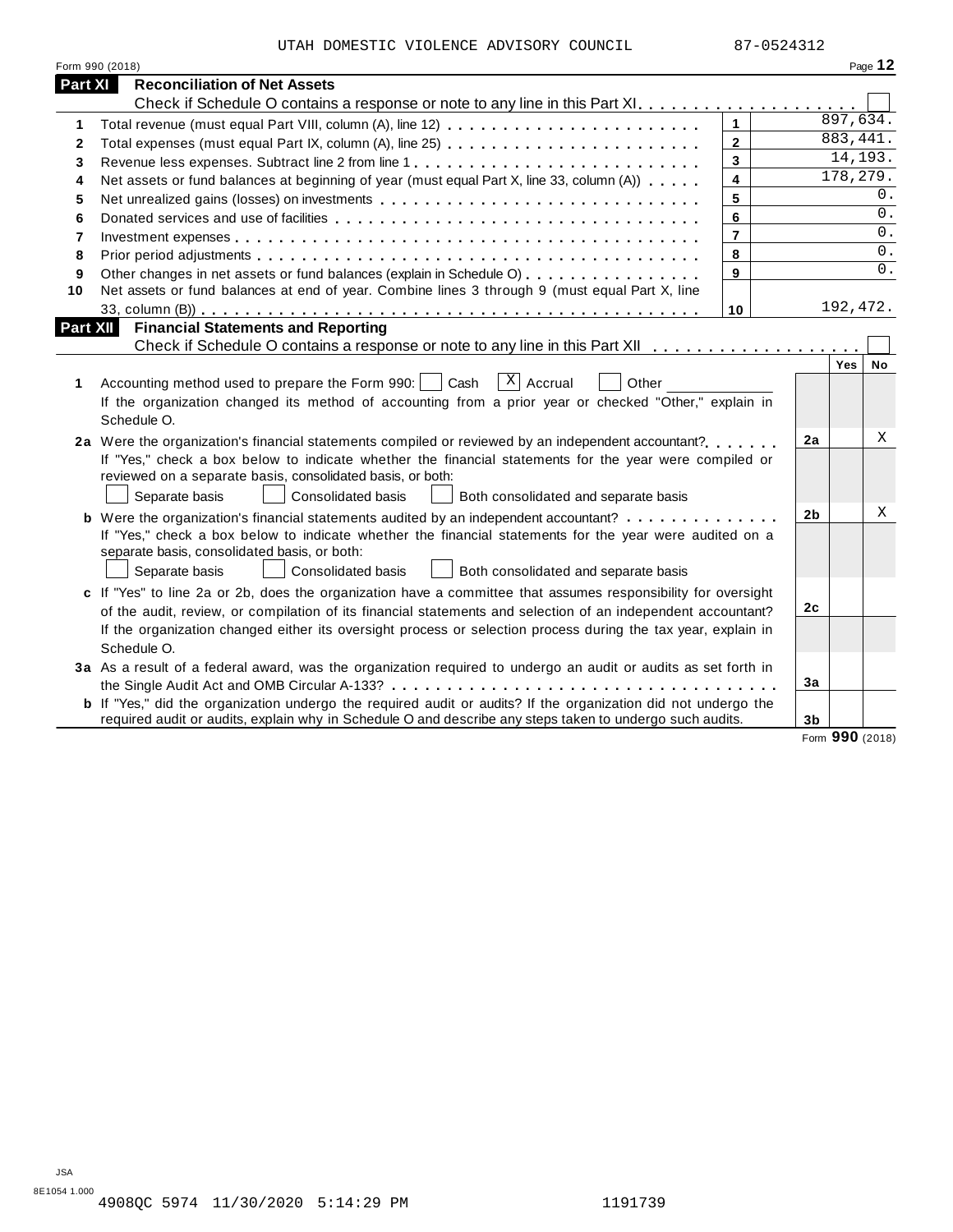| <b>SCHEDULE A</b> |  |  |  |                               |  |
|-------------------|--|--|--|-------------------------------|--|
|                   |  |  |  | $\sqrt{2}$ and and $\sqrt{2}$ |  |

## **CHEDULE A Public Charity Status and Public Support**  $\frac{\text{OMB No. 1545-0047}}{\text{OMB}}$

(Form 990 or 990-EZ) complete if the organization is a section 501(c)(3) organization or a section 4947(a)(1) nonexempt charitable trust.  $2018$ 

|        |   |                                                               |                                                            | Complete if the organization is a section 501(c)(3) organization or a section $4947(a)(1)$ nonexempt charitable trust.<br>Attach to Form 990 or Form 990-EZ. |     |                                                      |                                                                                                                                                                                                                                                   | ZW IO                                                                                                                            |
|--------|---|---------------------------------------------------------------|------------------------------------------------------------|--------------------------------------------------------------------------------------------------------------------------------------------------------------|-----|------------------------------------------------------|---------------------------------------------------------------------------------------------------------------------------------------------------------------------------------------------------------------------------------------------------|----------------------------------------------------------------------------------------------------------------------------------|
|        |   | Department of the Treasury<br><b>Internal Revenue Service</b> |                                                            | Go to www.irs.gov/Form990 for instructions and the latest information.                                                                                       |     |                                                      |                                                                                                                                                                                                                                                   | Open to Public<br>Inspection                                                                                                     |
|        |   | Name of the organization                                      |                                                            |                                                                                                                                                              |     |                                                      | <b>Employer identification number</b>                                                                                                                                                                                                             |                                                                                                                                  |
|        |   |                                                               | UTAH DOMESTIC VIOLENCE ADVISORY COUNCIL                    |                                                                                                                                                              |     |                                                      | 87-0524312                                                                                                                                                                                                                                        |                                                                                                                                  |
| Part I |   |                                                               |                                                            |                                                                                                                                                              |     |                                                      | Reason for Public Charity Status (All organizations must complete this part.) See instructions.                                                                                                                                                   |                                                                                                                                  |
|        |   |                                                               |                                                            | The organization is not a private foundation because it is: (For lines 1 through 12, check only one box.)                                                    |     |                                                      |                                                                                                                                                                                                                                                   |                                                                                                                                  |
| 1      |   |                                                               |                                                            | A church, convention of churches, or association of churches described in section 170(b)(1)(A)(i).                                                           |     |                                                      |                                                                                                                                                                                                                                                   |                                                                                                                                  |
| 2      |   |                                                               |                                                            | A school described in section 170(b)(1)(A)(ii). (Attach Schedule E (Form 990 or 990-EZ).)                                                                    |     |                                                      |                                                                                                                                                                                                                                                   |                                                                                                                                  |
| 3      |   |                                                               |                                                            | A hospital or a cooperative hospital service organization described in section 170(b)(1)(A)(iii).                                                            |     |                                                      |                                                                                                                                                                                                                                                   |                                                                                                                                  |
| 4      |   |                                                               |                                                            |                                                                                                                                                              |     |                                                      | A medical research organization operated in conjunction with a hospital described in section 170(b)(1)(A)(iii). Enter the                                                                                                                         |                                                                                                                                  |
| 5      |   | hospital's name, city, and state:                             |                                                            |                                                                                                                                                              |     |                                                      |                                                                                                                                                                                                                                                   | An organization operated for the benefit of a college or university owned or operated by a governmental unit described in        |
|        |   |                                                               |                                                            |                                                                                                                                                              |     |                                                      |                                                                                                                                                                                                                                                   |                                                                                                                                  |
|        |   |                                                               | section 170(b)(1)(A)(iv). (Complete Part II.)              |                                                                                                                                                              |     |                                                      |                                                                                                                                                                                                                                                   |                                                                                                                                  |
| 6      | X |                                                               |                                                            | A federal, state, or local government or governmental unit described in section 170(b)(1)(A)(v).                                                             |     |                                                      |                                                                                                                                                                                                                                                   |                                                                                                                                  |
| 7      |   |                                                               |                                                            |                                                                                                                                                              |     |                                                      |                                                                                                                                                                                                                                                   | An organization that normally receives a substantial part of its support from a governmental unit or from the general public     |
|        |   |                                                               | described in section 170(b)(1)(A)(vi). (Complete Part II.) | A community trust described in section 170(b)(1)(A)(vi). (Complete Part II.)                                                                                 |     |                                                      |                                                                                                                                                                                                                                                   |                                                                                                                                  |
| 8<br>9 |   |                                                               |                                                            |                                                                                                                                                              |     |                                                      |                                                                                                                                                                                                                                                   |                                                                                                                                  |
|        |   |                                                               |                                                            |                                                                                                                                                              |     |                                                      | An agricultural research organization described in section 170(b)(1)(A)(ix) operated in conjunction with a land-grant college                                                                                                                     |                                                                                                                                  |
|        |   | university:                                                   |                                                            |                                                                                                                                                              |     |                                                      | or university or a non-land-grant college of agriculture (see instructions). Enter the name, city, and state of the college or                                                                                                                    |                                                                                                                                  |
| 10     |   |                                                               |                                                            |                                                                                                                                                              |     |                                                      | An organization that normally receives: (1) more than 331/3% of its support from contributions, membership fees, and gross                                                                                                                        |                                                                                                                                  |
|        |   |                                                               |                                                            | acquired by the organization after June 30, 1975. See section 509(a)(2). (Complete Part III.)                                                                |     |                                                      | receipts from activities related to its exempt functions - subject to certain exceptions, and (2) no more than 331/3% of its<br>support from gross investment income and unrelated business taxable income (less section 511 tax) from businesses |                                                                                                                                  |
| 11     |   |                                                               |                                                            | An organization organized and operated exclusively to test for public safety. See section 509(a)(4).                                                         |     |                                                      |                                                                                                                                                                                                                                                   |                                                                                                                                  |
| 12     |   |                                                               |                                                            |                                                                                                                                                              |     |                                                      |                                                                                                                                                                                                                                                   | An organization organized and operated exclusively for the benefit of, to perform the functions of, or to carry out the purposes |
|        |   |                                                               |                                                            |                                                                                                                                                              |     |                                                      |                                                                                                                                                                                                                                                   | of one or more publicly supported organizations described in section 509(a)(1) or section 509(a)(2). See section 509(a)(3).      |
|        |   |                                                               |                                                            |                                                                                                                                                              |     |                                                      |                                                                                                                                                                                                                                                   | Check the box in lines 12a through 12d that describes the type of supporting organization and complete lines 12e, 12f, and 12g.  |
| a      |   |                                                               |                                                            |                                                                                                                                                              |     |                                                      | Type I. A supporting organization operated, supervised, or controlled by its supported organization(s), typically by giving                                                                                                                       |                                                                                                                                  |
|        |   |                                                               |                                                            |                                                                                                                                                              |     |                                                      | the supported organization(s) the power to regularly appoint or elect a majority of the directors or trustees of the                                                                                                                              |                                                                                                                                  |
|        |   |                                                               |                                                            | supporting organization. You must complete Part IV, Sections A and B.                                                                                        |     |                                                      |                                                                                                                                                                                                                                                   |                                                                                                                                  |
| b      |   |                                                               |                                                            |                                                                                                                                                              |     |                                                      | Type II. A supporting organization supervised or controlled in connection with its supported organization(s), by having                                                                                                                           |                                                                                                                                  |
|        |   |                                                               |                                                            |                                                                                                                                                              |     |                                                      | control or management of the supporting organization vested in the same persons that control or manage the supported                                                                                                                              |                                                                                                                                  |
|        |   |                                                               |                                                            | organization(s). You must complete Part IV, Sections A and C.                                                                                                |     |                                                      |                                                                                                                                                                                                                                                   |                                                                                                                                  |
| c      |   |                                                               |                                                            |                                                                                                                                                              |     |                                                      | Type III functionally integrated. A supporting organization operated in connection with, and functionally integrated with,                                                                                                                        |                                                                                                                                  |
|        |   |                                                               |                                                            | its supported organization(s) (see instructions). You must complete Part IV, Sections A, D, and E.                                                           |     |                                                      |                                                                                                                                                                                                                                                   |                                                                                                                                  |
| d      |   |                                                               |                                                            |                                                                                                                                                              |     |                                                      | Type III non-functionally integrated. A supporting organization operated in connection with its supported organization(s)                                                                                                                         |                                                                                                                                  |
|        |   |                                                               |                                                            |                                                                                                                                                              |     |                                                      | that is not functionally integrated. The organization generally must satisfy a distribution requirement and an attentiveness                                                                                                                      |                                                                                                                                  |
|        |   |                                                               |                                                            | requirement (see instructions). You must complete Part IV, Sections A and D, and Part V.                                                                     |     |                                                      |                                                                                                                                                                                                                                                   |                                                                                                                                  |
| е      |   |                                                               |                                                            |                                                                                                                                                              |     |                                                      | Check this box if the organization received a written determination from the IRS that it is a Type I, Type II, Type III                                                                                                                           |                                                                                                                                  |
|        |   |                                                               |                                                            | functionally integrated, or Type III non-functionally integrated supporting organization.                                                                    |     |                                                      |                                                                                                                                                                                                                                                   |                                                                                                                                  |
| t      |   |                                                               |                                                            |                                                                                                                                                              |     |                                                      |                                                                                                                                                                                                                                                   |                                                                                                                                  |
| g      |   |                                                               |                                                            | Provide the following information about the supported organization(s).                                                                                       |     |                                                      |                                                                                                                                                                                                                                                   |                                                                                                                                  |
|        |   | (i) Name of supported organization                            | $(ii)$ EIN                                                 | (iii) Type of organization<br>(described on lines 1-10                                                                                                       |     | (iv) Is the organization<br>listed in your governing | (v) Amount of monetary<br>support (see                                                                                                                                                                                                            | (vi) Amount of<br>other support (see                                                                                             |
|        |   |                                                               |                                                            | above (see instructions))                                                                                                                                    |     | document?                                            | instructions)                                                                                                                                                                                                                                     | instructions)                                                                                                                    |
|        |   |                                                               |                                                            |                                                                                                                                                              | Yes | No                                                   |                                                                                                                                                                                                                                                   |                                                                                                                                  |
| (A)    |   |                                                               |                                                            |                                                                                                                                                              |     |                                                      |                                                                                                                                                                                                                                                   |                                                                                                                                  |
|        |   |                                                               |                                                            |                                                                                                                                                              |     |                                                      |                                                                                                                                                                                                                                                   |                                                                                                                                  |
| (B)    |   |                                                               |                                                            |                                                                                                                                                              |     |                                                      |                                                                                                                                                                                                                                                   |                                                                                                                                  |
| (C)    |   |                                                               |                                                            |                                                                                                                                                              |     |                                                      |                                                                                                                                                                                                                                                   |                                                                                                                                  |
| (D)    |   |                                                               |                                                            |                                                                                                                                                              |     |                                                      |                                                                                                                                                                                                                                                   |                                                                                                                                  |
| (E)    |   |                                                               |                                                            |                                                                                                                                                              |     |                                                      |                                                                                                                                                                                                                                                   |                                                                                                                                  |
|        |   |                                                               |                                                            |                                                                                                                                                              |     |                                                      |                                                                                                                                                                                                                                                   |                                                                                                                                  |
| Total  |   |                                                               |                                                            |                                                                                                                                                              |     |                                                      |                                                                                                                                                                                                                                                   |                                                                                                                                  |

For Paperwork Reduction Act Notice, see the Instructions for Form 990 or 990-EZ. Schedule A (Form 990 or 990-EZ) 2018 JSA 8E1210 1.000 4908QC 5974 11/30/2020 5:14:29 PM 1191739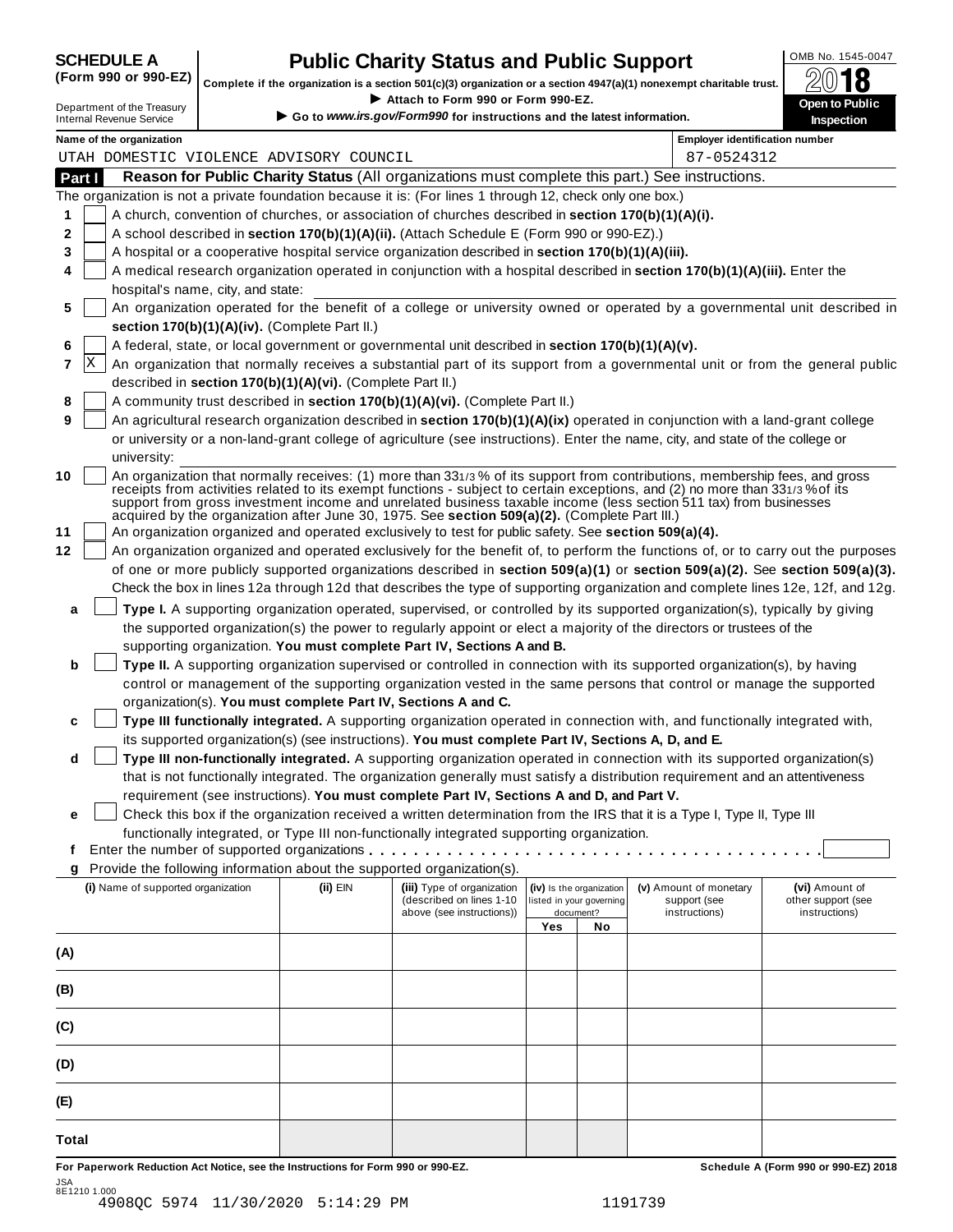#### Schedule A (Form 990 or 990-EZ) 2018 Page 2

**Support Schedule for Organizations Described in Sections 170(b)(1)(A)(iv) and 170(b)(1)(A)(vi)** Complete only if you checked the box on line 5, 7, or 8 of Part I or if the organization failed to qualify under Part III. If the organization fails to qualify under the tests listed below, please complete Part III.) **Part II**

|              | <b>Section A. Public Support</b>                                                                                                                                                                                                                                                                                |            |                        |            |                          |                |                         |
|--------------|-----------------------------------------------------------------------------------------------------------------------------------------------------------------------------------------------------------------------------------------------------------------------------------------------------------------|------------|------------------------|------------|--------------------------|----------------|-------------------------|
|              | Calendar year (or fiscal year beginning in) $\blacktriangleright$                                                                                                                                                                                                                                               | (a) $2014$ | (b) $2015$             | (c) 2016   | $(d)$ 2017               | (e) 2018       | (f) Total               |
| 1.           | Gifts,<br>grants,<br>contributions,<br>and<br>membership fees received. (Do not<br>include any "unusual grants.")                                                                                                                                                                                               | 665,624.   | 932,308.               | 1,093,699. | 1,002,102.               | 874,702.       | 4,568,435.              |
| $\mathbf{2}$ | levied<br>Tax<br>revenues<br>for<br>the<br>organization's benefit and either paid<br>to or expended on its behalf                                                                                                                                                                                               |            |                        |            |                          |                | 0.                      |
| 3            | The value of services or facilities<br>furnished by a governmental unit to the<br>organization without charge                                                                                                                                                                                                   |            |                        |            |                          |                | 0.                      |
|              | Total. Add lines 1 through 3                                                                                                                                                                                                                                                                                    | 665,624.   | 932,308.               | 1,093,699. | 1,002,102.               | 874,702.       | 4,568,435.              |
| 5            | The portion of total contributions by<br>each<br>person<br>(other<br>than<br>a<br>unit<br>governmental<br>or<br>publicly<br>supported organization) included on<br>line 1 that exceeds 2% of the amount                                                                                                         |            |                        |            |                          |                |                         |
|              | shown on line 11, column (f)                                                                                                                                                                                                                                                                                    |            |                        |            |                          |                | 28,706.                 |
| 6            | Public support. Subtract line 5 from line 4                                                                                                                                                                                                                                                                     |            |                        |            |                          |                | 4,539,729.              |
|              | <b>Section B. Total Support</b>                                                                                                                                                                                                                                                                                 |            |                        |            |                          |                |                         |
|              | Calendar year (or fiscal year beginning in) ▶                                                                                                                                                                                                                                                                   | (a) $2014$ | (b) $2015$<br>932,308. | (c) 2016   | $(d)$ 2017<br>1,002,102. | (e) 2018       | (f) Total<br>4,568,435. |
| 7<br>8       | Amounts from line 4<br>Gross income from interest, dividends,<br>payments received on securities loans,<br>rents, royalties, and income from<br>similar sources experiences                                                                                                                                     | 665,624.   |                        | 1,093,699  |                          | 874,702.<br>7. | 7.                      |
| 9            | Net income from unrelated business<br>activities, whether or not the business<br>is regularly carried on the control of the control of the control of the control of the control of the control of the control of the control of the control of the control of the control of the control of the control of the |            |                        |            |                          |                | 0.                      |
| 10           | Other income. Do not include gain or<br>loss from the sale of capital assets<br>(Explain in Part VI.)                                                                                                                                                                                                           |            |                        |            |                          |                | 0.                      |
| 11           | <b>Total support.</b> Add lines 7 through 10                                                                                                                                                                                                                                                                    |            |                        |            |                          |                | 4,568,442.              |
| 12           |                                                                                                                                                                                                                                                                                                                 |            |                        |            |                          |                | 73,590.                 |
| 13           | First five years. If the Form 990 is for the organization's first, second, third, fourth, or fifth tax year as a section 501(c)(3)                                                                                                                                                                              |            |                        |            |                          |                |                         |
|              | <b>Section C. Computation of Public Support Percentage</b>                                                                                                                                                                                                                                                      |            |                        |            |                          |                |                         |
| 14           | Public support percentage for 2018 (line 6, column (f) divided by line 11, column (f).                                                                                                                                                                                                                          |            |                        |            |                          | 14             | 99.37%                  |
| 15           |                                                                                                                                                                                                                                                                                                                 |            |                        |            |                          |                | 100.00%                 |
|              | 16a 331/3% support test - 2018. If the organization did not check the box on line 13, and line 14 is 331/3% or more, check this                                                                                                                                                                                 |            |                        |            |                          |                |                         |
|              | box and stop here. The organization qualifies as a publicly supported organization                                                                                                                                                                                                                              |            |                        |            |                          |                | Χ                       |
|              | b 331/3% support test - 2017. If the organization did not check a box on line 13 or 16a, and line 15 is 331/3% or more, check                                                                                                                                                                                   |            |                        |            |                          |                |                         |
|              | this box and stop here. The organization qualifies as a publicly supported organization $\ldots \ldots \ldots \ldots \ldots \ldots$                                                                                                                                                                             |            |                        |            |                          |                |                         |
|              | 17a 10%-facts-and-circumstances test - 2018. If the organization did not check a box on line 13, 16a, or 16b, and line 14 is                                                                                                                                                                                    |            |                        |            |                          |                |                         |
|              | 10% or more, and if the organization meets the "facts-and-circumstances" test, check this box and stop here. Explain in                                                                                                                                                                                         |            |                        |            |                          |                |                         |
|              | Part VI how the organization meets the "facts-and-circumstances" test. The organization qualifies as a publicly supported                                                                                                                                                                                       |            |                        |            |                          |                |                         |
|              |                                                                                                                                                                                                                                                                                                                 |            |                        |            |                          |                |                         |
|              | b 10%-facts-and-circumstances test - 2017. If the organization did not check a box on line 13, 16a, 16b, or 17a, and line                                                                                                                                                                                       |            |                        |            |                          |                |                         |
|              | 15 is 10% or more, and if the organization meets the "facts-and-circumstances" test, check this box and stop here.                                                                                                                                                                                              |            |                        |            |                          |                |                         |
|              | Explain in Part VI how the organization meets the "facts-and-circumstances" test. The organization qualifies as a publicly                                                                                                                                                                                      |            |                        |            |                          |                |                         |
|              |                                                                                                                                                                                                                                                                                                                 |            |                        |            |                          |                |                         |
| 18           | Private foundation. If the organization did not check a box on line 13, 16a, 16b, 17a, or 17b, check this box and see                                                                                                                                                                                           |            |                        |            |                          |                |                         |
|              |                                                                                                                                                                                                                                                                                                                 |            |                        |            |                          |                |                         |

**Schedule A (Form 990 or 990-EZ) 2018**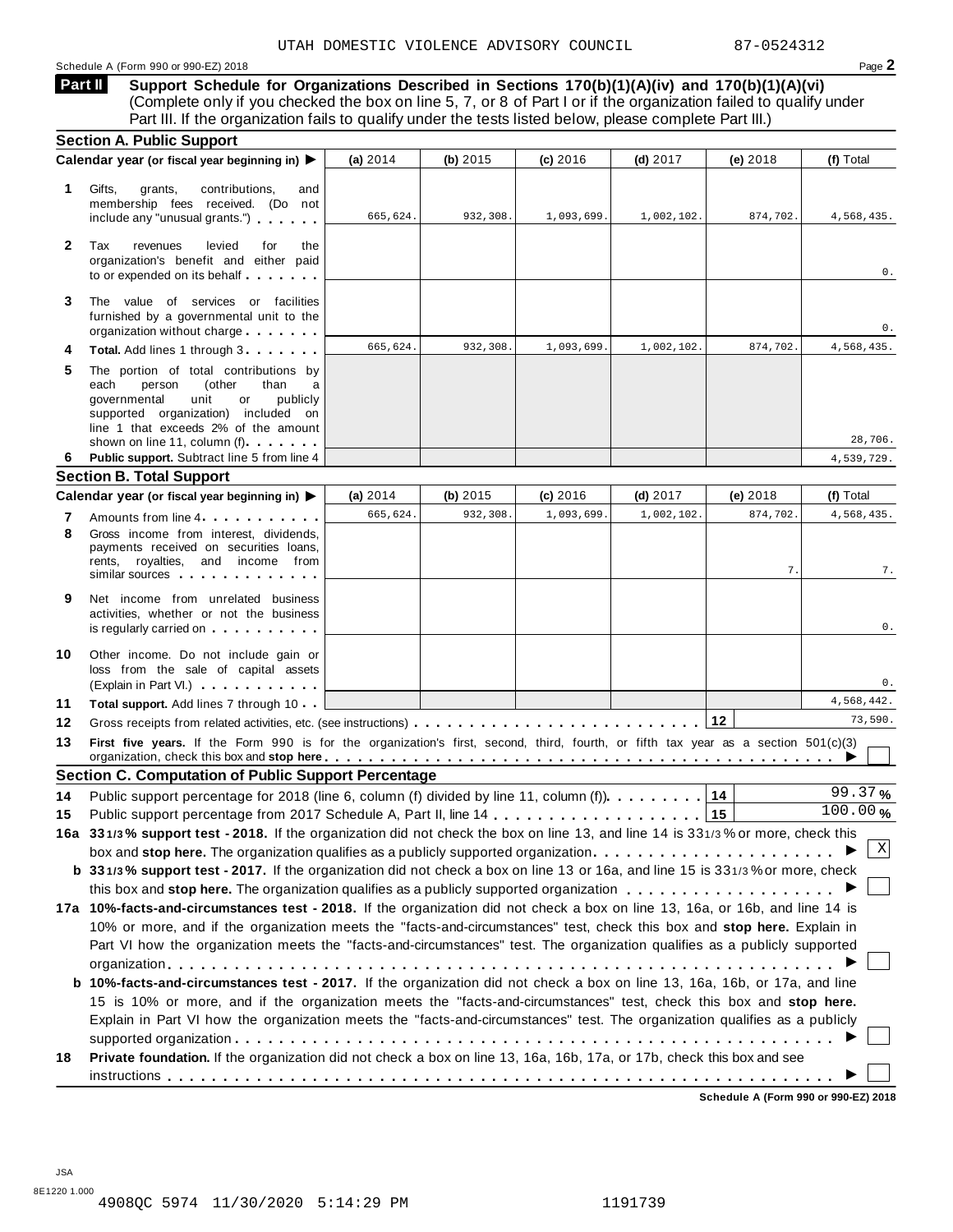#### Schedule <sup>A</sup> (Form <sup>990</sup> or 990-EZ) <sup>2018</sup> Page **3**

**Support Schedule for Organizations Described in Section 509(a)(2) Part III**

(Complete only if you checked the box on line 10 of Part I or if the organization failed to qualify under Part II. If the organization fails to qualify under the tests listed below, please complete Part II.)

| Gifts, grants, contributions, and membership fees<br>received. (Do not include any "unusual grants.")<br>Gross receipts from admissions, merchandise                                                                          |                                                                                                                                                                                                                                                                                                                                                                                                                                                                                                                                                                                                                                                                                                                                                                                                                               |            |                                                                                                                                    |            |                                                                                                                                                                                                                       |                                                                                                                                                                                                                                                                                                                                                                                                                                                                                                                                                                 |
|-------------------------------------------------------------------------------------------------------------------------------------------------------------------------------------------------------------------------------|-------------------------------------------------------------------------------------------------------------------------------------------------------------------------------------------------------------------------------------------------------------------------------------------------------------------------------------------------------------------------------------------------------------------------------------------------------------------------------------------------------------------------------------------------------------------------------------------------------------------------------------------------------------------------------------------------------------------------------------------------------------------------------------------------------------------------------|------------|------------------------------------------------------------------------------------------------------------------------------------|------------|-----------------------------------------------------------------------------------------------------------------------------------------------------------------------------------------------------------------------|-----------------------------------------------------------------------------------------------------------------------------------------------------------------------------------------------------------------------------------------------------------------------------------------------------------------------------------------------------------------------------------------------------------------------------------------------------------------------------------------------------------------------------------------------------------------|
|                                                                                                                                                                                                                               |                                                                                                                                                                                                                                                                                                                                                                                                                                                                                                                                                                                                                                                                                                                                                                                                                               |            |                                                                                                                                    |            |                                                                                                                                                                                                                       |                                                                                                                                                                                                                                                                                                                                                                                                                                                                                                                                                                 |
|                                                                                                                                                                                                                               |                                                                                                                                                                                                                                                                                                                                                                                                                                                                                                                                                                                                                                                                                                                                                                                                                               |            |                                                                                                                                    |            |                                                                                                                                                                                                                       |                                                                                                                                                                                                                                                                                                                                                                                                                                                                                                                                                                 |
|                                                                                                                                                                                                                               |                                                                                                                                                                                                                                                                                                                                                                                                                                                                                                                                                                                                                                                                                                                                                                                                                               |            |                                                                                                                                    |            |                                                                                                                                                                                                                       |                                                                                                                                                                                                                                                                                                                                                                                                                                                                                                                                                                 |
| sold or services performed, or facilities                                                                                                                                                                                     |                                                                                                                                                                                                                                                                                                                                                                                                                                                                                                                                                                                                                                                                                                                                                                                                                               |            |                                                                                                                                    |            |                                                                                                                                                                                                                       |                                                                                                                                                                                                                                                                                                                                                                                                                                                                                                                                                                 |
| furnished in any activity that is related to the                                                                                                                                                                              |                                                                                                                                                                                                                                                                                                                                                                                                                                                                                                                                                                                                                                                                                                                                                                                                                               |            |                                                                                                                                    |            |                                                                                                                                                                                                                       |                                                                                                                                                                                                                                                                                                                                                                                                                                                                                                                                                                 |
| organization's tax-exempt purpose                                                                                                                                                                                             |                                                                                                                                                                                                                                                                                                                                                                                                                                                                                                                                                                                                                                                                                                                                                                                                                               |            |                                                                                                                                    |            |                                                                                                                                                                                                                       |                                                                                                                                                                                                                                                                                                                                                                                                                                                                                                                                                                 |
| Gross receipts from activities that are not an                                                                                                                                                                                |                                                                                                                                                                                                                                                                                                                                                                                                                                                                                                                                                                                                                                                                                                                                                                                                                               |            |                                                                                                                                    |            |                                                                                                                                                                                                                       |                                                                                                                                                                                                                                                                                                                                                                                                                                                                                                                                                                 |
| unrelated trade or business under section 513 -                                                                                                                                                                               |                                                                                                                                                                                                                                                                                                                                                                                                                                                                                                                                                                                                                                                                                                                                                                                                                               |            |                                                                                                                                    |            |                                                                                                                                                                                                                       |                                                                                                                                                                                                                                                                                                                                                                                                                                                                                                                                                                 |
| Tax<br>revenues<br>levied<br>for<br>the                                                                                                                                                                                       |                                                                                                                                                                                                                                                                                                                                                                                                                                                                                                                                                                                                                                                                                                                                                                                                                               |            |                                                                                                                                    |            |                                                                                                                                                                                                                       |                                                                                                                                                                                                                                                                                                                                                                                                                                                                                                                                                                 |
|                                                                                                                                                                                                                               |                                                                                                                                                                                                                                                                                                                                                                                                                                                                                                                                                                                                                                                                                                                                                                                                                               |            |                                                                                                                                    |            |                                                                                                                                                                                                                       |                                                                                                                                                                                                                                                                                                                                                                                                                                                                                                                                                                 |
| or expended on its behalf <b>contained contained contained contained contained contained contained contained contained contained contained contained contained contained contained contained con</b>                          |                                                                                                                                                                                                                                                                                                                                                                                                                                                                                                                                                                                                                                                                                                                                                                                                                               |            |                                                                                                                                    |            |                                                                                                                                                                                                                       |                                                                                                                                                                                                                                                                                                                                                                                                                                                                                                                                                                 |
|                                                                                                                                                                                                                               |                                                                                                                                                                                                                                                                                                                                                                                                                                                                                                                                                                                                                                                                                                                                                                                                                               |            |                                                                                                                                    |            |                                                                                                                                                                                                                       |                                                                                                                                                                                                                                                                                                                                                                                                                                                                                                                                                                 |
|                                                                                                                                                                                                                               |                                                                                                                                                                                                                                                                                                                                                                                                                                                                                                                                                                                                                                                                                                                                                                                                                               |            |                                                                                                                                    |            |                                                                                                                                                                                                                       |                                                                                                                                                                                                                                                                                                                                                                                                                                                                                                                                                                 |
| organization without charge                                                                                                                                                                                                   |                                                                                                                                                                                                                                                                                                                                                                                                                                                                                                                                                                                                                                                                                                                                                                                                                               |            |                                                                                                                                    |            |                                                                                                                                                                                                                       |                                                                                                                                                                                                                                                                                                                                                                                                                                                                                                                                                                 |
|                                                                                                                                                                                                                               |                                                                                                                                                                                                                                                                                                                                                                                                                                                                                                                                                                                                                                                                                                                                                                                                                               |            |                                                                                                                                    |            |                                                                                                                                                                                                                       |                                                                                                                                                                                                                                                                                                                                                                                                                                                                                                                                                                 |
| 7a Amounts included on lines 1, 2, and 3                                                                                                                                                                                      |                                                                                                                                                                                                                                                                                                                                                                                                                                                                                                                                                                                                                                                                                                                                                                                                                               |            |                                                                                                                                    |            |                                                                                                                                                                                                                       |                                                                                                                                                                                                                                                                                                                                                                                                                                                                                                                                                                 |
| received from disqualified persons                                                                                                                                                                                            |                                                                                                                                                                                                                                                                                                                                                                                                                                                                                                                                                                                                                                                                                                                                                                                                                               |            |                                                                                                                                    |            |                                                                                                                                                                                                                       |                                                                                                                                                                                                                                                                                                                                                                                                                                                                                                                                                                 |
| received from other than disqualified                                                                                                                                                                                         |                                                                                                                                                                                                                                                                                                                                                                                                                                                                                                                                                                                                                                                                                                                                                                                                                               |            |                                                                                                                                    |            |                                                                                                                                                                                                                       |                                                                                                                                                                                                                                                                                                                                                                                                                                                                                                                                                                 |
| persons that exceed the greater of \$5,000                                                                                                                                                                                    |                                                                                                                                                                                                                                                                                                                                                                                                                                                                                                                                                                                                                                                                                                                                                                                                                               |            |                                                                                                                                    |            |                                                                                                                                                                                                                       |                                                                                                                                                                                                                                                                                                                                                                                                                                                                                                                                                                 |
| or 1% of the amount on line 13 for the year                                                                                                                                                                                   |                                                                                                                                                                                                                                                                                                                                                                                                                                                                                                                                                                                                                                                                                                                                                                                                                               |            |                                                                                                                                    |            |                                                                                                                                                                                                                       |                                                                                                                                                                                                                                                                                                                                                                                                                                                                                                                                                                 |
|                                                                                                                                                                                                                               |                                                                                                                                                                                                                                                                                                                                                                                                                                                                                                                                                                                                                                                                                                                                                                                                                               |            |                                                                                                                                    |            |                                                                                                                                                                                                                       |                                                                                                                                                                                                                                                                                                                                                                                                                                                                                                                                                                 |
|                                                                                                                                                                                                                               |                                                                                                                                                                                                                                                                                                                                                                                                                                                                                                                                                                                                                                                                                                                                                                                                                               |            |                                                                                                                                    |            |                                                                                                                                                                                                                       |                                                                                                                                                                                                                                                                                                                                                                                                                                                                                                                                                                 |
|                                                                                                                                                                                                                               |                                                                                                                                                                                                                                                                                                                                                                                                                                                                                                                                                                                                                                                                                                                                                                                                                               |            |                                                                                                                                    |            |                                                                                                                                                                                                                       |                                                                                                                                                                                                                                                                                                                                                                                                                                                                                                                                                                 |
|                                                                                                                                                                                                                               |                                                                                                                                                                                                                                                                                                                                                                                                                                                                                                                                                                                                                                                                                                                                                                                                                               |            |                                                                                                                                    |            |                                                                                                                                                                                                                       | (f) Total                                                                                                                                                                                                                                                                                                                                                                                                                                                                                                                                                       |
|                                                                                                                                                                                                                               |                                                                                                                                                                                                                                                                                                                                                                                                                                                                                                                                                                                                                                                                                                                                                                                                                               |            |                                                                                                                                    |            |                                                                                                                                                                                                                       |                                                                                                                                                                                                                                                                                                                                                                                                                                                                                                                                                                 |
| 10a Gross income from interest, dividends,                                                                                                                                                                                    |                                                                                                                                                                                                                                                                                                                                                                                                                                                                                                                                                                                                                                                                                                                                                                                                                               |            |                                                                                                                                    |            |                                                                                                                                                                                                                       |                                                                                                                                                                                                                                                                                                                                                                                                                                                                                                                                                                 |
| payments received on securities loans,                                                                                                                                                                                        |                                                                                                                                                                                                                                                                                                                                                                                                                                                                                                                                                                                                                                                                                                                                                                                                                               |            |                                                                                                                                    |            |                                                                                                                                                                                                                       |                                                                                                                                                                                                                                                                                                                                                                                                                                                                                                                                                                 |
|                                                                                                                                                                                                                               |                                                                                                                                                                                                                                                                                                                                                                                                                                                                                                                                                                                                                                                                                                                                                                                                                               |            |                                                                                                                                    |            |                                                                                                                                                                                                                       |                                                                                                                                                                                                                                                                                                                                                                                                                                                                                                                                                                 |
|                                                                                                                                                                                                                               |                                                                                                                                                                                                                                                                                                                                                                                                                                                                                                                                                                                                                                                                                                                                                                                                                               |            |                                                                                                                                    |            |                                                                                                                                                                                                                       |                                                                                                                                                                                                                                                                                                                                                                                                                                                                                                                                                                 |
|                                                                                                                                                                                                                               |                                                                                                                                                                                                                                                                                                                                                                                                                                                                                                                                                                                                                                                                                                                                                                                                                               |            |                                                                                                                                    |            |                                                                                                                                                                                                                       |                                                                                                                                                                                                                                                                                                                                                                                                                                                                                                                                                                 |
| acquired after June 30, 1975                                                                                                                                                                                                  |                                                                                                                                                                                                                                                                                                                                                                                                                                                                                                                                                                                                                                                                                                                                                                                                                               |            |                                                                                                                                    |            |                                                                                                                                                                                                                       |                                                                                                                                                                                                                                                                                                                                                                                                                                                                                                                                                                 |
| c Add lines 10a and 10b c and the state of the state of the state of the state of the state of the state of the state of the state of the state of the state of the state of the state of the state of the state of the state |                                                                                                                                                                                                                                                                                                                                                                                                                                                                                                                                                                                                                                                                                                                                                                                                                               |            |                                                                                                                                    |            |                                                                                                                                                                                                                       |                                                                                                                                                                                                                                                                                                                                                                                                                                                                                                                                                                 |
| Net income from unrelated business                                                                                                                                                                                            |                                                                                                                                                                                                                                                                                                                                                                                                                                                                                                                                                                                                                                                                                                                                                                                                                               |            |                                                                                                                                    |            |                                                                                                                                                                                                                       |                                                                                                                                                                                                                                                                                                                                                                                                                                                                                                                                                                 |
| activities not included in line 10b,                                                                                                                                                                                          |                                                                                                                                                                                                                                                                                                                                                                                                                                                                                                                                                                                                                                                                                                                                                                                                                               |            |                                                                                                                                    |            |                                                                                                                                                                                                                       |                                                                                                                                                                                                                                                                                                                                                                                                                                                                                                                                                                 |
| whether or not the business is regularly                                                                                                                                                                                      |                                                                                                                                                                                                                                                                                                                                                                                                                                                                                                                                                                                                                                                                                                                                                                                                                               |            |                                                                                                                                    |            |                                                                                                                                                                                                                       |                                                                                                                                                                                                                                                                                                                                                                                                                                                                                                                                                                 |
|                                                                                                                                                                                                                               |                                                                                                                                                                                                                                                                                                                                                                                                                                                                                                                                                                                                                                                                                                                                                                                                                               |            |                                                                                                                                    |            |                                                                                                                                                                                                                       |                                                                                                                                                                                                                                                                                                                                                                                                                                                                                                                                                                 |
|                                                                                                                                                                                                                               |                                                                                                                                                                                                                                                                                                                                                                                                                                                                                                                                                                                                                                                                                                                                                                                                                               |            |                                                                                                                                    |            |                                                                                                                                                                                                                       |                                                                                                                                                                                                                                                                                                                                                                                                                                                                                                                                                                 |
| (Explain in Part VI.) <b>All Accords</b>                                                                                                                                                                                      |                                                                                                                                                                                                                                                                                                                                                                                                                                                                                                                                                                                                                                                                                                                                                                                                                               |            |                                                                                                                                    |            |                                                                                                                                                                                                                       |                                                                                                                                                                                                                                                                                                                                                                                                                                                                                                                                                                 |
| Total support. (Add lines 9, 10c, 11,                                                                                                                                                                                         |                                                                                                                                                                                                                                                                                                                                                                                                                                                                                                                                                                                                                                                                                                                                                                                                                               |            |                                                                                                                                    |            |                                                                                                                                                                                                                       |                                                                                                                                                                                                                                                                                                                                                                                                                                                                                                                                                                 |
| and $12.$ ) $\cdots$ $\cdots$ $\cdots$ $\cdots$                                                                                                                                                                               |                                                                                                                                                                                                                                                                                                                                                                                                                                                                                                                                                                                                                                                                                                                                                                                                                               |            |                                                                                                                                    |            |                                                                                                                                                                                                                       |                                                                                                                                                                                                                                                                                                                                                                                                                                                                                                                                                                 |
|                                                                                                                                                                                                                               |                                                                                                                                                                                                                                                                                                                                                                                                                                                                                                                                                                                                                                                                                                                                                                                                                               |            |                                                                                                                                    |            |                                                                                                                                                                                                                       |                                                                                                                                                                                                                                                                                                                                                                                                                                                                                                                                                                 |
|                                                                                                                                                                                                                               |                                                                                                                                                                                                                                                                                                                                                                                                                                                                                                                                                                                                                                                                                                                                                                                                                               |            |                                                                                                                                    |            |                                                                                                                                                                                                                       |                                                                                                                                                                                                                                                                                                                                                                                                                                                                                                                                                                 |
|                                                                                                                                                                                                                               |                                                                                                                                                                                                                                                                                                                                                                                                                                                                                                                                                                                                                                                                                                                                                                                                                               |            |                                                                                                                                    |            |                                                                                                                                                                                                                       |                                                                                                                                                                                                                                                                                                                                                                                                                                                                                                                                                                 |
|                                                                                                                                                                                                                               |                                                                                                                                                                                                                                                                                                                                                                                                                                                                                                                                                                                                                                                                                                                                                                                                                               |            |                                                                                                                                    |            | .15                                                                                                                                                                                                                   | %                                                                                                                                                                                                                                                                                                                                                                                                                                                                                                                                                               |
|                                                                                                                                                                                                                               |                                                                                                                                                                                                                                                                                                                                                                                                                                                                                                                                                                                                                                                                                                                                                                                                                               |            |                                                                                                                                    |            | 16                                                                                                                                                                                                                    | %                                                                                                                                                                                                                                                                                                                                                                                                                                                                                                                                                               |
|                                                                                                                                                                                                                               |                                                                                                                                                                                                                                                                                                                                                                                                                                                                                                                                                                                                                                                                                                                                                                                                                               |            |                                                                                                                                    |            |                                                                                                                                                                                                                       |                                                                                                                                                                                                                                                                                                                                                                                                                                                                                                                                                                 |
|                                                                                                                                                                                                                               |                                                                                                                                                                                                                                                                                                                                                                                                                                                                                                                                                                                                                                                                                                                                                                                                                               |            |                                                                                                                                    |            | 17                                                                                                                                                                                                                    | %                                                                                                                                                                                                                                                                                                                                                                                                                                                                                                                                                               |
|                                                                                                                                                                                                                               |                                                                                                                                                                                                                                                                                                                                                                                                                                                                                                                                                                                                                                                                                                                                                                                                                               |            |                                                                                                                                    |            | 18                                                                                                                                                                                                                    | %                                                                                                                                                                                                                                                                                                                                                                                                                                                                                                                                                               |
|                                                                                                                                                                                                                               |                                                                                                                                                                                                                                                                                                                                                                                                                                                                                                                                                                                                                                                                                                                                                                                                                               |            |                                                                                                                                    |            |                                                                                                                                                                                                                       |                                                                                                                                                                                                                                                                                                                                                                                                                                                                                                                                                                 |
|                                                                                                                                                                                                                               |                                                                                                                                                                                                                                                                                                                                                                                                                                                                                                                                                                                                                                                                                                                                                                                                                               |            |                                                                                                                                    |            |                                                                                                                                                                                                                       |                                                                                                                                                                                                                                                                                                                                                                                                                                                                                                                                                                 |
|                                                                                                                                                                                                                               |                                                                                                                                                                                                                                                                                                                                                                                                                                                                                                                                                                                                                                                                                                                                                                                                                               |            |                                                                                                                                    |            |                                                                                                                                                                                                                       |                                                                                                                                                                                                                                                                                                                                                                                                                                                                                                                                                                 |
| line 18 is not more than 331/3%, check this box and stop here. The organization qualifies as a publicly supported organization                                                                                                |                                                                                                                                                                                                                                                                                                                                                                                                                                                                                                                                                                                                                                                                                                                                                                                                                               |            |                                                                                                                                    |            |                                                                                                                                                                                                                       |                                                                                                                                                                                                                                                                                                                                                                                                                                                                                                                                                                 |
| Private foundation. If the organization did not check a box on line 14, 19a, or 19b, check this box and see instructions ▶                                                                                                    |                                                                                                                                                                                                                                                                                                                                                                                                                                                                                                                                                                                                                                                                                                                                                                                                                               |            |                                                                                                                                    |            |                                                                                                                                                                                                                       |                                                                                                                                                                                                                                                                                                                                                                                                                                                                                                                                                                 |
|                                                                                                                                                                                                                               | organization's benefit and either paid to<br>The value of services or facilities<br>furnished by a governmental unit to the<br><b>Total.</b> Add lines 1 through 5<br><b>b</b> Amounts included on lines 2 and 3<br>c Add lines 7a and 7b<br><b>Public support.</b> (Subtract line 7c from<br>$line 6.)$ $\ldots$ $\ldots$ $\ldots$ $\ldots$ $\ldots$ $\ldots$<br><b>Section B. Total Support</b><br>Calendar year (or fiscal year beginning in)<br>Amounts from line 6.<br>rents, royalties, and income from similar<br>sources<br><b>b</b> Unrelated business taxable income (less<br>section 511 taxes) from businesses<br>carried on the carried on the control of the care of the control of the control of the control of the control o<br>Other income. Do not include gain or<br>loss from the sale of capital assets | (a) $2014$ | (b) $2015$<br><b>Section C. Computation of Public Support Percentage</b><br>Section D. Computation of Investment Income Percentage | $(c)$ 2016 | (d) $2017$<br>Public support percentage for 2018 (line 8, column (f), divided by line 13, column (f))<br>Investment income percentage for 2018 (line 10c, column (f), divided by line 13, column (f) $\ldots$ ,,,,,,, | (e) $2018$<br>First five years. If the Form 990 is for the organization's first, second, third, fourth, or fifth tax year as a section 501(c)(3)<br>19a 331/3% support tests - 2018. If the organization did not check the box on line 14, and line 15 is more than 331/3%, and line<br>17 is not more than 331/3%, check this box and stop here. The organization qualifies as a publicly supported organization<br><b>b</b> 331/3% support tests - 2017. If the organization did not check a box on line 14 or line 19a, and line 16 is more than 331/3%, and |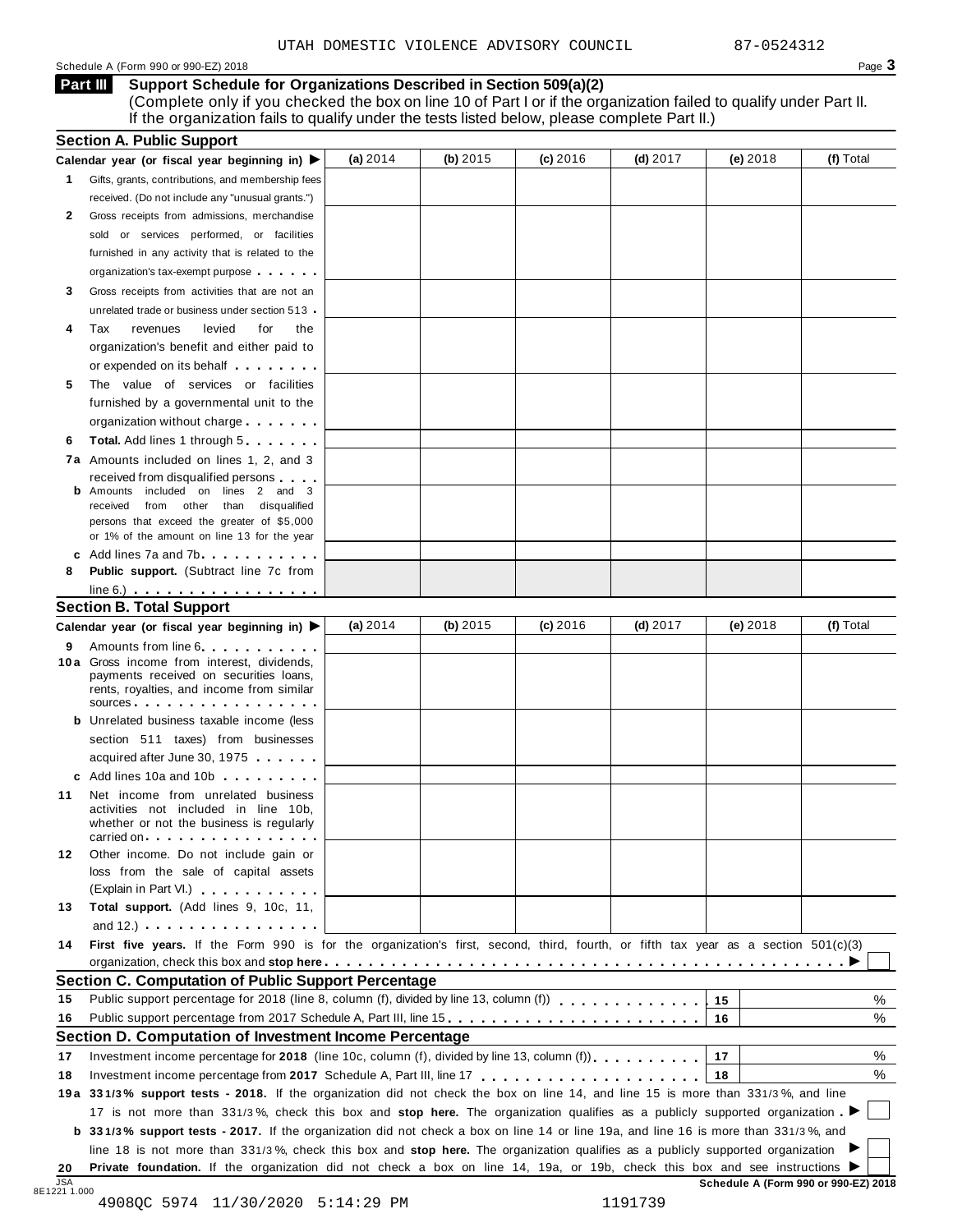**2**

**3a**

**3b**

**3c**

**4a**

**4b**

**4c**

**5a**

**5b 5c**

**6**

**7**

**8**

**9a**

**9b**

**9c**

**10a**

#### **Part IV Supporting Organizations**

(Complete only if you checked a box in line 12 on Part I. If you checked 12a of Part I, complete Sections A and B. If you checked 12b of Part I, complete Sections A and C. If you checked 12c of Part I, complete Sections A, D, and E. If you checked 12d of Part I, complete Sections A and D, and complete Part V.)

#### **Section A. All Supporting Organizations**

- **1** Are all of the organization's supported organizations listed by name in the organization's governing documents? *If "No," describe in Part VI how the supported organizations are designated. If designated by class or purpose, describe the designation. If historic and continuing relationship, explain.* **1**
- **2** Did the organization have any supported organization that does not have an IRS determination of status under section 509(a)(1) or (2)? *If"Yes," explain in Part VI how the organization determined that the supported organization was described in section 509(a)(1) or (2).*
- **3 a** Did the organization have a supported organization described in section 501(c)(4), (5), or (6)? *If "Yes," answer (b) and (c) below.*
- **b** Did the organization confirm that each supported organization qualified under section 501(c)(4), (5), or (6) and | satisfied the public support tests under section 509(a)(2)? *If "Yes," describe in Part VI when and how the organization made the determination.*
- **c** Did the organization ensure that all support to such organizations was used exclusively for section 170(c)(2)(B) purposes? *If"Yes," explain in Part VI what controls the organization put in place to ensure such use.*
- **4 a** Was any supported organization not organized in the United States ("foreign supported organization")? *If "Yes," and if you checked 12a or 12b in Part I, answer (b) and (c) below.*
- **b** Did the organization have ultimate control and discretion in deciding whether to make grants to the foreign | supported organization? *If "Yes," describe in Part VI how the organization had such control and discretion despite being controlled or supervised by or in connection with its supported organizations.*
- **c** Did the organization support any foreign supported organization that does not have an IRS determination | under sections 501(c)(3) and 509(a)(1) or (2)? *If "Yes," explain in Part VI what controls the organization used to ensure that all support to the foreign supported organization was used exclusively for section 170(c)(2)(B) purposes.*
- **5 a** Did the organization add, substitute, or remove any supported organizations during the tax year? *If "Yes,"* answer (b) and (c) below (if applicable). Also, provide detail in Part VI, including (i) the names and EIN *numbers of the supported organizations added, substituted, or removed; (ii) the reasons for each such action;* (iii) the authority under the organization's organizing document authorizing such action; and (iv) how the action *was accomplished (such as by amendment to the organizing document).*
- **b Type I or Type II only.** Was any added or substituted supported organization part of a class already designated in the organization's organizing document?
- **c Substitutions only.** Was the substitution the result of an event beyond the organization's control?
- **6** Did the organization provide support (whether in the form of grants or the provision of services or facilities) to anyone other than (i) its supported organizations, (ii) individuals that are part of the charitable class benefited by one or more of its supported organizations, or (iii) other supporting organizations that also support or benefit one or more of the filing organization's supported organizations? *If"Yes," provide detail in Part VI.*
- **7** Did the organization provide a grant, loan, compensation, or other similar payment to a substantial contributor (as defined in section 4958(c)(3)(C)), a family member of a substantial contributor, or a 35% controlled entity with regard to a substantial contributor? *If"Yes," complete Part I of Schedule L (Form 990 or 990-EZ).*
- **8** Did the organization make a loan to a disqualified person (as defined in section 4958) not described in line 7? *If "Yes," complete Part I of Schedule L (Form 990 or 990-EZ).*
- **9a** Was the organization controlled directly or indirectly at any time during the tax year by one or more | disqualified persons as defined in section 4946 (other than foundation managers and organizations described in section 509(a)(1) or (2))? *If"Yes," provide detail in Part VI.*
- **b** Did one or more disqualified persons (as defined in line 9a) hold a controlling interest in any entity in which | the supporting organization had an interest? *If"Yes," provide detail in Part VI.*
- **c** Did a disqualified person (as defined in line 9a) have an ownership interest in, or derive any personal benefit from, assets in which the supporting organization also had an interest? *If"Yes," provide detail in Part VI.*
- **10a** Was the organization subject to the excess business holdings rules of section 4943 because of section | 4943(f) (regarding certain Type II supporting organizations, and all Type III non-functionally integrated supporting organizations)? *If"Yes," answer 10b below.*
	- **b** Did the organization have any excess business holdings in the tax year? *(Use Schedule C, Form 4720, to determine whether the organization had excess business holdings.)*

**Yes No**

JSA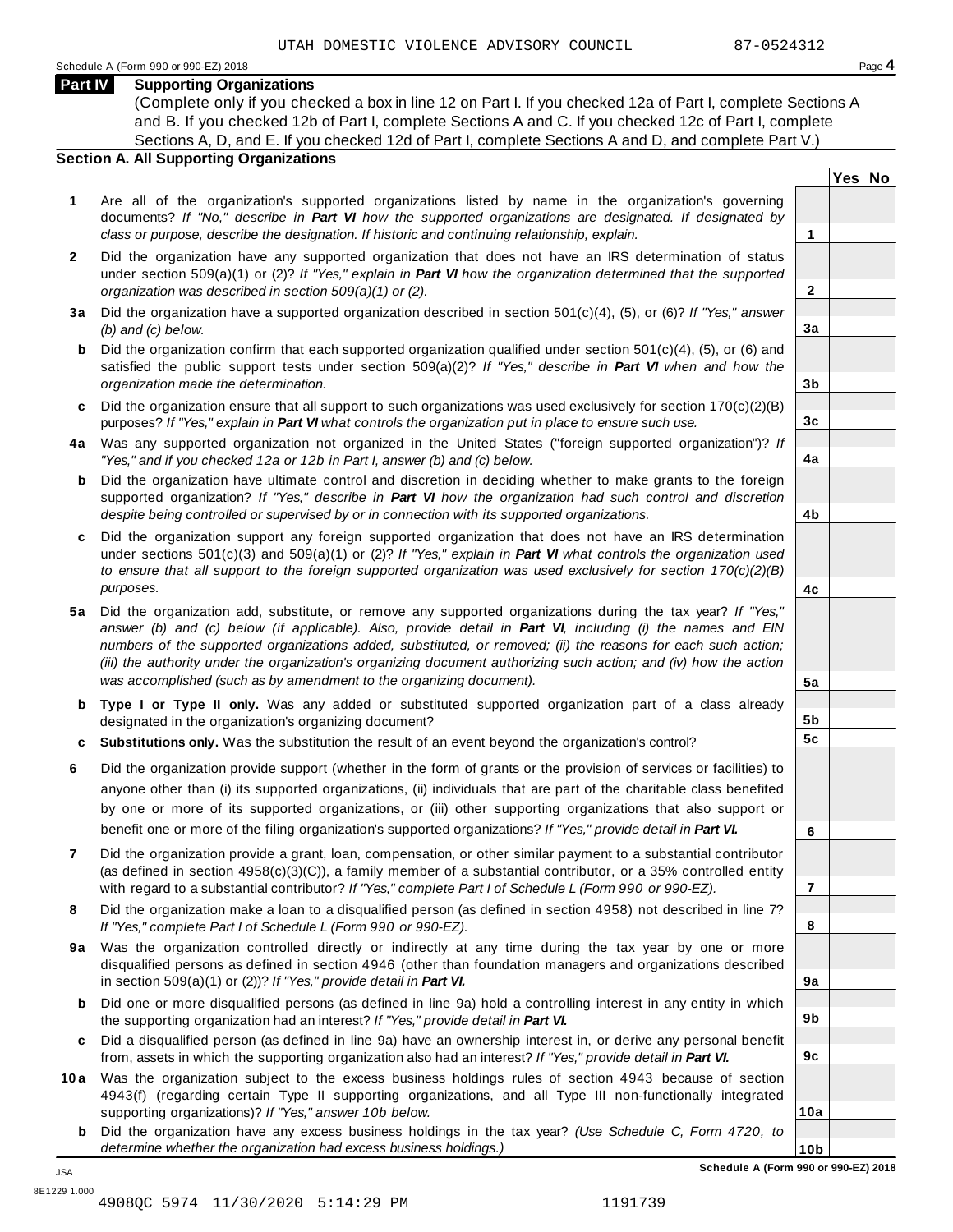|                | Schedule A (Form 990 or 990-EZ) 2018                                                                                                                                                                                                     |                        |        | Page 5 |
|----------------|------------------------------------------------------------------------------------------------------------------------------------------------------------------------------------------------------------------------------------------|------------------------|--------|--------|
| <b>Part IV</b> | <b>Supporting Organizations (continued)</b>                                                                                                                                                                                              |                        |        |        |
|                |                                                                                                                                                                                                                                          |                        | Yes No |        |
| 11             | Has the organization accepted a gift or contribution from any of the following persons?<br>A person who directly or indirectly controls, either alone or together with persons described in (b) and (c)                                  |                        |        |        |
| a              | below, the governing body of a supported organization?                                                                                                                                                                                   |                        |        |        |
|                |                                                                                                                                                                                                                                          | 11a<br>11 <sub>b</sub> |        |        |
| b              | A family member of a person described in (a) above?                                                                                                                                                                                      |                        |        |        |
| c              | A 35% controlled entity of a person described in (a) or (b) above? If "Yes" to a, b, or c, provide detail in Part VI.<br><b>Section B. Type I Supporting Organizations</b>                                                               | 11c                    |        |        |
|                |                                                                                                                                                                                                                                          |                        | Yes No |        |
|                |                                                                                                                                                                                                                                          |                        |        |        |
| 1              | Did the directors, trustees, or membership of one or more supported organizations have the power to                                                                                                                                      |                        |        |        |
|                | regularly appoint or elect at least a majority of the organization's directors or trustees at all times during the                                                                                                                       |                        |        |        |
|                | tax year? If "No," describe in Part VI how the supported organization(s) effectively operated, supervised, or                                                                                                                            |                        |        |        |
|                | controlled the organization's activities. If the organization had more than one supported organization,                                                                                                                                  |                        |        |        |
|                | describe how the powers to appoint and/or remove directors or trustees were allocated among the supported<br>organizations and what conditions or restrictions, if any, applied to such powers during the tax year.                      | 1                      |        |        |
| $\mathbf{2}$   | Did the organization operate for the benefit of any supported organization other than the supported                                                                                                                                      |                        |        |        |
|                | organization(s) that operated, supervised, or controlled the supporting organization? If "Yes," explain in Part                                                                                                                          |                        |        |        |
|                | VI how providing such benefit carried out the purposes of the supported organization(s) that operated,                                                                                                                                   |                        |        |        |
|                | supervised, or controlled the supporting organization.                                                                                                                                                                                   | $\mathbf{2}$           |        |        |
|                | <b>Section C. Type II Supporting Organizations</b>                                                                                                                                                                                       |                        |        |        |
|                |                                                                                                                                                                                                                                          |                        | Yes No |        |
| 1              | Were a majority of the organization's directors or trustees during the tax year also a majority of the directors                                                                                                                         |                        |        |        |
|                | or trustees of each of the organization's supported organization(s)? If "No," describe in Part VI how control                                                                                                                            |                        |        |        |
|                | or management of the supporting organization was vested in the same persons that controlled or managed                                                                                                                                   |                        |        |        |
|                | the supported organization(s).                                                                                                                                                                                                           | 1                      |        |        |
|                | Section D. All Type III Supporting Organizations                                                                                                                                                                                         |                        |        |        |
|                |                                                                                                                                                                                                                                          |                        | Yes No |        |
| 1              | Did the organization provide to each of its supported organizations, by the last day of the fifth month of the                                                                                                                           |                        |        |        |
|                | organization's tax year, (i) a written notice describing the type and amount of support provided during the prior                                                                                                                        |                        |        |        |
|                | tax year, (ii) a copy of the Form 990 that was most recently filed as of the date of notification, and (iii) copies of<br>the organization's governing documents in effect on the date of notification, to the extent not previously     |                        |        |        |
|                | provided?                                                                                                                                                                                                                                | 1                      |        |        |
| 2              | Were any of the organization's officers, directors, or trustees either (i) appointed or elected by the supported                                                                                                                         |                        |        |        |
|                | organization(s) or (ii) serving on the governing body of a supported organization? If "No," explain in Part VI how                                                                                                                       |                        |        |        |
|                | the organization maintained a close and continuous working relationship with the supported organization(s).                                                                                                                              |                        |        |        |
|                |                                                                                                                                                                                                                                          | $\mathbf 2$            |        |        |
| 3              | By reason of the relationship described in (2), did the organization's supported organizations have a                                                                                                                                    |                        |        |        |
|                | significant voice in the organization's investment policies and in directing the use of the organization's                                                                                                                               |                        |        |        |
|                | income or assets at all times during the tax year? If "Yes," describe in Part VI the role the organization's                                                                                                                             |                        |        |        |
|                | supported organizations played in this regard.                                                                                                                                                                                           | 3                      |        |        |
|                | Section E. Type III Functionally Integrated Supporting Organizations                                                                                                                                                                     |                        |        |        |
| 1              | Check the box next to the method that the organization used to satisfy the Integral Part Test during the year (see instructions).                                                                                                        |                        |        |        |
| a              | The organization satisfied the Activities Test. Complete line 2 below.                                                                                                                                                                   |                        |        |        |
| b              | The organization is the parent of each of its supported organizations. Complete line 3 below.                                                                                                                                            |                        |        |        |
| C              | The organization supported a governmental entity. Describe in Part VI how you supported a government entity (see instructions).                                                                                                          |                        |        |        |
|                | Activities Test. Answer (a) and (b) below.                                                                                                                                                                                               |                        | Yes No |        |
|                |                                                                                                                                                                                                                                          |                        |        |        |
| 2              |                                                                                                                                                                                                                                          |                        |        |        |
| a              | Did substantially all of the organization's activities during the tax year directly further the exempt purposes of                                                                                                                       |                        |        |        |
|                | the supported organization(s) to which the organization was responsive? If "Yes," then in Part VI identify                                                                                                                               |                        |        |        |
|                | those supported organizations and explain how these activities directly furthered their exempt purposes,                                                                                                                                 |                        |        |        |
|                | how the organization was responsive to those supported organizations, and how the organization determined                                                                                                                                | 2a                     |        |        |
|                | that these activities constituted substantially all of its activities.                                                                                                                                                                   |                        |        |        |
| b              | Did the activities described in (a) constitute activities that, but for the organization's involvement, one or more                                                                                                                      |                        |        |        |
|                | of the organization's supported organization(s) would have been engaged in? If "Yes," explain in Part VI the                                                                                                                             |                        |        |        |
|                | reasons for the organization's position that its supported organization(s) would have engaged in these                                                                                                                                   |                        |        |        |
|                | activities but for the organization's involvement.                                                                                                                                                                                       | 2 <sub>b</sub>         |        |        |
|                | Parent of Supported Organizations. Answer (a) and (b) below.                                                                                                                                                                             |                        |        |        |
| a              | Did the organization have the power to regularly appoint or elect a majority of the officers, directors, or                                                                                                                              |                        |        |        |
| 3              | trustees of each of the supported organizations? Provide details in Part VI.                                                                                                                                                             | 3a                     |        |        |
| b              | Did the organization exercise a substantial degree of direction over the policies, programs, and activities of each<br>of its supported organizations? If "Yes," describe in Part VI the role played by the organization in this regard. | 3 <sub>b</sub>         |        |        |

8E1230 1.000 4908QC 5974 11/30/2020 5:14:29 PM 1191739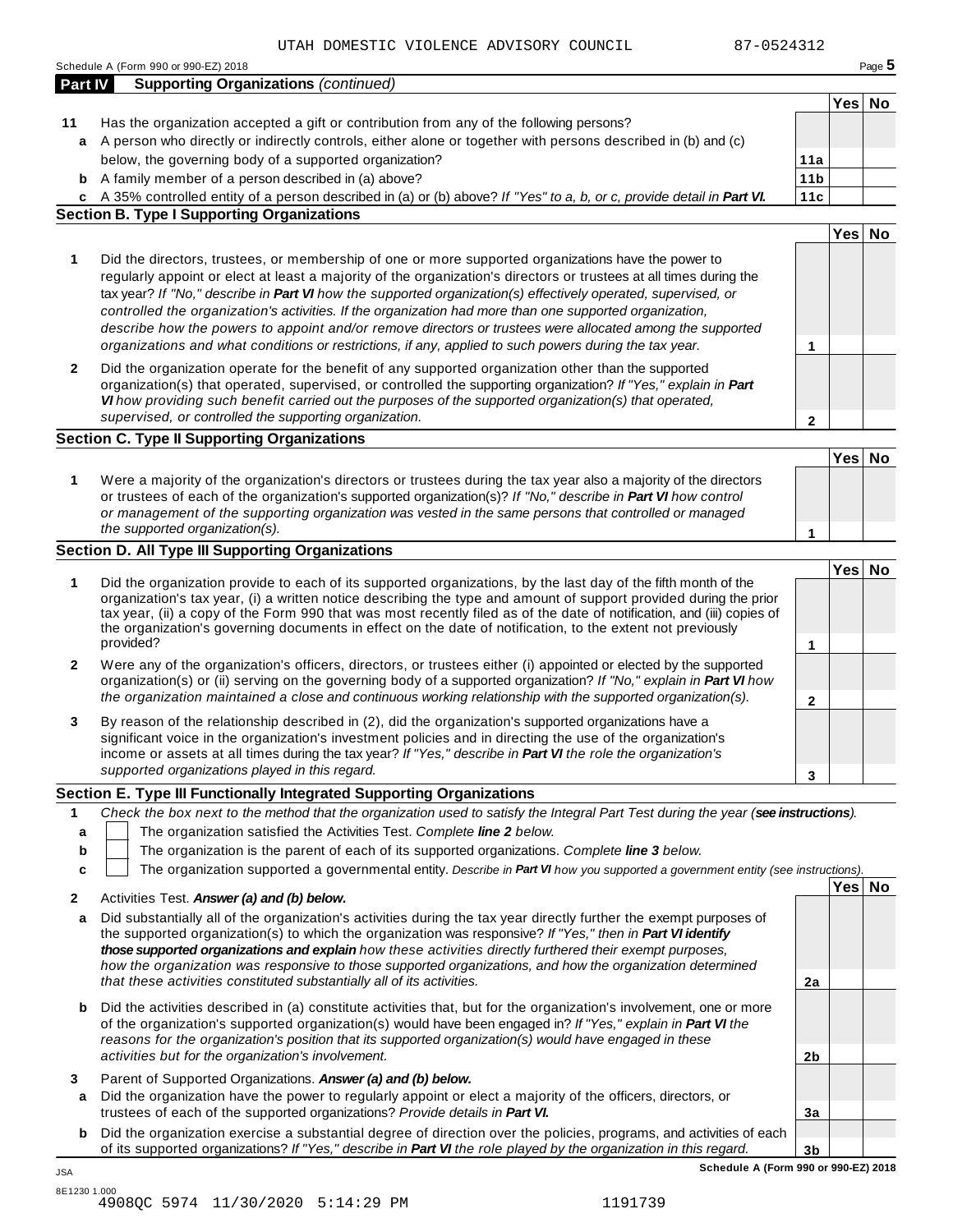| Schedule A (Form 990 or 990-EZ) 2018                                                                                                            |                         |                | Page $6$                       |
|-------------------------------------------------------------------------------------------------------------------------------------------------|-------------------------|----------------|--------------------------------|
| Type III Non-Functionally Integrated 509(a)(3) Supporting Organizations<br><b>Part V</b>                                                        |                         |                |                                |
| $\mathbf 1$<br>Check here if the organization satisfied the Integral Part Test as a qualifying trust on Nov. 20, 1970 (explain in Part VI). See |                         |                |                                |
| instructions. All other Type III non-functionally integrated supporting organizations must complete Sections A through E.                       |                         |                |                                |
| <b>Section A - Adjusted Net Income</b>                                                                                                          |                         | (A) Prior Year | (B) Current Year               |
|                                                                                                                                                 |                         |                | (optional)                     |
| 1 Net short-term capital gain                                                                                                                   | $\mathbf{1}$            |                |                                |
| 2 Recoveries of prior-year distributions                                                                                                        | $\overline{2}$          |                |                                |
| 3 Other gross income (see instructions)                                                                                                         | 3                       |                |                                |
| 4 Add lines 1 through 3.                                                                                                                        | 4                       |                |                                |
| 5 Depreciation and depletion                                                                                                                    | 5                       |                |                                |
| 6 Portion of operating expenses paid or incurred for production or                                                                              |                         |                |                                |
| collection of gross income or for management, conservation, or                                                                                  |                         |                |                                |
| maintenance of property held for production of income (see instructions)                                                                        | 6                       |                |                                |
| 7 Other expenses (see instructions)                                                                                                             | $\overline{7}$          |                |                                |
| 8 Adjusted Net Income (subtract lines 5, 6, and 7 from line 4)                                                                                  | 8                       |                |                                |
| <b>Section B - Minimum Asset Amount</b>                                                                                                         |                         | (A) Prior Year | (B) Current Year<br>(optional) |
| 1 Aggregate fair market value of all non-exempt-use assets (see                                                                                 |                         |                |                                |
| instructions for short tax year or assets held for part of year):                                                                               |                         |                |                                |
| a Average monthly value of securities                                                                                                           | 1a                      |                |                                |
| <b>b</b> Average monthly cash balances                                                                                                          | 1 <sub>b</sub>          |                |                                |
| c Fair market value of other non-exempt-use assets                                                                                              | 1 <sub>c</sub>          |                |                                |
| d Total (add lines 1a, 1b, and 1c)                                                                                                              | 1d                      |                |                                |
| e Discount claimed for blockage or other<br>factors (explain in detail in <b>Part VI</b> ):                                                     |                         |                |                                |
| 2 Acquisition indebtedness applicable to non-exempt-use assets                                                                                  | $\mathbf{2}$            |                |                                |
| 3 Subtract line 2 from line 1d.                                                                                                                 | 3                       |                |                                |
| 4 Cash deemed held for exempt use. Enter 1-1/2% of line 3 (for greater amount,<br>see instructions).                                            | 4                       |                |                                |
| 5 Net value of non-exempt-use assets (subtract line 4 from line 3)                                                                              | 5                       |                |                                |
| 6 Multiply line 5 by .035.                                                                                                                      | $6\phantom{1}6$         |                |                                |
| 7 Recoveries of prior-year distributions                                                                                                        | $\overline{7}$          |                |                                |
| 8 Minimum Asset Amount (add line 7 to line 6)                                                                                                   | 8                       |                |                                |
| <b>Section C - Distributable Amount</b>                                                                                                         |                         |                | <b>Current Year</b>            |
| 1 Adjusted net income for prior year (from Section A, line 8, Column A)                                                                         | $\mathbf 1$             |                |                                |
| 2 Enter 85% of line 1.                                                                                                                          | $\mathbf 2$             |                |                                |
| 3 Minimum asset amount for prior year (from Section B, line 8, Column A)                                                                        | 3                       |                |                                |
| 4 Enter greater of line 2 or line 3.                                                                                                            | $\overline{\mathbf{4}}$ |                |                                |
| 5 Income tax imposed in prior year                                                                                                              | 5                       |                |                                |
| 6 Distributable Amount. Subtract line 5 from line 4, unless subject to                                                                          |                         |                |                                |
| emergency temporary reduction (see instructions).                                                                                               | 6                       |                |                                |

**7** | Check here if the current year is the organization's first as a non-functionally integrated Type III supporting organization (see instructions).

**Schedule A (Form 990 or 990-EZ) 2018**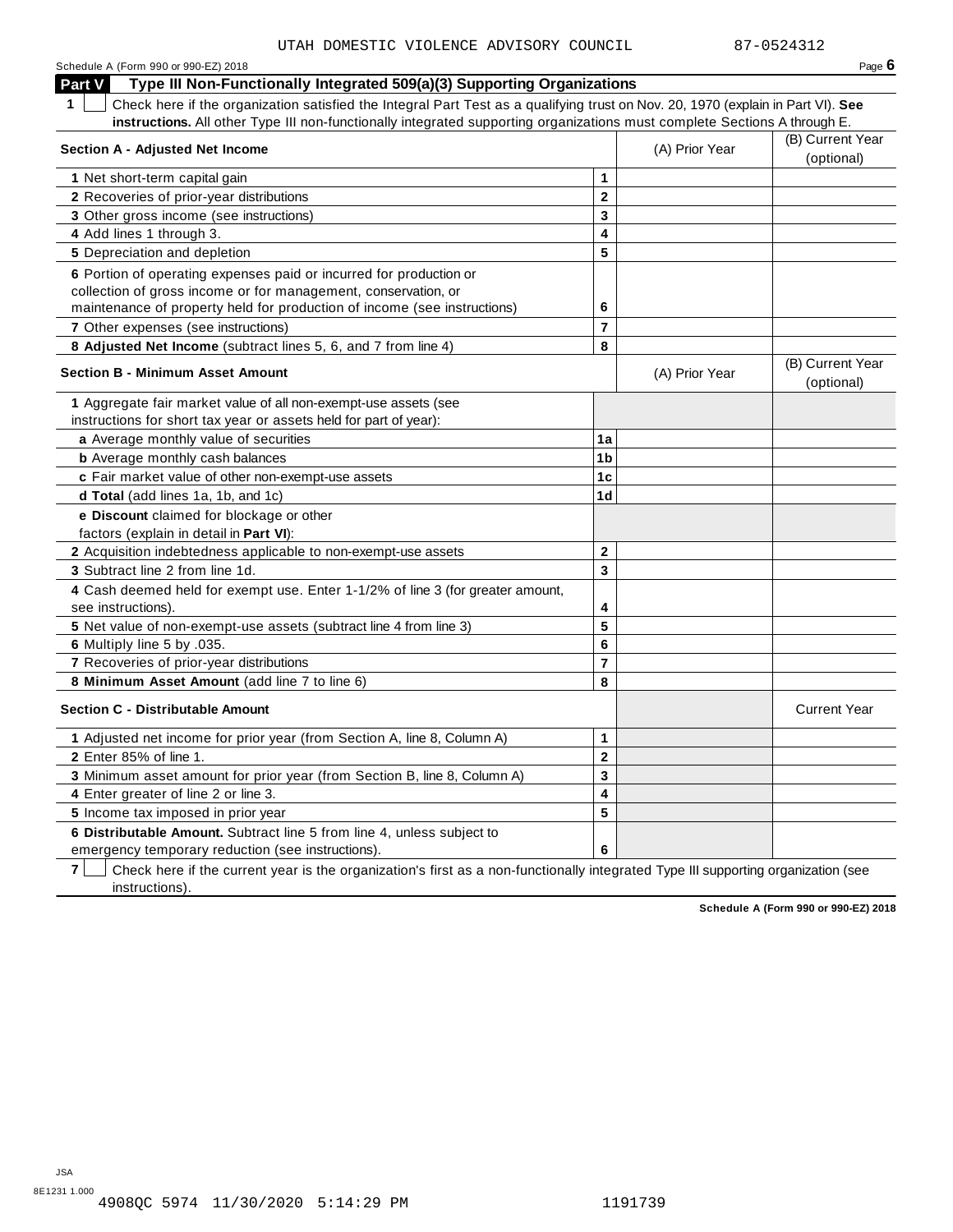|                | Schedule A (Form 990 or 990-EZ) 2018                                                                                                     |                                    |                                               | Page 7                                           |
|----------------|------------------------------------------------------------------------------------------------------------------------------------------|------------------------------------|-----------------------------------------------|--------------------------------------------------|
| <b>Part V</b>  | Type III Non-Functionally Integrated 509(a)(3) Supporting Organizations (continued)                                                      |                                    |                                               |                                                  |
|                | <b>Section D - Distributions</b>                                                                                                         |                                    |                                               | <b>Current Year</b>                              |
| 1              | Amounts paid to supported organizations to accomplish exempt purposes                                                                    |                                    |                                               |                                                  |
| $\mathbf{2}$   | Amounts paid to perform activity that directly furthers exempt purposes of supported<br>organizations, in excess of income from activity |                                    |                                               |                                                  |
|                |                                                                                                                                          |                                    |                                               |                                                  |
| 3              | Administrative expenses paid to accomplish exempt purposes of supported organizations                                                    |                                    |                                               |                                                  |
| 4              | Amounts paid to acquire exempt-use assets<br>Qualified set-aside amounts (prior IRS approval required)                                   |                                    |                                               |                                                  |
| 5<br>6         | Other distributions (describe in Part VI). See instructions.                                                                             |                                    |                                               |                                                  |
| 7              | Total annual distributions. Add lines 1 through 6.                                                                                       |                                    |                                               |                                                  |
| 8              | Distributions to attentive supported organizations to which the organization is responsive                                               |                                    |                                               |                                                  |
|                | (provide details in Part VI). See instructions.                                                                                          |                                    |                                               |                                                  |
| 9              | Distributable amount for 2018 from Section C, line 6                                                                                     |                                    |                                               |                                                  |
| 10             | Line 8 amount divided by line 9 amount                                                                                                   |                                    |                                               |                                                  |
|                |                                                                                                                                          |                                    |                                               |                                                  |
|                | <b>Section E - Distribution Allocations (see instructions)</b>                                                                           | (i)<br><b>Excess Distributions</b> | (ii)<br><b>Underdistributions</b><br>Pre-2018 | (iii)<br><b>Distributable</b><br>Amount for 2018 |
| 1              | Distributable amount for 2018 from Section C, line 6                                                                                     |                                    |                                               |                                                  |
| $\mathbf{2}$   | Underdistributions, if any, for years prior to 2018                                                                                      |                                    |                                               |                                                  |
|                | (reasonable cause required - explain in Part VI). See                                                                                    |                                    |                                               |                                                  |
|                | instructions.                                                                                                                            |                                    |                                               |                                                  |
| 3              | Excess distributions carryover, if any, to 2018                                                                                          |                                    |                                               |                                                  |
| а              | From 2013 $\frac{1}{2}$                                                                                                                  |                                    |                                               |                                                  |
| b              | From 2014 $\frac{2014}{20}$                                                                                                              |                                    |                                               |                                                  |
| c              | From 2015 $\frac{1}{2}$                                                                                                                  |                                    |                                               |                                                  |
| d              | From 2016 $\frac{2016}{200}$                                                                                                             |                                    |                                               |                                                  |
| е              | From 2017 <b>Figure 1.1 (19)</b>                                                                                                         |                                    |                                               |                                                  |
| f              | Total of lines 3a through e                                                                                                              |                                    |                                               |                                                  |
| g              | Applied to underdistributions of prior years                                                                                             |                                    |                                               |                                                  |
| h              | Applied to 2018 distributable amount                                                                                                     |                                    |                                               |                                                  |
| j.             | Carryover from 2013 not applied (see instructions)                                                                                       |                                    |                                               |                                                  |
|                | Remainder. Subtract lines 3g, 3h, and 3i from 3f.                                                                                        |                                    |                                               |                                                  |
| 4              | Distributions for 2018 from                                                                                                              |                                    |                                               |                                                  |
|                | Section D, line 7:<br>\$                                                                                                                 |                                    |                                               |                                                  |
| a              | Applied to underdistributions of prior years                                                                                             |                                    |                                               |                                                  |
| b              | Applied to 2018 distributable amount<br>Remainder. Subtract lines 4a and 4b from 4.                                                      |                                    |                                               |                                                  |
| c<br>5         | Remaining underdistributions for years prior to 2018, if                                                                                 |                                    |                                               |                                                  |
|                | any. Subtract lines 3g and 4a from line 2. For result                                                                                    |                                    |                                               |                                                  |
|                | greater than zero, explain in Part VI. See instructions.                                                                                 |                                    |                                               |                                                  |
| 6              | Remaining underdistributions for 2018. Subtract lines 3h                                                                                 |                                    |                                               |                                                  |
|                | and 4b from line 1. For result greater than zero, explain in                                                                             |                                    |                                               |                                                  |
|                | Part VI. See instructions.                                                                                                               |                                    |                                               |                                                  |
| $\overline{7}$ | Excess distributions carryover to 2019. Add lines 3j                                                                                     |                                    |                                               |                                                  |
|                | and 4c.                                                                                                                                  |                                    |                                               |                                                  |
| 8              | Breakdown of line 7:                                                                                                                     |                                    |                                               |                                                  |
| а              | Excess from 2014                                                                                                                         |                                    |                                               |                                                  |
| b              | Excess from 2015                                                                                                                         |                                    |                                               |                                                  |
| c              | Excess from 2016                                                                                                                         |                                    |                                               |                                                  |
| d              | Excess from 2017                                                                                                                         |                                    |                                               |                                                  |
| е              | Excess from 2018                                                                                                                         |                                    |                                               |                                                  |
|                |                                                                                                                                          |                                    |                                               |                                                  |

**Schedule A (Form 990 or 990-EZ) 2018**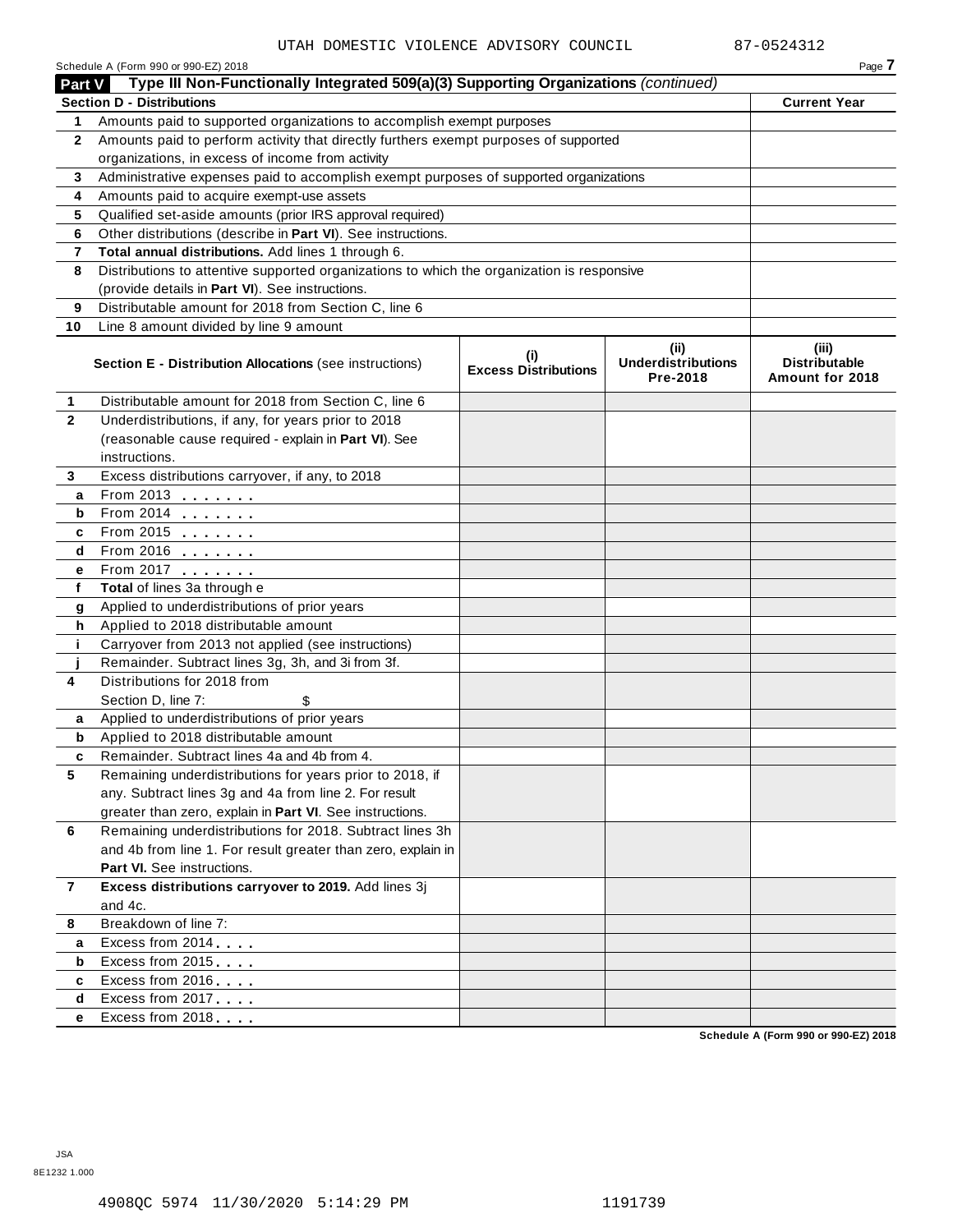Schedule <sup>A</sup> (Form <sup>990</sup> or 990-EZ) <sup>2018</sup> Page **8**

**Supplemental Information.** Provide the explanations required by Part II, line 10; Part II, line 17a or 17b; Part **Part VI** III, line 12; Part IV, Section A, lines 1, 2, 3b, 3c, 4b, 4c, 5a, 6, 9a, 9b, 9c, 11a, 11b, and 11c; Part IV, Section B, lines 1 and 2; Part IV, Section C, line 1; Part IV, Section D, lines 2 and 3; Part IV, Section E, lines 1c, 2a, 2b, 3a and 3b; Part V, line 1; Part V, Section B, line 1e; Part V, Section D, lines 5, 6, and 8; and Part V, Section E, lines 2, 5, and 6. Also complete this part for any additional information. (See instructions.)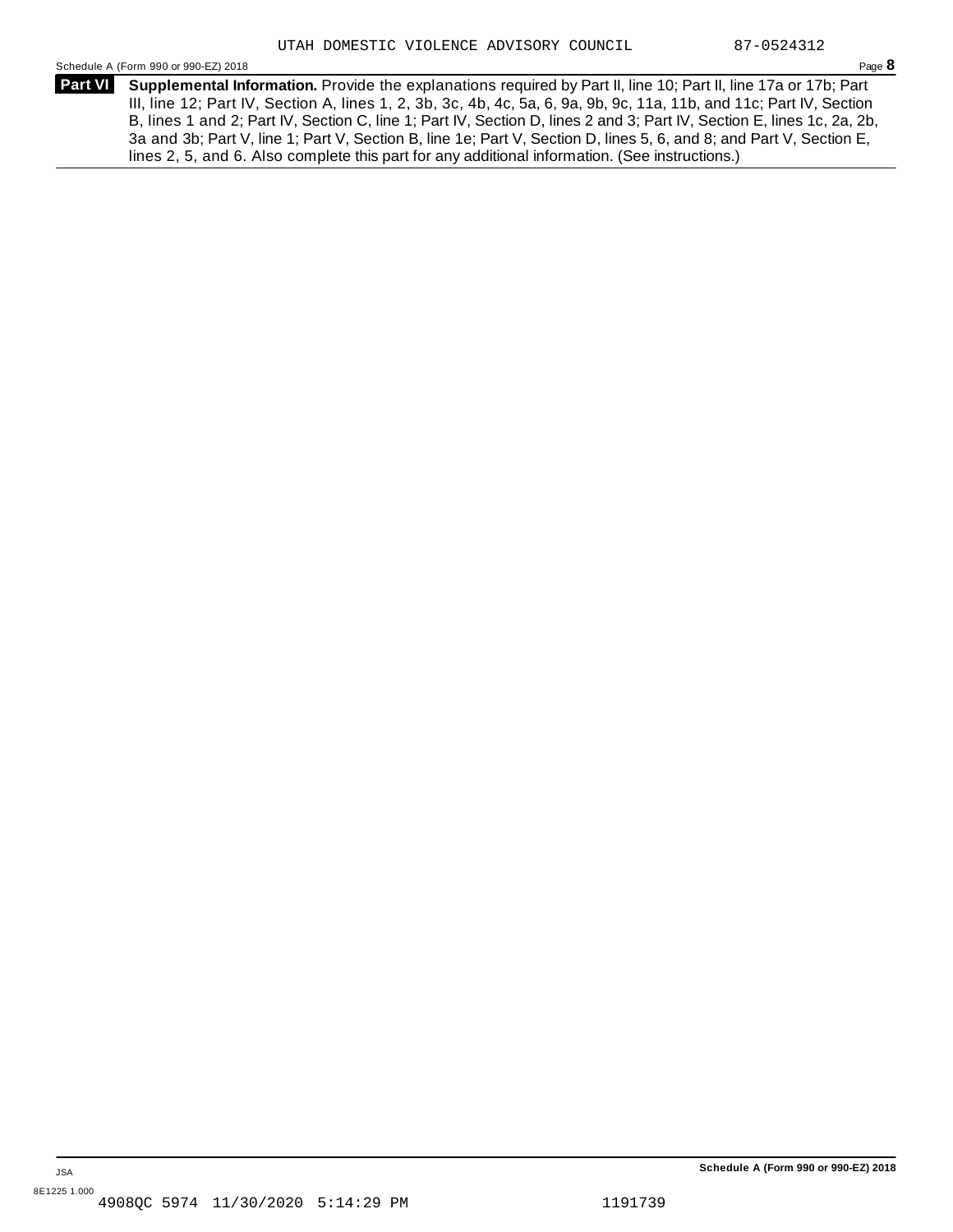**(Form 990, 990-EZ, or 990-PF)** Department of the Treasury<br>Internal Revenue Service

## **Schedule B chedule of Contributors**

(Porm 990, Form 990, Form 990-EZ, or Form 990-PF.<br>Department of the Treasury → Attach to Form 990, Form 990-EZ, or Form 990-PF.<br>Internal Revenue Service → → Go to www.irs.gov/Form990 for the latest information.<br>Name of th

**2018** 

UTAH DOMESTIC VIOLENCE ADVISORY COUNCIL

87-0524312

|  | Organization type (check one): |  |
|--|--------------------------------|--|
|--|--------------------------------|--|

| Filers of:         | Section:                                                                    |
|--------------------|-----------------------------------------------------------------------------|
| Form 990 or 990-EZ | $\vert X \vert$<br>$501(c)$ $(3$<br>) (enter number) organization           |
|                    | $4947(a)(1)$ nonexempt charitable trust not treated as a private foundation |
|                    | 527 political organization                                                  |
| Form 990-PF        | $501(c)(3)$ exempt private foundation                                       |
|                    | $4947(a)(1)$ nonexempt charitable trust treated as a private foundation     |
|                    | $501(c)(3)$ taxable private foundation                                      |

Check if your organization is covered by the **General Rule** or a **Special Rule.**

**Note:** Only a section 501(c)(7), (8), or (10) organization can check boxes for both the General Rule and a Special Rule. See instructions.

#### **General Rule**

 $\overline{X}$  For an organization filing Form 990, 990-EZ, or 990-PF that received, during the year, contributions totaling \$5,000 or more (in money or property) from any one contributor. Complete Parts I and II. See instructions for determining a contributor's total contributions.

#### **Special Rules**

For an organization described in section 501(c)(3) filing Form 990 or 990-EZ that met the 33 1/3% support test of the regulations under sections 509(a)(1) and 170(b)(1)(A)(vi), that checked Schedule A (Form 990 or 990-EZ), Part II, line 13, 16a, or 16b, and that received from any one contributor, during the year, total contributions of the greater of **(1)** \$5,000; or **(2)** 2% of the amount on (i) Form 990, Part VIII, line 1h; or (ii) Form 990-EZ, line 1. Complete Parts I and II.

For an organization described in section 501(c)(7), (8), or (10) filing Form 990 or 990-EZ that received from any one contributor, during the year, total contributions of more than \$1,000 *exclusively* for religious, charitable, scientific, literary, or educational purposes, or for the prevention of cruelty to children or animals. Complete Parts I (entering "N/A" in column (b) instead of the contributor name and address), II, and III.

For an organization described in section  $501(c)(7)$ , (8), or (10) filing Form 990 or 990-EZ that received from any one contributor, during the year, contributions *exclusively* for religious, charitable, etc., purposes, but no such contributions totaled more than \$1,000. If this box is checked, enter here the total contributions that were received during the year for an *exclusively* religious, charitable, etc., purpose. Don't complete any of the parts unless the **General Rule** applies to this organization because it received *nonexclusively* religious, charitable, etc., contributions totaling \$5,000 or more during the year  $\ldots \ldots \ldots \ldots \ldots \ldots \ldots \ldots \ldots \vdots \ldots \vdots$ 

**Caution:** An organization that isn't covered by the General Rule and/or the Special Rules doesn't file Schedule B (Form 990, 990-EZ, or 990-PF), but it **must** answer "No" on Part IV, line 2, of its Form 990; or check the box on line H of its Form 990-EZ or on its Form 990-PF, Part I, line 2, to certify that it doesn't meet the filing requirements of Schedule B (Form 990, 990-EZ, or 990-PF).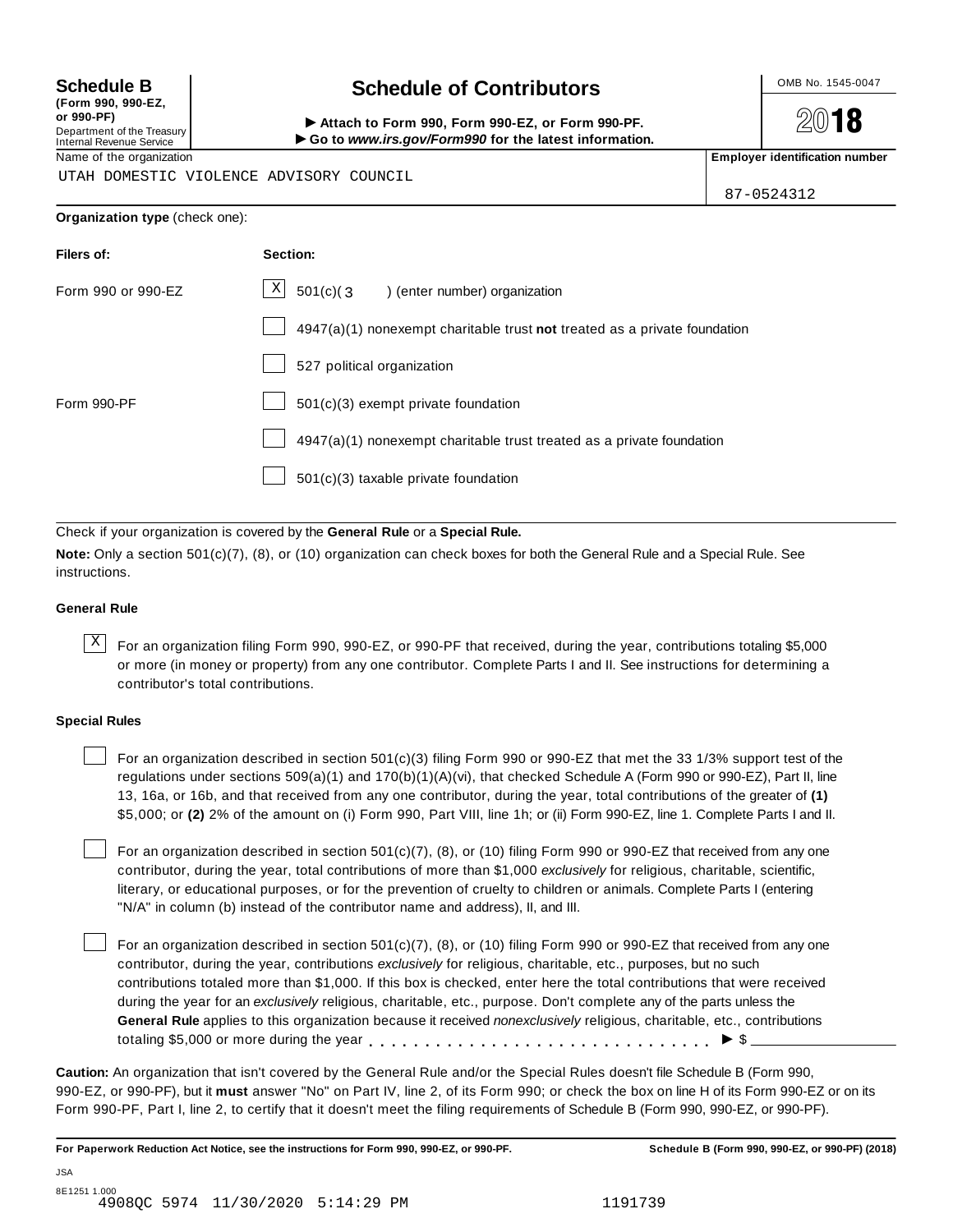Employer identification number<br>87-0524312

| (a)        | (b)                               | (c)                               | (d)                                              |
|------------|-----------------------------------|-----------------------------------|--------------------------------------------------|
| No.        | Name, address, and ZIP + 4        | <b>Total contributions</b>        | Type of contribution                             |
|            |                                   |                                   |                                                  |
| 1          |                                   |                                   | X<br>Person                                      |
|            |                                   |                                   | Payroll                                          |
|            |                                   | 50,000.<br>\$                     | Noncash                                          |
|            |                                   |                                   | (Complete Part II for                            |
|            |                                   |                                   | noncash contributions.)                          |
| (a)        | (b)                               | (c)                               | (d)                                              |
| No.        | Name, address, and ZIP + 4        | <b>Total contributions</b>        | Type of contribution                             |
| 2          |                                   |                                   | $\rm X$                                          |
|            |                                   |                                   | Person                                           |
|            |                                   | 300,971.<br>\$                    | Payroll<br>Noncash                               |
|            |                                   |                                   |                                                  |
|            |                                   |                                   | (Complete Part II for<br>noncash contributions.) |
| (a)        | (b)                               | (c)                               | (d)                                              |
| No.        | Name, address, and ZIP + 4        | <b>Total contributions</b>        | Type of contribution                             |
| 3          |                                   |                                   | Χ<br>Person                                      |
|            |                                   |                                   | Payroll                                          |
|            |                                   | 270,909.<br>\$                    | Noncash                                          |
|            |                                   |                                   | (Complete Part II for                            |
|            |                                   |                                   | noncash contributions.)                          |
| (a)<br>No. | (b)<br>Name, address, and ZIP + 4 | (c)<br><b>Total contributions</b> | (d)<br>Type of contribution                      |
|            |                                   |                                   |                                                  |
| 4          |                                   |                                   | $\rm X$<br>Person                                |
|            |                                   |                                   | Payroll                                          |
|            |                                   | 61,488.<br>\$                     | Noncash                                          |
|            |                                   |                                   | (Complete Part II for                            |
|            |                                   |                                   | noncash contributions.)                          |
| (a)        | (b)                               | (c)                               | (d)                                              |
| No.        | Name, address, and ZIP + 4        | <b>Total contributions</b>        | Type of contribution                             |
|            |                                   |                                   |                                                  |
| 5          |                                   |                                   | Χ<br>Person                                      |
|            |                                   | 86,999.                           | Payroll                                          |
|            |                                   | \$                                | <b>Noncash</b>                                   |
|            |                                   |                                   | (Complete Part II for                            |
|            |                                   |                                   | noncash contributions.)                          |
| (a)        | (b)                               | (c)                               | (d)                                              |
| No.        | Name, address, and ZIP + 4        | <b>Total contributions</b>        | Type of contribution                             |
|            |                                   |                                   |                                                  |
|            |                                   |                                   | Person                                           |
|            |                                   | \$                                | Payroll<br>Noncash                               |
|            |                                   |                                   |                                                  |
|            |                                   |                                   |                                                  |
|            |                                   |                                   | (Complete Part II for<br>noncash contributions.) |

**Schedule B (Form 990, 990-EZ, or 990-PF) (2018)** JSA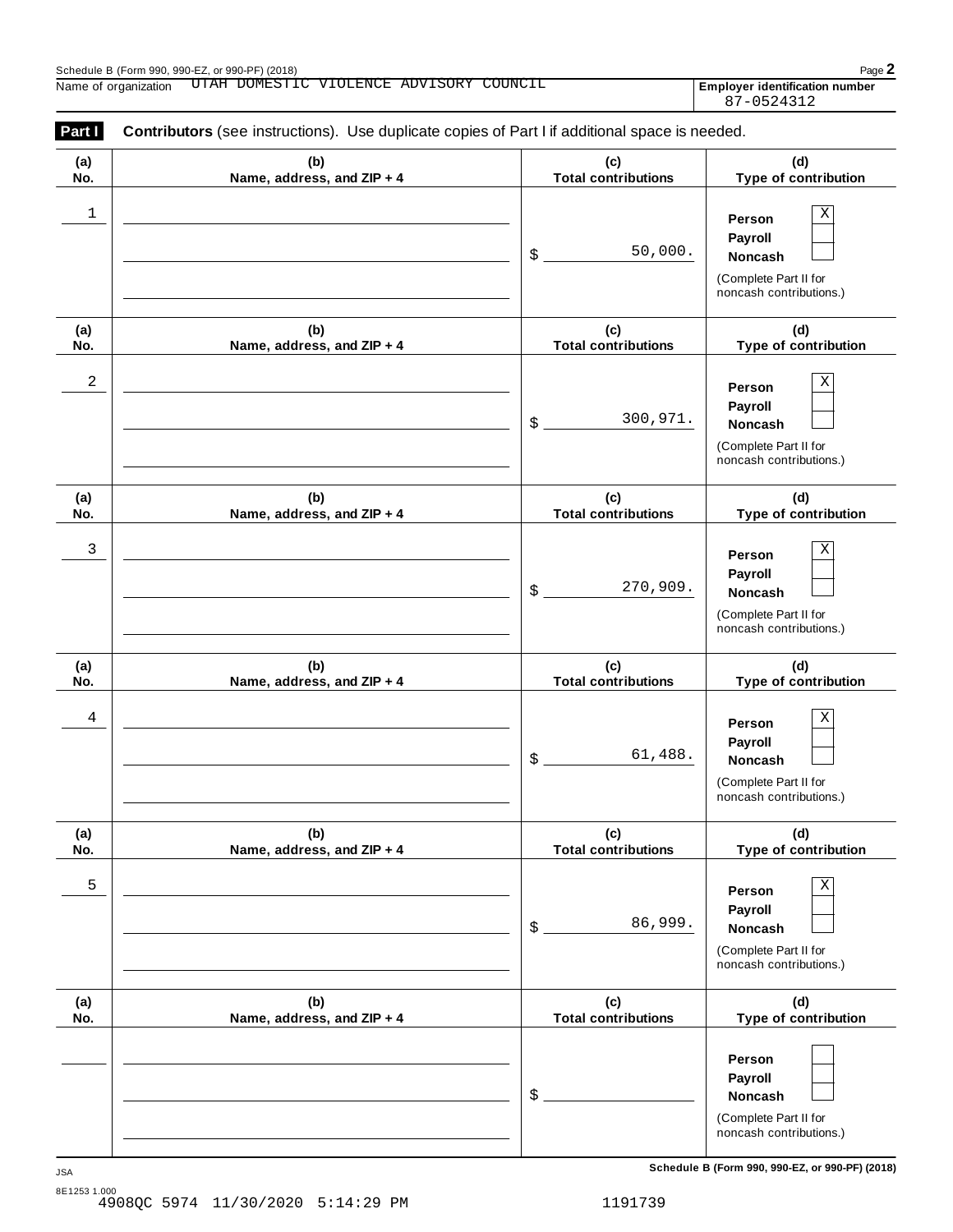Name of organization UTAH DOMESTIC VIOLENCE ADVISORY COUNCIL **Final Contract Latentification number** 

87-0524312

| (a) No.<br>from<br>Part I | (b)<br>Description of noncash property given | (c)<br>FMV (or estimate)<br>(See instructions.) | (d)<br>Date received |
|---------------------------|----------------------------------------------|-------------------------------------------------|----------------------|
|                           |                                              | $\frac{2}{2}$                                   |                      |
| (a) No.<br>from<br>Part I | (b)<br>Description of noncash property given | (c)<br>FMV (or estimate)<br>(See instructions.) | (d)<br>Date received |
|                           |                                              | $\frac{1}{2}$                                   |                      |
| (a) No.<br>from<br>Part I | (b)<br>Description of noncash property given | (c)<br>FMV (or estimate)<br>(See instructions.) | (d)<br>Date received |
|                           |                                              | $\frac{2}{2}$                                   |                      |
| (a) No.<br>from<br>Part I | (b)<br>Description of noncash property given | (c)<br>FMV (or estimate)<br>(See instructions.) | (d)<br>Date received |
|                           |                                              | \$.                                             |                      |
| (a) No.<br>from<br>Part I | (b)<br>Description of noncash property given | (c)<br>FMV (or estimate)<br>(See instructions.) | (d)<br>Date received |
|                           |                                              | \$                                              |                      |
| (a) No.<br>from<br>Part I | (b)<br>Description of noncash property given | (c)<br>FMV (or estimate)<br>(See instructions.) | (d)<br>Date received |
|                           |                                              |                                                 |                      |

**Schedule B (Form 990, 990-EZ, or 990-PF) (2018)** JSA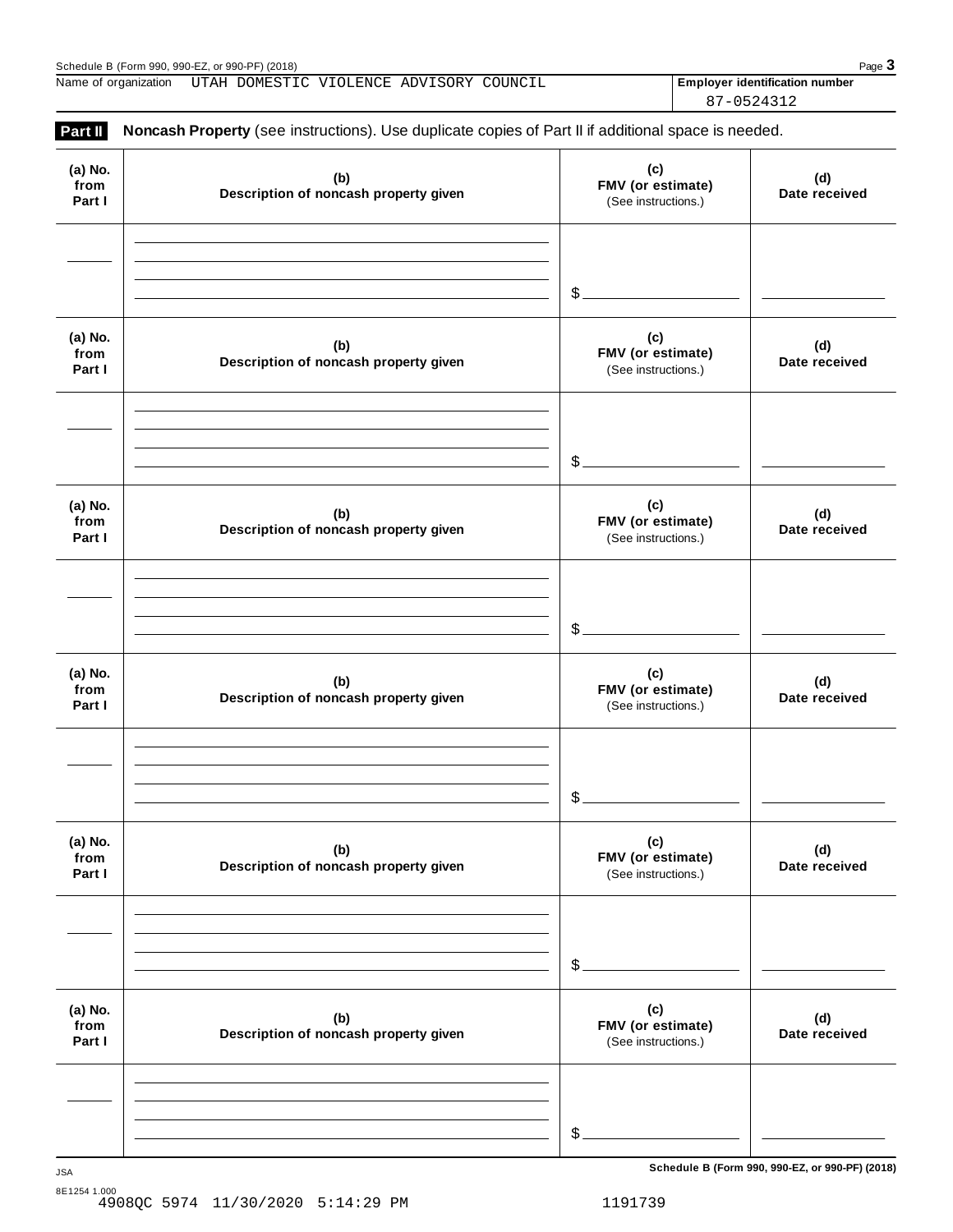|                           | Name of organization UTAH DOMESTIC VIOLENCE ADVISORY COUNCIL                                                                                                                                                                                                                                              |                      | <b>Employer identification number</b>                                                                                                                                                                                                         |
|---------------------------|-----------------------------------------------------------------------------------------------------------------------------------------------------------------------------------------------------------------------------------------------------------------------------------------------------------|----------------------|-----------------------------------------------------------------------------------------------------------------------------------------------------------------------------------------------------------------------------------------------|
|                           |                                                                                                                                                                                                                                                                                                           |                      | 87-0524312                                                                                                                                                                                                                                    |
| Part III                  | Exclusively religious, charitable, etc., contributions to organizations described in section 501(c)(7), (8), or<br>contributions of \$1,000 or less for the year. (Enter this information once. See instructions.) $\triangleright$ \$<br>Use duplicate copies of Part III if additional space is needed. |                      | (10) that total more than \$1,000 for the year from any one contributor. Complete columns (a) through (e) and<br>the following line entry. For organizations completing Part III, enter the total of exclusively religious, charitable, etc., |
| (a) No.<br>from<br>Part I | (b) Purpose of gift                                                                                                                                                                                                                                                                                       | (c) Use of gift      | (d) Description of how gift is held                                                                                                                                                                                                           |
|                           | Transferee's name, address, and ZIP + 4                                                                                                                                                                                                                                                                   | (e) Transfer of gift | Relationship of transferor to transferee                                                                                                                                                                                                      |

| (b) Purpose of gift |                                                                                    | (d) Description of how gift is held                                                                   |
|---------------------|------------------------------------------------------------------------------------|-------------------------------------------------------------------------------------------------------|
|                     |                                                                                    |                                                                                                       |
|                     |                                                                                    |                                                                                                       |
|                     |                                                                                    | Relationship of transferor to transferee                                                              |
|                     |                                                                                    |                                                                                                       |
| (b) Purpose of gift |                                                                                    | (d) Description of how gift is held                                                                   |
|                     |                                                                                    |                                                                                                       |
|                     |                                                                                    |                                                                                                       |
|                     |                                                                                    | Relationship of transferor to transferee                                                              |
|                     |                                                                                    |                                                                                                       |
| (b) Purpose of gift |                                                                                    | (d) Description of how gift is held                                                                   |
|                     | Transferee's name, address, and ZIP + 4<br>Transferee's name, address, and ZIP + 4 | (c) Use of gift<br>(e) Transfer of gift<br>(c) Use of gift<br>(e) Transfer of gift<br>(c) Use of gift |

**(e) Transfer of gift**

**Transferee's name, address, and ZIP + 4 Relationship of transferor to transferee**

**Schedule B (Form 990, 990-EZ, or 990-PF) (2018)** JSA 8E1255 1.000 4908QC 5974 11/30/2020 5:14:29 PM 1191739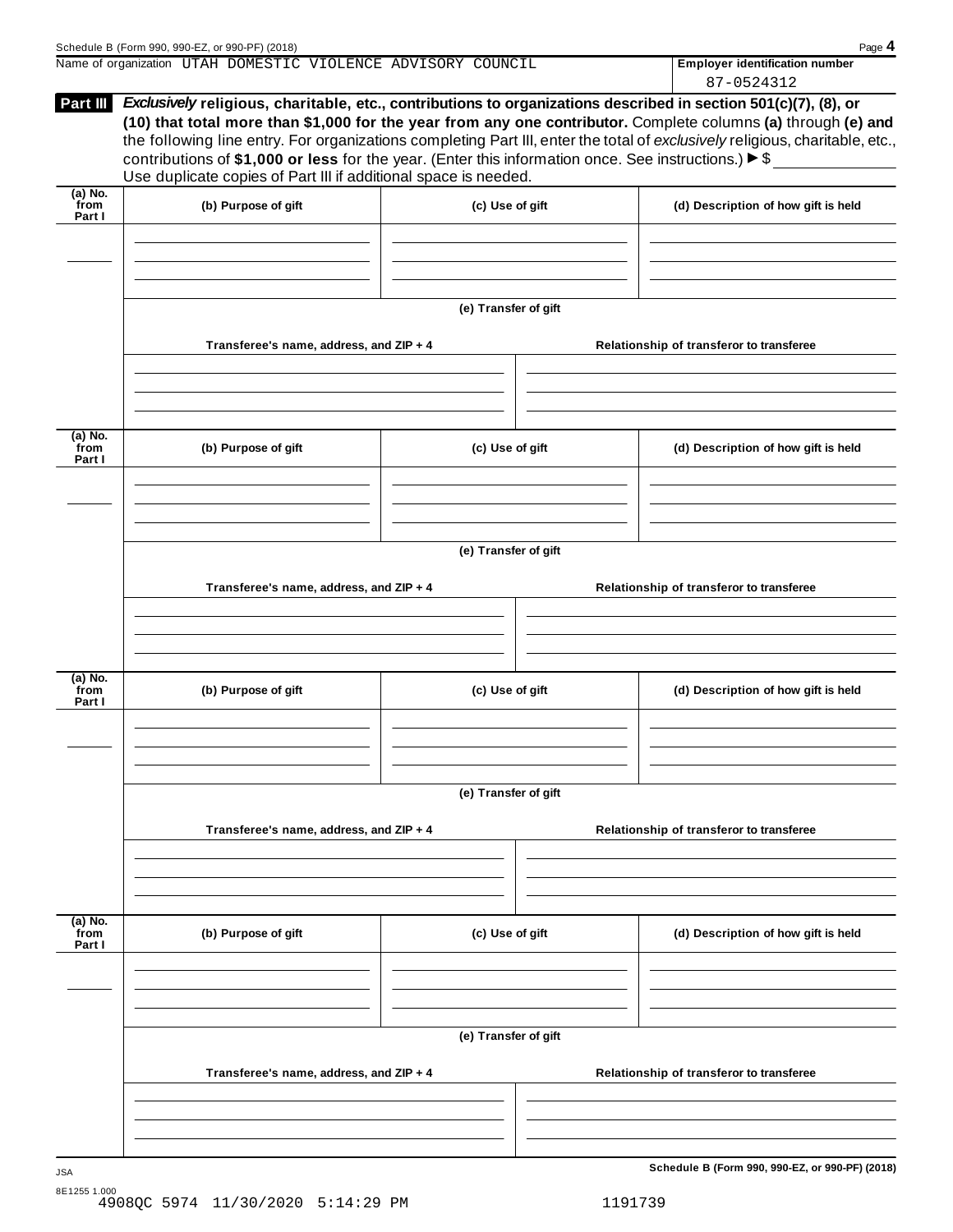| <b>SCHEDULE D</b> |  |
|-------------------|--|
| (Form 990)        |  |

# SCHEDULE D<br>
Supplemental Financial Statements<br>
Form 990)<br>
Part IV, line 6, 7, 8, 9, 10, 11a, 11b, 11c, 11d, 11e, 11f, 12a, or 12b.<br>
Part IV, line 6, 7, 8, 9, 10, 11a, 11b, 11c, 11d, 11e, 11f, 12a, or 12b.

|                                 |                                  |                                                                        | Part IV, line 6, 7, 8, 9, 10, 11a, 11b, 11c, 11d, 11e, 11f, 12a, or 12b.                                                                                                                                                                                                                                                                                  |                                                    |                                            |
|---------------------------------|----------------------------------|------------------------------------------------------------------------|-----------------------------------------------------------------------------------------------------------------------------------------------------------------------------------------------------------------------------------------------------------------------------------------------------------------------------------------------------------|----------------------------------------------------|--------------------------------------------|
| <b>Internal Revenue Service</b> | Department of the Treasury       |                                                                        | Attach to Form 990.<br>Go to www.irs.gov/Form990 for instructions and the latest information.                                                                                                                                                                                                                                                             |                                                    | <b>Open to Public</b><br><b>Inspection</b> |
|                                 | Name of the organization         |                                                                        |                                                                                                                                                                                                                                                                                                                                                           | <b>Employer identification number</b>              |                                            |
|                                 |                                  | UTAH DOMESTIC VIOLENCE ADVISORY COUNCIL                                |                                                                                                                                                                                                                                                                                                                                                           | 87-0524312                                         |                                            |
| Part I                          |                                  |                                                                        | Organizations Maintaining Donor Advised Funds or Other Similar Funds or Accounts.                                                                                                                                                                                                                                                                         |                                                    |                                            |
|                                 |                                  |                                                                        | Complete if the organization answered "Yes" on Form 990, Part IV, line 6.                                                                                                                                                                                                                                                                                 |                                                    |                                            |
|                                 |                                  |                                                                        | (a) Donor advised funds                                                                                                                                                                                                                                                                                                                                   |                                                    | (b) Funds and other accounts               |
| 1                               |                                  | Total number at end of year example.                                   |                                                                                                                                                                                                                                                                                                                                                           |                                                    |                                            |
| 2                               |                                  | Aggregate value of contributions to (during year)                      |                                                                                                                                                                                                                                                                                                                                                           |                                                    |                                            |
|                                 |                                  | Aggregate value of grants from (during year)                           |                                                                                                                                                                                                                                                                                                                                                           |                                                    |                                            |
|                                 |                                  | Aggregate value at end of year                                         |                                                                                                                                                                                                                                                                                                                                                           |                                                    |                                            |
|                                 |                                  |                                                                        | Did the organization inform all donors and donor advisors in writing that the assets held in donor advised                                                                                                                                                                                                                                                |                                                    |                                            |
| 5                               |                                  |                                                                        | funds are the organization's property, subject to the organization's exclusive legal control?                                                                                                                                                                                                                                                             |                                                    | Yes<br>No                                  |
|                                 |                                  |                                                                        | Did the organization inform all grantees, donors, and donor advisors in writing that grant funds can be used                                                                                                                                                                                                                                              |                                                    |                                            |
| 6                               |                                  |                                                                        | only for charitable purposes and not for the benefit of the donor or donor advisor, or for any other purpose                                                                                                                                                                                                                                              |                                                    |                                            |
|                                 |                                  |                                                                        |                                                                                                                                                                                                                                                                                                                                                           |                                                    | <b>Yes</b><br>No                           |
| Part II                         |                                  | <b>Conservation Easements.</b>                                         |                                                                                                                                                                                                                                                                                                                                                           |                                                    |                                            |
|                                 |                                  |                                                                        | Complete if the organization answered "Yes" on Form 990, Part IV, line 7.                                                                                                                                                                                                                                                                                 |                                                    |                                            |
|                                 |                                  |                                                                        | Purpose(s) of conservation easements held by the organization (check all that apply).                                                                                                                                                                                                                                                                     |                                                    |                                            |
|                                 |                                  | Preservation of land for public use (e.g., recreation or education)    |                                                                                                                                                                                                                                                                                                                                                           | Preservation of a historically important land area |                                            |
|                                 |                                  | Protection of natural habitat                                          |                                                                                                                                                                                                                                                                                                                                                           | Preservation of a certified historic structure     |                                            |
|                                 |                                  | Preservation of open space                                             |                                                                                                                                                                                                                                                                                                                                                           |                                                    |                                            |
|                                 |                                  |                                                                        | Complete lines 2a through 2d if the organization held a qualified conservation contribution in the form of a conservation                                                                                                                                                                                                                                 |                                                    |                                            |
|                                 |                                  | easement on the last day of the tax year.                              |                                                                                                                                                                                                                                                                                                                                                           |                                                    | Held at the End of the Tax Year            |
| a                               |                                  |                                                                        |                                                                                                                                                                                                                                                                                                                                                           | 2a                                                 |                                            |
| b                               |                                  |                                                                        | Total acreage restricted by conservation easements                                                                                                                                                                                                                                                                                                        | 2b                                                 |                                            |
| c                               |                                  |                                                                        | Number of conservation easements on a certified historic structure included in (a)                                                                                                                                                                                                                                                                        | 2 <sub>c</sub>                                     |                                            |
| d                               |                                  |                                                                        | Number of conservation easements included in (c) acquired after 7/25/06, and not on a                                                                                                                                                                                                                                                                     |                                                    |                                            |
|                                 |                                  |                                                                        |                                                                                                                                                                                                                                                                                                                                                           | 2d                                                 |                                            |
|                                 |                                  |                                                                        | Number of conservation easements modified, transferred, released, extinguished, or terminated by the organization during the                                                                                                                                                                                                                              |                                                    |                                            |
|                                 | tax year $\blacktriangleright$ _ |                                                                        |                                                                                                                                                                                                                                                                                                                                                           |                                                    |                                            |
|                                 |                                  |                                                                        | Number of states where property subject to conservation easement is located ▶ _________                                                                                                                                                                                                                                                                   |                                                    |                                            |
|                                 |                                  |                                                                        | Does the organization have a written policy regarding the periodic monitoring, inspection, handling of                                                                                                                                                                                                                                                    |                                                    |                                            |
|                                 |                                  |                                                                        | violations, and enforcement of the conservation easements it holds?                                                                                                                                                                                                                                                                                       |                                                    | Yes<br><b>No</b>                           |
|                                 |                                  |                                                                        | Staff and volunteer hours devoted to monitoring, inspecting, handling of violations, and enforcing conservation easements during the year                                                                                                                                                                                                                 |                                                    |                                            |
|                                 |                                  |                                                                        |                                                                                                                                                                                                                                                                                                                                                           |                                                    |                                            |
|                                 |                                  |                                                                        | Amount of expenses incurred in monitoring, inspecting, handling of violations, and enforcing conservation easements during the year                                                                                                                                                                                                                       |                                                    |                                            |
|                                 |                                  |                                                                        |                                                                                                                                                                                                                                                                                                                                                           |                                                    |                                            |
|                                 |                                  |                                                                        | Does each conservation easement reported on line 2(d) above satisfy the requirements of section 170(h)(4)(B)(i)                                                                                                                                                                                                                                           |                                                    |                                            |
|                                 |                                  |                                                                        |                                                                                                                                                                                                                                                                                                                                                           |                                                    | <b>No</b><br><b>Yes</b>                    |
|                                 |                                  |                                                                        | In Part XIII, describe how the organization reports conservation easements in its revenue and expense statement, and                                                                                                                                                                                                                                      |                                                    |                                            |
|                                 |                                  |                                                                        | balance sheet, and include, if applicable, the text of the footnote to the organization's financial statements that describes the                                                                                                                                                                                                                         |                                                    |                                            |
|                                 |                                  | organization's accounting for conservation easements.                  |                                                                                                                                                                                                                                                                                                                                                           |                                                    |                                            |
|                                 |                                  |                                                                        | Part III Organizations Maintaining Collections of Art, Historical Treasures, or Other Similar Assets.                                                                                                                                                                                                                                                     |                                                    |                                            |
|                                 |                                  |                                                                        | Complete if the organization answered "Yes" on Form 990, Part IV, line 8.                                                                                                                                                                                                                                                                                 |                                                    |                                            |
| 1a                              |                                  |                                                                        | If the organization elected, as permitted under SFAS 116 (ASC 958), not to report in its revenue statement and balance sheet works of art, historical treasures, or other similar assets held for public exhibition, education<br>public service, provide, in Part XIII, the text of the footnote to its financial statements that describes these items. |                                                    |                                            |
| b                               |                                  | public service, provide the following amounts relating to these items: | If the organization elected, as permitted under SFAS 116 (ASC 958), to report in its revenue statement and balance sheet<br>works of art, historical treasures, or other similar assets held for public exhibition, education, or research in furtherance of                                                                                              |                                                    |                                            |
|                                 |                                  |                                                                        |                                                                                                                                                                                                                                                                                                                                                           |                                                    |                                            |
|                                 |                                  |                                                                        | (ii) Assets included in Form 990, Part X $\dots\dots\dots\dots\dots\dots\dots\dots\dots\dots\dots\dots\dots\dots\dots$                                                                                                                                                                                                                                    |                                                    |                                            |
| $\mathbf{2}$                    |                                  |                                                                        | If the organization received or held works of art, historical treasures, or other similar assets for financial gain, provide the                                                                                                                                                                                                                          |                                                    |                                            |
|                                 |                                  |                                                                        | following amounts required to be reported under SFAS 116 (ASC 958) relating to these items:                                                                                                                                                                                                                                                               |                                                    |                                            |
| a                               |                                  |                                                                        |                                                                                                                                                                                                                                                                                                                                                           |                                                    |                                            |
|                                 |                                  |                                                                        |                                                                                                                                                                                                                                                                                                                                                           |                                                    |                                            |

| For Paperwork Reduction Act Notice, see the Instructions for Form 990. | Schedule D (Form 990) 2018 |
|------------------------------------------------------------------------|----------------------------|

JSA 8E1268 1.000 4908QC 5974 11/30/2020 5:14:29 PM 1191739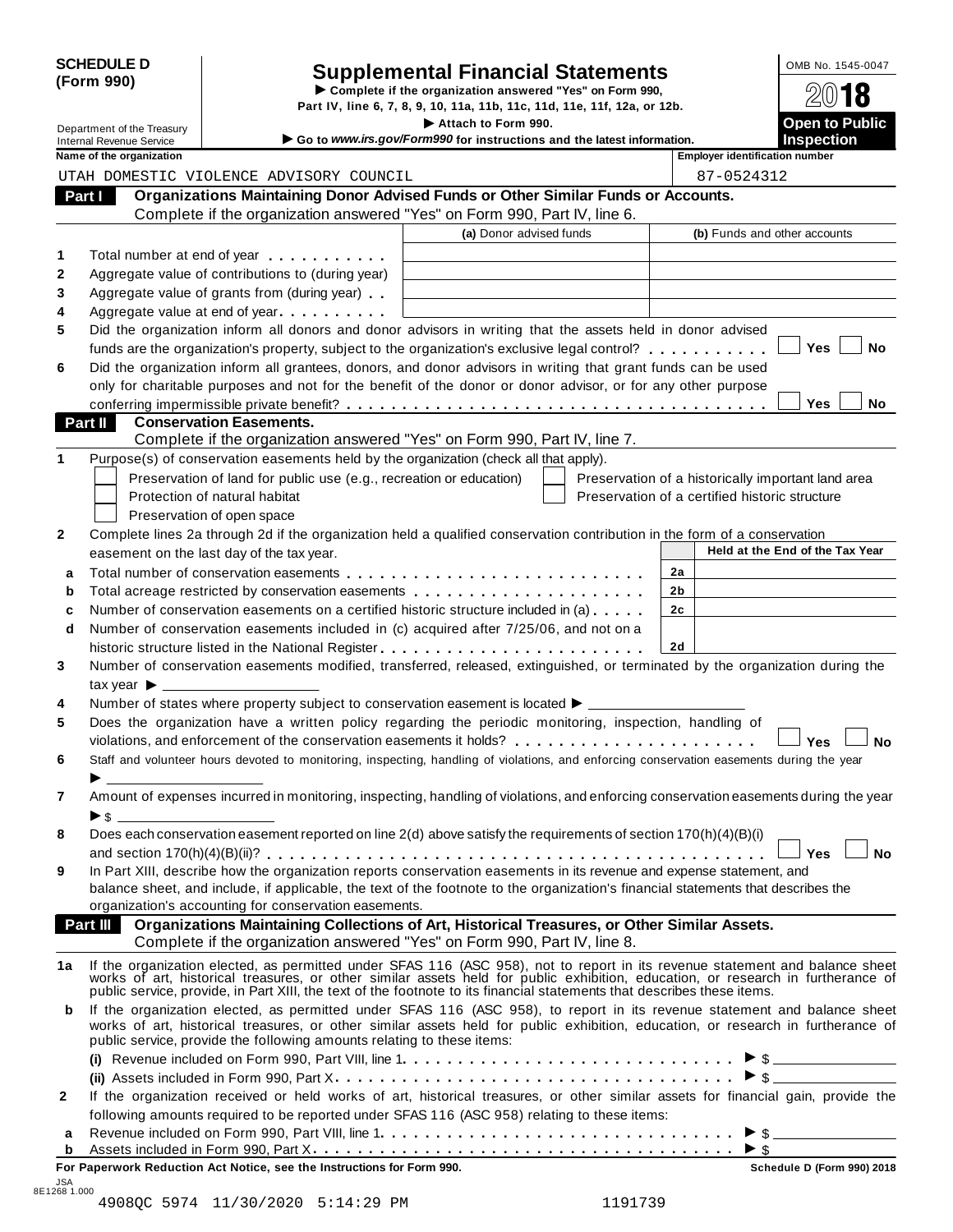|    | Schedule D (Form 990) 2018                                                                                                                                                                                                                                                           |                  |                                         |  |                                    |                                 |                     |            | Page 2 |
|----|--------------------------------------------------------------------------------------------------------------------------------------------------------------------------------------------------------------------------------------------------------------------------------------|------------------|-----------------------------------------|--|------------------------------------|---------------------------------|---------------------|------------|--------|
|    | Part III Organizations Maintaining Collections of Art, Historical Treasures, or Other Similar Assets (continued)                                                                                                                                                                     |                  |                                         |  |                                    |                                 |                     |            |        |
| 3  | Using the organization's acquisition, accession, and other records, check any of the following that are a significant use of its                                                                                                                                                     |                  |                                         |  |                                    |                                 |                     |            |        |
|    | collection items (check all that apply):                                                                                                                                                                                                                                             |                  |                                         |  |                                    |                                 |                     |            |        |
| a  | Public exhibition<br>Loan or exchange programs<br>d<br>Other and the contract of the contract of the contract of the contract of the contract of the contract of the contract of the contract of the contract of the contract of the contract of the contract of the contract of the |                  |                                         |  |                                    |                                 |                     |            |        |
| b  | Scholarly research                                                                                                                                                                                                                                                                   |                  | e                                       |  |                                    |                                 |                     |            |        |
| c  | Preservation for future generations                                                                                                                                                                                                                                                  |                  |                                         |  |                                    |                                 |                     |            |        |
| 4  | Provide a description of the organization's collections and explain how they further the organization's exempt purpose in Part<br>XIII.                                                                                                                                              |                  |                                         |  |                                    |                                 |                     |            |        |
| 5  | During the year, did the organization solicit or receive donations of art, historical treasures, or other similar                                                                                                                                                                    |                  |                                         |  |                                    |                                 |                     |            |        |
|    | assets to be sold to raise funds rather than to be maintained as part of the organization's collection?                                                                                                                                                                              |                  |                                         |  |                                    |                                 | Yes                 |            | No     |
|    | <b>Escrow and Custodial Arrangements.</b><br><b>Part IV</b>                                                                                                                                                                                                                          |                  |                                         |  |                                    |                                 |                     |            |        |
|    | Complete if the organization answered "Yes" on Form 990, Part IV, line 9, or reported an amount on Form                                                                                                                                                                              |                  |                                         |  |                                    |                                 |                     |            |        |
|    | 990, Part X, line 21.                                                                                                                                                                                                                                                                |                  |                                         |  |                                    |                                 |                     |            |        |
|    | 1a Is the organization an agent, trustee, custodian or other intermediary for contributions or other assets not                                                                                                                                                                      |                  |                                         |  |                                    |                                 |                     |            |        |
|    |                                                                                                                                                                                                                                                                                      |                  |                                         |  |                                    |                                 | <b>Yes</b>          |            | No     |
|    | <b>b</b> If "Yes," explain the arrangement in Part XIII and complete the following table:                                                                                                                                                                                            |                  |                                         |  |                                    |                                 |                     |            |        |
|    |                                                                                                                                                                                                                                                                                      |                  |                                         |  |                                    | Amount                          |                     |            |        |
| c  |                                                                                                                                                                                                                                                                                      |                  |                                         |  | 1с                                 |                                 |                     |            |        |
|    |                                                                                                                                                                                                                                                                                      |                  |                                         |  | 1d                                 |                                 |                     |            |        |
| е  |                                                                                                                                                                                                                                                                                      |                  |                                         |  | 1e                                 |                                 |                     |            |        |
|    |                                                                                                                                                                                                                                                                                      |                  |                                         |  | 1f                                 |                                 |                     |            |        |
|    | 2a Did the organization include an amount on Form 990, Part X, line 21, for escrow or custodial account liability?                                                                                                                                                                   |                  |                                         |  |                                    |                                 | Yes                 |            | No     |
|    | <b>b</b> If "Yes," explain the arrangement in Part XIII. Check here if the explanation has been provided on Part XIII                                                                                                                                                                |                  |                                         |  |                                    |                                 |                     |            |        |
|    | <b>Endowment Funds.</b><br><b>Part V</b>                                                                                                                                                                                                                                             |                  |                                         |  |                                    |                                 |                     |            |        |
|    | Complete if the organization answered "Yes" on Form 990, Part IV, line 10.                                                                                                                                                                                                           |                  |                                         |  |                                    |                                 |                     |            |        |
|    |                                                                                                                                                                                                                                                                                      | (a) Current year | (b) Prior year                          |  | (c) Two years back                 | (d) Three years back            | (e) Four years back |            |        |
| 1а | Beginning of year balance                                                                                                                                                                                                                                                            |                  |                                         |  |                                    |                                 |                     |            |        |
| b  | Contributions <b>Contributions</b>                                                                                                                                                                                                                                                   |                  |                                         |  |                                    |                                 |                     |            |        |
| с  | Net investment earnings, gains,                                                                                                                                                                                                                                                      |                  |                                         |  |                                    |                                 |                     |            |        |
|    | and losses experiences and losses                                                                                                                                                                                                                                                    |                  |                                         |  |                                    |                                 |                     |            |        |
| d  | Grants or scholarships <b>State of State State</b>                                                                                                                                                                                                                                   |                  |                                         |  |                                    |                                 |                     |            |        |
|    | e Other expenditures for facilities                                                                                                                                                                                                                                                  |                  |                                         |  |                                    |                                 |                     |            |        |
|    | and programs                                                                                                                                                                                                                                                                         |                  |                                         |  |                                    |                                 |                     |            |        |
|    | Administrative expenses                                                                                                                                                                                                                                                              |                  |                                         |  |                                    |                                 |                     |            |        |
|    | End of year balance                                                                                                                                                                                                                                                                  |                  |                                         |  |                                    |                                 |                     |            |        |
| 2  | Provide the estimated percentage of the current year end balance (line 1g, column (a)) held as:                                                                                                                                                                                      |                  |                                         |  |                                    |                                 |                     |            |        |
| a  | Board designated or quasi-endowment >                                                                                                                                                                                                                                                |                  | $\frac{0}{0}$                           |  |                                    |                                 |                     |            |        |
| b  | Permanent endowment ▶                                                                                                                                                                                                                                                                | $\%$             |                                         |  |                                    |                                 |                     |            |        |
| c  | Temporarily restricted endowment ▶                                                                                                                                                                                                                                                   | %                |                                         |  |                                    |                                 |                     |            |        |
|    | The percentages on lines 2a, 2b, and 2c should equal 100%.                                                                                                                                                                                                                           |                  |                                         |  |                                    |                                 |                     |            |        |
|    | 3a Are there endowment funds not in the possession of the organization that are held and administered for the                                                                                                                                                                        |                  |                                         |  |                                    |                                 |                     | <b>Yes</b> |        |
|    | organization by:                                                                                                                                                                                                                                                                     |                  |                                         |  |                                    |                                 |                     |            | No     |
|    |                                                                                                                                                                                                                                                                                      |                  |                                         |  |                                    |                                 | 3a(i)               |            |        |
|    | (ii) related organizations enterpresent respectively in the contract of the contract of the contract or control or $\mathbf{c}_1$                                                                                                                                                    |                  |                                         |  |                                    |                                 | 3a(ii)              |            |        |
|    | <b>b</b> If "Yes" on line 3a(ii), are the related organizations listed as required on Schedule R?                                                                                                                                                                                    |                  |                                         |  |                                    |                                 | 3b                  |            |        |
| 4  | Describe in Part XIII the intended uses of the organization's endowment funds.<br>Land, Buildings, and Equipment.<br>Part VI                                                                                                                                                         |                  |                                         |  |                                    |                                 |                     |            |        |
|    | Complete if the organization answered "Yes" on Form 990, Part IV, line 11a. See Form 990, Part X, line 10.                                                                                                                                                                           |                  |                                         |  |                                    |                                 |                     |            |        |
|    | Description of property                                                                                                                                                                                                                                                              |                  | (a) Cost or other basis<br>(investment) |  | (b) Cost or other basis<br>(other) | (c) Accumulated<br>depreciation | (d) Book value      |            |        |
| 1а |                                                                                                                                                                                                                                                                                      |                  |                                         |  |                                    |                                 |                     |            |        |
| b  |                                                                                                                                                                                                                                                                                      |                  |                                         |  |                                    |                                 |                     |            |        |
| с  | Leasehold improvements expressions and the set of the set of the set of the set of the set of the set of the set of the set of the set of the set of the set of the set of the set of the set of the set of the set of the set                                                       |                  |                                         |  |                                    |                                 |                     |            |        |
| d  | Equipment                                                                                                                                                                                                                                                                            |                  |                                         |  | 10,872.                            | 8,970                           |                     | 1,902.     |        |
| е  |                                                                                                                                                                                                                                                                                      |                  |                                         |  | 720.                               | 429                             |                     |            | 291.   |
|    | Total. Add lines 1a through 1e. (Column (d) must equal Form 990, Part X, column (B), line 10c.),                                                                                                                                                                                     |                  |                                         |  |                                    | ▶                               |                     |            | 2,193. |
|    |                                                                                                                                                                                                                                                                                      |                  |                                         |  |                                    |                                 |                     |            |        |

**Schedule D (Form 990) 2018**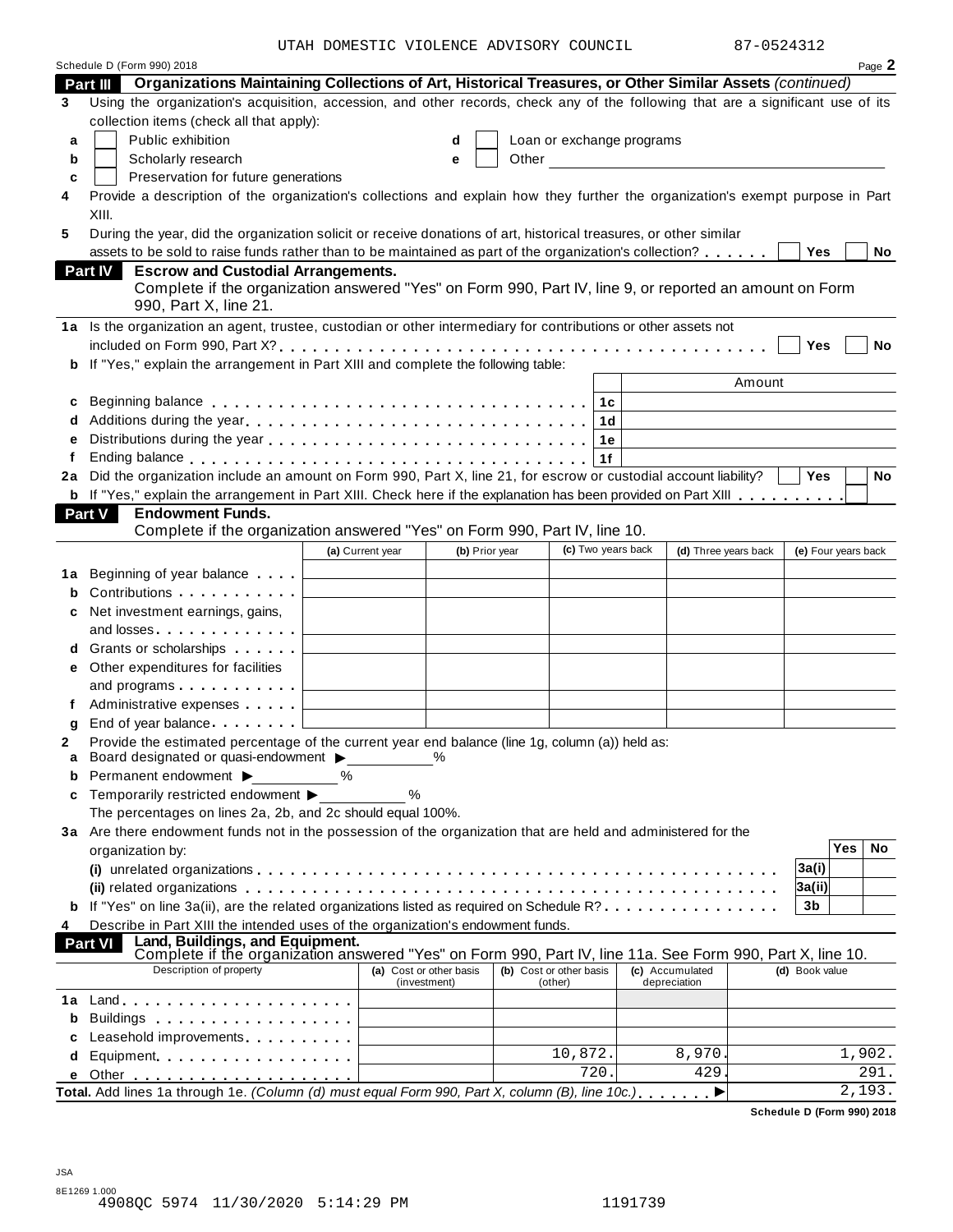| Schedule D (Form 990) 2018 |  |  |
|----------------------------|--|--|
|                            |  |  |

|                 | Schedule D (Form 990) 2018                                                                                                                           |                 |                                                              | Page 3         |
|-----------------|------------------------------------------------------------------------------------------------------------------------------------------------------|-----------------|--------------------------------------------------------------|----------------|
| <b>Part VII</b> | <b>Investments - Other Securities.</b><br>Complete if the organization answered "Yes" on Form 990, Part IV, line 11b. See Form 990, Part X, line 12. |                 |                                                              |                |
|                 | (a) Description of security or category<br>(including name of security)                                                                              | (b) Book value  | (c) Method of valuation:<br>Cost or end-of-year market value |                |
|                 | (1) Financial derivatives                                                                                                                            |                 |                                                              |                |
|                 | (2) Closely-held equity interests [1] [1] Closely-held equity interests                                                                              |                 |                                                              |                |
|                 | $(3)$ Other                                                                                                                                          |                 |                                                              |                |
| (A)             |                                                                                                                                                      |                 |                                                              |                |
| (B)             |                                                                                                                                                      |                 |                                                              |                |
| (C)             |                                                                                                                                                      |                 |                                                              |                |
| (D)             |                                                                                                                                                      |                 |                                                              |                |
| (E)             |                                                                                                                                                      |                 |                                                              |                |
| (F)             |                                                                                                                                                      |                 |                                                              |                |
| (G)             |                                                                                                                                                      |                 |                                                              |                |
| (H)             | Total. (Column (b) must equal Form 990, Part X, col. (B) line 12.) $\blacktriangleright$                                                             |                 |                                                              |                |
| Part VIII       | <b>Investments - Program Related.</b>                                                                                                                |                 |                                                              |                |
|                 | Complete if the organization answered "Yes" on Form 990, Part IV, line 11c. See Form 990, Part X, line 13.                                           |                 |                                                              |                |
|                 | (a) Description of investment                                                                                                                        | (b) Book value  | (c) Method of valuation:                                     |                |
|                 |                                                                                                                                                      |                 | Cost or end-of-year market value                             |                |
| (1)             |                                                                                                                                                      |                 |                                                              |                |
| (2)             |                                                                                                                                                      |                 |                                                              |                |
| (3)             |                                                                                                                                                      |                 |                                                              |                |
| (4)             |                                                                                                                                                      |                 |                                                              |                |
| (5)             |                                                                                                                                                      |                 |                                                              |                |
| (6)             |                                                                                                                                                      |                 |                                                              |                |
| (7)             |                                                                                                                                                      |                 |                                                              |                |
| (8)             |                                                                                                                                                      |                 |                                                              |                |
| (9)             | Total. (Column (b) must equal Form 990, Part X, col. (B) line 13.) $\blacktriangleright$                                                             |                 |                                                              |                |
| Part IX         | <b>Other Assets.</b>                                                                                                                                 |                 |                                                              |                |
|                 | Complete if the organization answered "Yes" on Form 990, Part IV, line 11d. See Form 990, Part X, line 15.                                           |                 |                                                              |                |
|                 |                                                                                                                                                      | (a) Description |                                                              | (b) Book value |
| (1)             |                                                                                                                                                      |                 |                                                              |                |
| (2)             |                                                                                                                                                      |                 |                                                              |                |
| (3)             |                                                                                                                                                      |                 |                                                              |                |
| (4)             |                                                                                                                                                      |                 |                                                              |                |
| (5)             |                                                                                                                                                      |                 |                                                              |                |
| (6)             |                                                                                                                                                      |                 |                                                              |                |
| (7)             |                                                                                                                                                      |                 |                                                              |                |
| (8)             |                                                                                                                                                      |                 |                                                              |                |
| (9)             |                                                                                                                                                      |                 |                                                              |                |
|                 | Total. (Column (b) must equal Form 990, Part X, col. (B) line 15.). $\ldots \ldots \ldots \ldots \ldots \ldots \ldots$                               |                 | ▶                                                            |                |
| Part X          | <b>Other Liabilities.</b>                                                                                                                            |                 |                                                              |                |
|                 | Complete if the organization answered "Yes" on Form 990, Part IV, line 11e or 11f. See Form 990, Part X,<br>line 25.                                 |                 |                                                              |                |
| 1.              | (a) Description of liability                                                                                                                         | (b) Book value  |                                                              |                |
|                 | (1) Federal income taxes                                                                                                                             |                 |                                                              |                |
| (2)             |                                                                                                                                                      |                 |                                                              |                |
| (3)<br>(4)      |                                                                                                                                                      |                 |                                                              |                |
| (5)             |                                                                                                                                                      |                 |                                                              |                |
| (6)             |                                                                                                                                                      |                 |                                                              |                |
| (7)             |                                                                                                                                                      |                 |                                                              |                |
| (8)             |                                                                                                                                                      |                 |                                                              |                |
| (9)             |                                                                                                                                                      |                 |                                                              |                |
|                 | Total. (Column (b) must equal Form 990, Part X, col. (B) line 25.) ▶                                                                                 |                 |                                                              |                |
|                 | 2. Liability for uncertain tax positions. In Part XIII, provide the text of the footnote to the organization's financial statements that reports the |                 |                                                              |                |
|                 |                                                                                                                                                      |                 |                                                              |                |

organization's liability for uncertain tax positions under FIN 48 (ASC 740). Check here if the text of the footnote has been provided in Part XIII JSA **Schedule D (Form 990) 2018** 8E1270 1.000 4908QC 5974 11/30/2020 5:14:29 PM 1191739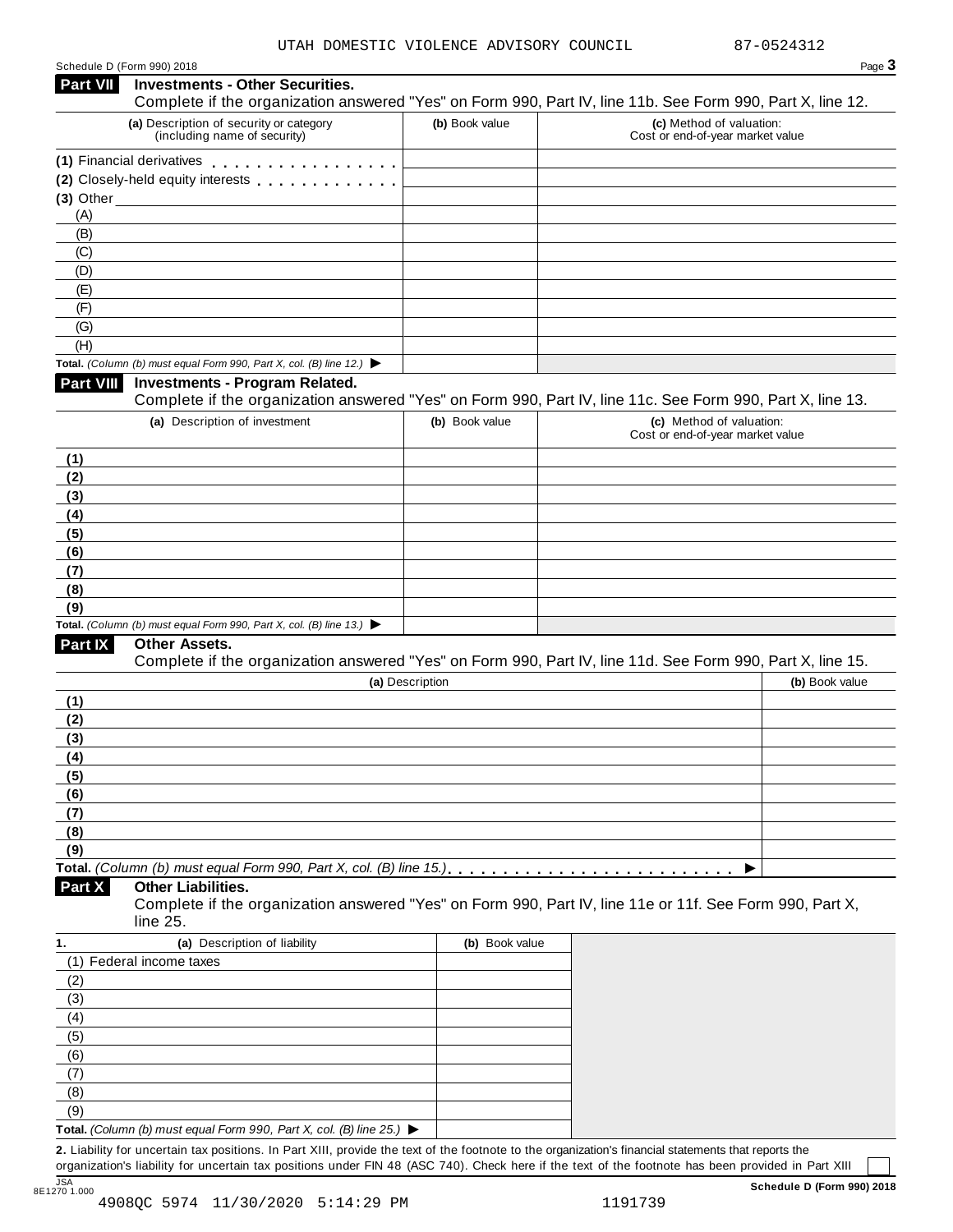|          | Schedule D (Form 990) 2018                                                                                                                                           |              | Page 4 |
|----------|----------------------------------------------------------------------------------------------------------------------------------------------------------------------|--------------|--------|
| Part XI  | Reconciliation of Revenue per Audited Financial Statements With Revenue per Return.<br>Complete if the organization answered "Yes" on Form 990, Part IV, line 12a.   |              |        |
| 1        | Total revenue, gains, and other support per audited financial statements                                                                                             | $\mathbf 1$  |        |
| 2        | Amounts included on line 1 but not on Form 990, Part VIII, line 12:                                                                                                  |              |        |
| a        | 2a                                                                                                                                                                   |              |        |
| b        | 2 <sub>b</sub>                                                                                                                                                       |              |        |
| с        |                                                                                                                                                                      |              |        |
| d        |                                                                                                                                                                      |              |        |
| е        |                                                                                                                                                                      | 2e           |        |
| 3        |                                                                                                                                                                      | 3            |        |
| 4        | Amounts included on Form 990, Part VIII, line 12, but not on line 1:                                                                                                 |              |        |
| a        | 4а<br>Investment expenses not included on Form 990, Part VIII, line 7b $\ldots \ldots$                                                                               |              |        |
| b        | 4b                                                                                                                                                                   |              |        |
|          |                                                                                                                                                                      | 4c           |        |
| 5        | Total revenue. Add lines 3 and 4c. (This must equal Form 990, Part I, line 12.)                                                                                      |              |        |
| Part XII | Reconciliation of Expenses per Audited Financial Statements With Expenses per Return.<br>Complete if the organization answered "Yes" on Form 990, Part IV, line 12a. |              |        |
| 1        | Total expenses and losses per audited financial statements                                                                                                           | $\mathbf{1}$ |        |
| 2        | Amounts included on line 1 but not on Form 990, Part IX, line 25:                                                                                                    |              |        |
| a        | 2a<br>Donated services and use of facilities                                                                                                                         |              |        |
| b        | 2 <sub>b</sub>                                                                                                                                                       |              |        |
| c        | 2c                                                                                                                                                                   |              |        |
| d        |                                                                                                                                                                      |              |        |
| е        |                                                                                                                                                                      | 2e           |        |
| 3        |                                                                                                                                                                      | 3            |        |
| 4        | Amounts included on Form 990, Part IX, line 25, but not on line 1:                                                                                                   |              |        |
| a        | 4a<br>Investment expenses not included on Form 990, Part VIII, line 7b                                                                                               |              |        |
| b        | 4b                                                                                                                                                                   |              |        |
|          |                                                                                                                                                                      | 4c           |        |
| 5.       | Total expenses. Add lines 3 and 4c. (This must equal Form 990, Part I, line 18.)                                                                                     | 5            |        |
|          | Part XIII Supplemental Information.                                                                                                                                  |              |        |
|          | Provide the descriptions required for Part II, lines 3, 5, and 0: Part III, lines 1a and 4: Part IV, lines 1h and 2b: Part V, line 4: Part Y, line                   |              |        |

ovide the descriptions required for Part II, lines 3, 5, and 9; Part III, lines 1a and 4; Part IV, lines 1b and 2b; Part V, line 4; Part X, line 2; Part XI, lines 2d and 4b; and Part XII, lines 2d and 4b. Also complete this part to provide any additional information.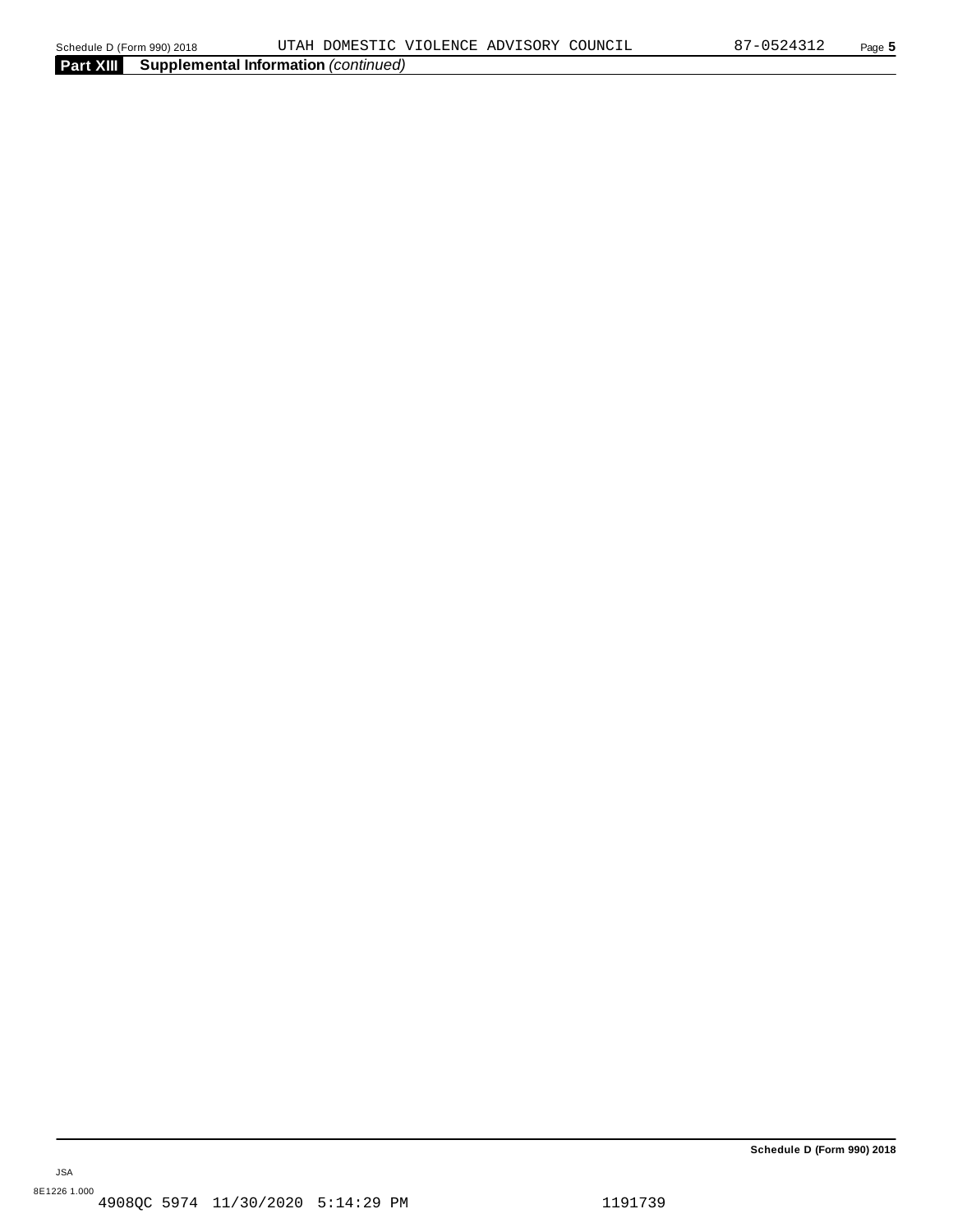| <b>SCHEDULE I</b><br>(Form 990)                               |                                                                                                                                                            |           |                                    | <b>Grants and Other Assistance to Organizations,</b>  |                                       |                                                             |                                          | OMB No. 1545-0047<br>2018             |
|---------------------------------------------------------------|------------------------------------------------------------------------------------------------------------------------------------------------------------|-----------|------------------------------------|-------------------------------------------------------|---------------------------------------|-------------------------------------------------------------|------------------------------------------|---------------------------------------|
|                                                               | Governments, and Individuals in the United States<br>Complete if the organization answered "Yes" on Form 990, Part IV, line 21 or 22.                      |           |                                    |                                                       |                                       |                                                             |                                          |                                       |
|                                                               |                                                                                                                                                            |           |                                    | Attach to Form 990.                                   |                                       |                                                             |                                          | <b>Open to Public</b>                 |
| Department of the Treasury<br><b>Internal Revenue Service</b> |                                                                                                                                                            |           |                                    | Go to www.irs.gov/Form990 for the latest information. |                                       |                                                             |                                          | Inspection                            |
| Name of the organization                                      |                                                                                                                                                            |           |                                    |                                                       |                                       |                                                             | Employer identification number           |                                       |
|                                                               | UTAH DOMESTIC VIOLENCE ADVISORY COUNCIL                                                                                                                    |           |                                    |                                                       |                                       |                                                             | 87-0524312                               |                                       |
| Part I                                                        | <b>General Information on Grants and Assistance</b>                                                                                                        |           |                                    |                                                       |                                       |                                                             |                                          |                                       |
| 1.                                                            | Does the organization maintain records to substantiate the amount of the grants or assistance, the grantees' eligibility for the grants or assistance, and |           |                                    |                                                       |                                       |                                                             |                                          |                                       |
|                                                               |                                                                                                                                                            |           |                                    |                                                       |                                       |                                                             |                                          | X Yes<br>No                           |
| $\mathbf{2}$                                                  | Describe in Part IV the organization's procedures for monitoring the use of grant funds in the United States.                                              |           |                                    |                                                       |                                       |                                                             |                                          |                                       |
| Part II                                                       | Grants and Other Assistance to Domestic Organizations and Domestic Governments. Complete if the organization answered "Yes" on Form 990,                   |           |                                    |                                                       |                                       |                                                             |                                          |                                       |
|                                                               | Part IV, line 21, for any recipient that received more than \$5,000. Part II can be duplicated if additional space is needed.                              |           |                                    |                                                       |                                       |                                                             |                                          |                                       |
|                                                               | 1 (a) Name and address of organization<br>or government                                                                                                    | $(b)$ EIN | (c) IRC section<br>(if applicable) | (d) Amount of cash<br>grant                           | (e) Amount of non-<br>cash assistance | (f) Method of valuation<br>(book, FMV, appraisal,<br>other) | (g) Description of<br>noncash assistance | (h) Purpose of grant<br>or assistance |
| (1)                                                           |                                                                                                                                                            |           |                                    |                                                       |                                       |                                                             |                                          |                                       |
| (2)                                                           |                                                                                                                                                            |           |                                    |                                                       |                                       |                                                             |                                          |                                       |
| (3)                                                           |                                                                                                                                                            |           |                                    |                                                       |                                       |                                                             |                                          |                                       |
| (4)                                                           |                                                                                                                                                            |           |                                    |                                                       |                                       |                                                             |                                          |                                       |
| (5)                                                           |                                                                                                                                                            |           |                                    |                                                       |                                       |                                                             |                                          |                                       |
| (6)                                                           |                                                                                                                                                            |           |                                    |                                                       |                                       |                                                             |                                          |                                       |
| (7)                                                           |                                                                                                                                                            |           |                                    |                                                       |                                       |                                                             |                                          |                                       |
| (8)                                                           |                                                                                                                                                            |           |                                    |                                                       |                                       |                                                             |                                          |                                       |
| (9)                                                           |                                                                                                                                                            |           |                                    |                                                       |                                       |                                                             |                                          |                                       |
| (10)                                                          |                                                                                                                                                            |           |                                    |                                                       |                                       |                                                             |                                          |                                       |
| (11)                                                          |                                                                                                                                                            |           |                                    |                                                       |                                       |                                                             |                                          |                                       |
| (12)                                                          |                                                                                                                                                            |           |                                    |                                                       |                                       |                                                             |                                          |                                       |
| 3                                                             |                                                                                                                                                            |           |                                    |                                                       |                                       |                                                             |                                          |                                       |
|                                                               | For Paperwork Reduction Act Notice, see the Instructions for Form 990.                                                                                     |           |                                    |                                                       |                                       |                                                             |                                          | Schedule I (Form 990) (2018)          |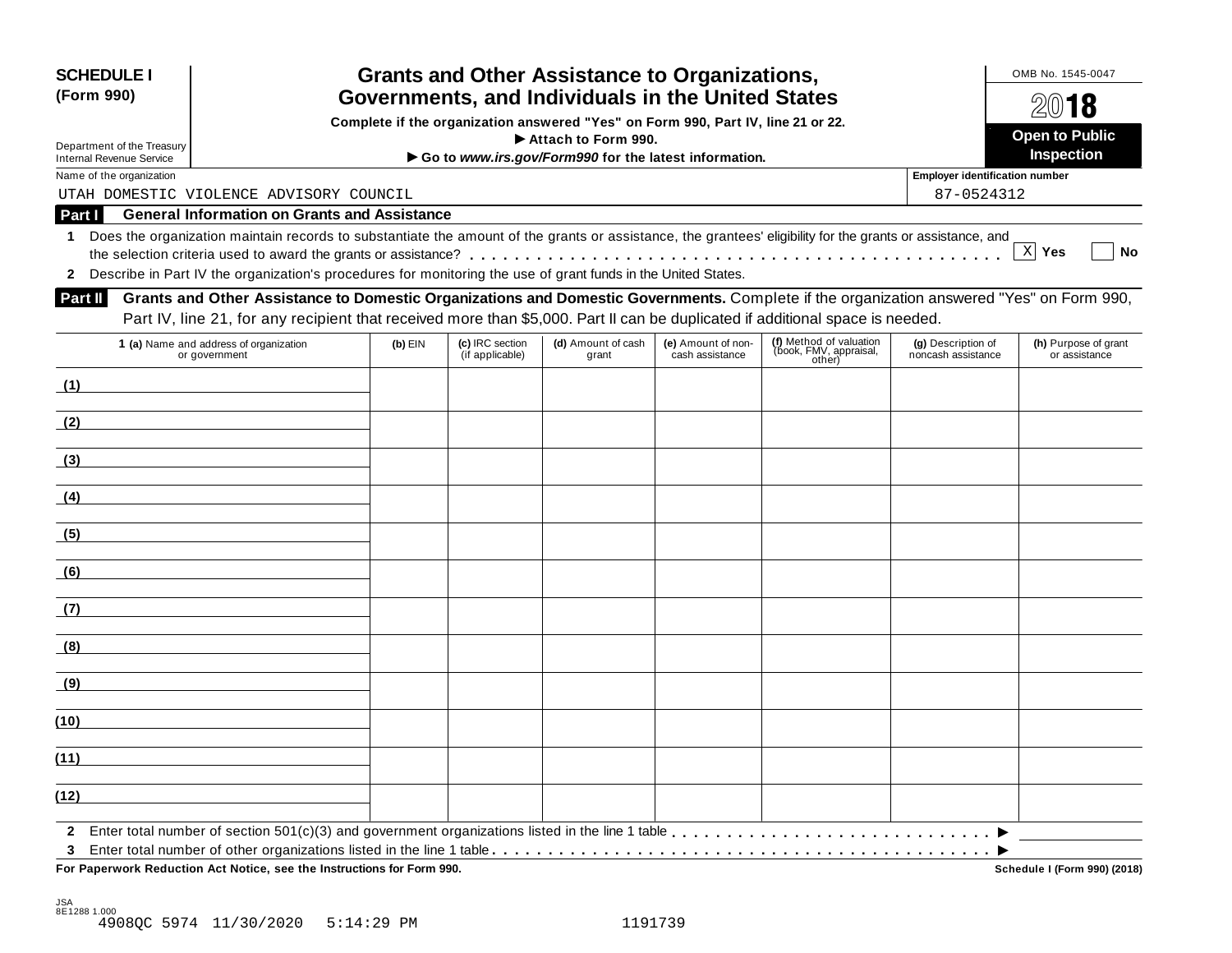#### **Grants and Other Assistance to Domestic Individuals.** Complete ifthe organization answered "Yes" on Form 990, Part IV, line 22. **Part III** Grants and Other Assistance to Domestic Individuals<br>Part III can be duplicated if additional space is needed.

| (a) Type of grant or assistance                                                                                                                                | (b) Number of<br>recipients | (c) Amount of<br>cash grant | (d) Amount of<br>non-cash assistance | (e) Method of valuation (book,<br>FMV, appraisal, other) | (f) Description of non-cash assistance |  |
|----------------------------------------------------------------------------------------------------------------------------------------------------------------|-----------------------------|-----------------------------|--------------------------------------|----------------------------------------------------------|----------------------------------------|--|
|                                                                                                                                                                |                             |                             |                                      |                                                          |                                        |  |
| EMERGENCY VICTIM ASSISTANCE                                                                                                                                    | 44.                         | 10,306.                     |                                      |                                                          |                                        |  |
|                                                                                                                                                                |                             |                             |                                      |                                                          |                                        |  |
|                                                                                                                                                                |                             |                             |                                      |                                                          |                                        |  |
|                                                                                                                                                                |                             |                             |                                      |                                                          |                                        |  |
| 3                                                                                                                                                              |                             |                             |                                      |                                                          |                                        |  |
|                                                                                                                                                                |                             |                             |                                      |                                                          |                                        |  |
|                                                                                                                                                                |                             |                             |                                      |                                                          |                                        |  |
|                                                                                                                                                                |                             |                             |                                      |                                                          |                                        |  |
| 5                                                                                                                                                              |                             |                             |                                      |                                                          |                                        |  |
|                                                                                                                                                                |                             |                             |                                      |                                                          |                                        |  |
|                                                                                                                                                                |                             |                             |                                      |                                                          |                                        |  |
|                                                                                                                                                                |                             |                             |                                      |                                                          |                                        |  |
|                                                                                                                                                                |                             |                             |                                      |                                                          |                                        |  |
| Supplemental Information. Provide the information required in Part I, line 2, Part III, column (b); and any other additional<br><b>Part IV</b><br>information. |                             |                             |                                      |                                                          |                                        |  |

SCHEDULE I, PART I, LINE 2

DESCRIPTION OF GRANT MONITORING PROCESS:

ANYONE WHO COMPLETES THE MOVING AHEAD CURRICULUM IS ELIGIBLE TO RECEIVE

ASSISTANCE TO HELP THEM TO BE ABLE TO MAKE IT ON THEIR OWN. UDVC WORKS

WITH PARTNERING AGENCIES TO CREATE THE GUIDELINES FOR THE PROGRAM AND TO

HELP ADMINISTER THE GRANTS FOR THE INDIVIDUALS.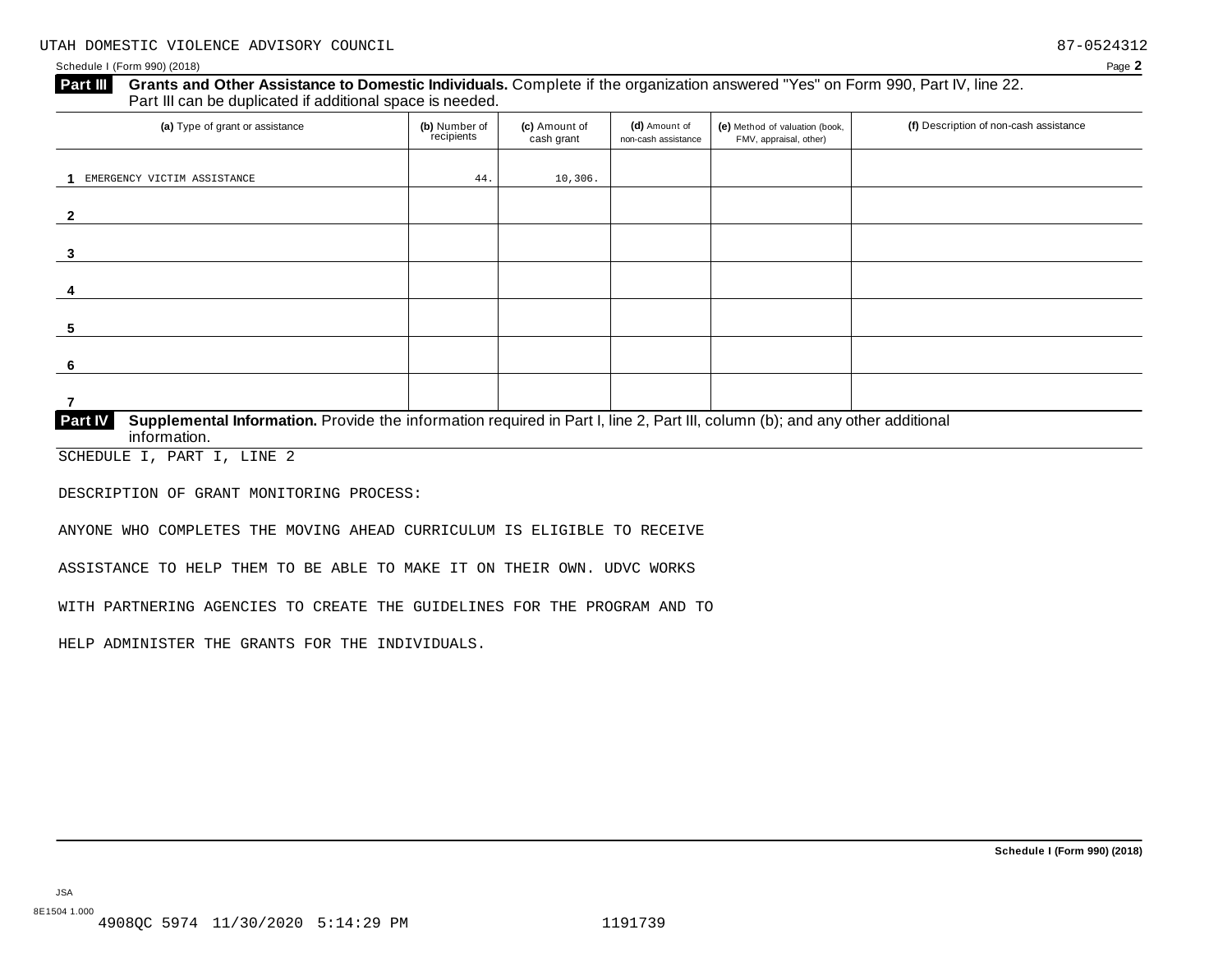#### **SCHEDULE O** Supplemental Information to Form 990 or 990-EZ DAMB No. 1545-0047

(Form 990 or 990-EZ) Complete to provide information for responses to specific questions on  $\otimes$  0 18 plete to provide information for responses to specific questions on<br>
Form 990 or 990-EZ or to provide any additional information.<br>
Attach to Form 990 or 990-EZ.



| ► Attach to Form 990 or 990-EZ.<br>Department of the Treasury<br>> Information about Schedule O (Form 990 or 990-EZ) and its instructions is at www.irs.gov/form990.<br>Internal Revenue Service |                                                            |            |  |  |
|--------------------------------------------------------------------------------------------------------------------------------------------------------------------------------------------------|------------------------------------------------------------|------------|--|--|
| Name of the organization                                                                                                                                                                         | <b>Inspection</b><br><b>Employer identification number</b> |            |  |  |
|                                                                                                                                                                                                  | UTAH DOMESTIC VIOLENCE ADVISORY COUNCIL                    | 87-0524312 |  |  |

FORM 990, PART VI, LINE 6

MEMBERS PAY A FEE FOR VOTING RIGHTS AND TRAINING DISCOUNTS.

#### FORM 990, PART VI, LINE 7A

THE MEMBERS ELECT BOARD MEMBERS AT THE ANNUAL MEETING. THE NUMBER ELECTED DEPENDS ON THE NUMBER OF BOARD MEMBERS STEPPING DOWN.

#### FORM 990, PART VI, LINE 7B

VARIOUS MATTERS ARE SUBJECT TO APPROVAL OF THE MEMBERS. THESE ARE COMMUNICATED TO THE MEMBERS IN ADVANCE OF THE BUSINESS MEETING (HELD QUARTERLY). THESE ARE CLOSED MEETINGS WITH VARIOUS ITEMS DISCUSSED AND VOTED UPON AT THE MEETING.

#### FORM 990, PART VI, LINE 11B

THE TAX RETURN IS PROVIDED TO THE OFFICERS FOR THEIR REVIEW AND REVISION COMMENTS. THE 990 IS THEN PROVIDED TO THE BOARD FOR REVIEW AND APPROVAL.

FORM 990, PART VI, LINE 12C

THE WRITTEN CONFLICT OF INTEREST POLICY IS IN THE PERSONNEL MANUAL FOR EMPLOYEES & THE BOARD MANUAL FOR BOARD MEMBERS AND SPECIFICALLY ADDRESSES EMPLOYEES, OFFICERS, DIRCTORS, AND/OR TRUSTEES.

FORM 990, PART VI, LINE 15A

THE BOARD REVIEWS AND APPROVES THE COMPENSATION FOR THE EXECUTIVE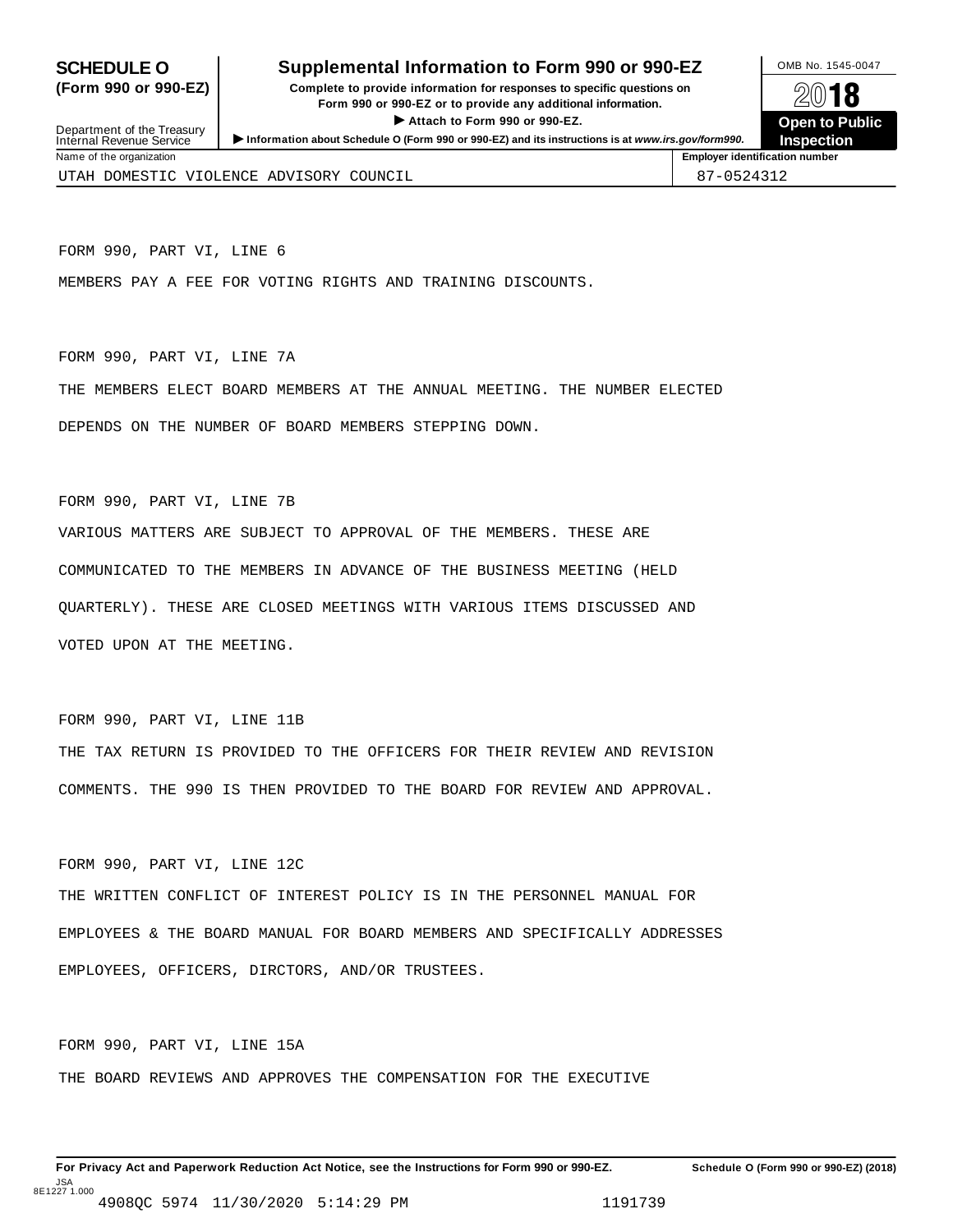<span id="page-34-0"></span>

| Schedule O (Form 990 or 990-EZ) 2018    |                                       |  |
|-----------------------------------------|---------------------------------------|--|
| Name of the organization                | <b>Employer identification number</b> |  |
| UTAH DOMESTIC VIOLENCE ADVISORY COUNCIL | $87 - 0524312$                        |  |

DIRECTOR POSITION. COMPARABILITY DATA IS USED FROM THE NATIONAL NEWTWORK TO END DOMESTIC VIOLENCE.

#### FORM 990, PART VI, LINE 19

GOVERNING DOCUMENTS, POLICIES AND FINANCIAL STATEMENTS ARE AVAILABLE TO THE PUBLIC UPON REQUEST.

#### FORM 990, PART III - PROGRAM SERVICE, LINE 4C

PREVENTION -- THE UDVC ADVOCATES FOR THE DEVELOPMENT OF POLICIES AND PRACTICES THAT ENHANCE VICTIM SAFETY AND EMPOWERMENT WHILE RAISING AWARENESS OF THE NEED FOR PREVENTION AND INTERVENTION. RESPONSES TO DOMESTIC VIOLENCE HAVE HISTORICALLY FOCUSED PRIMARILY ON INTERVENTION AFTER THE PROBLEM HAS ALREADY BEEN IDENTIFIED AND HARM HAS OCCURRED. THERE ARE, HOWEVER, NEW DOMESTIC VIOLENCE PREVENTION STRATEGIES EMERGING, AND PREVENTION APPROACHES FROM THE PUBLIC HEALTH FIELD CAN SERVE AS MODELS FOR FURTHER DEVELOPMENT OF THESE STRATEGIES. THE UDVC IS COMMITTED TO BRINGING THESE NEW APPROACHES TO UTAH, AND HAS ALREADY SUCCESSFULLY PILOTED ONE SUCH PROGRAM; THE LETHALITY ASSESSMENT PROTOCOL (LAP) - AN EVIDENCE-BASED TOOL DESIGNED TO REDUCE RISK AND SAVE LIVES. MODELED AFTER A SIMILAR PROGRAM IN MARYLAND, THE LAP INVOLVES A STANDARDIZED ASSESSMENT OF IDENTIFYING INDIVIDUALS AT THE GREATEST RISK OF LETHAL DOMESTIC ABUSE, AND CONNECTING THOSE AT RISK WITH COORDINATED, ESSENTIAL VICTIM SERVICES. FUNDING IS USED TO TRAIN LAW ENFORCEMENT OFFICERS, VICTIM ADVOCATES, VICTIM SERVICE PROVIDERS, MEDICAL PROFESSIONALS, FIRST RESPONDERS, AND BEHAVIORAL HEALTHCARE PROVIDERS TO USE A STANDARDIZED, EVIDENCE-BASED

JSA

ATTACHMENT 1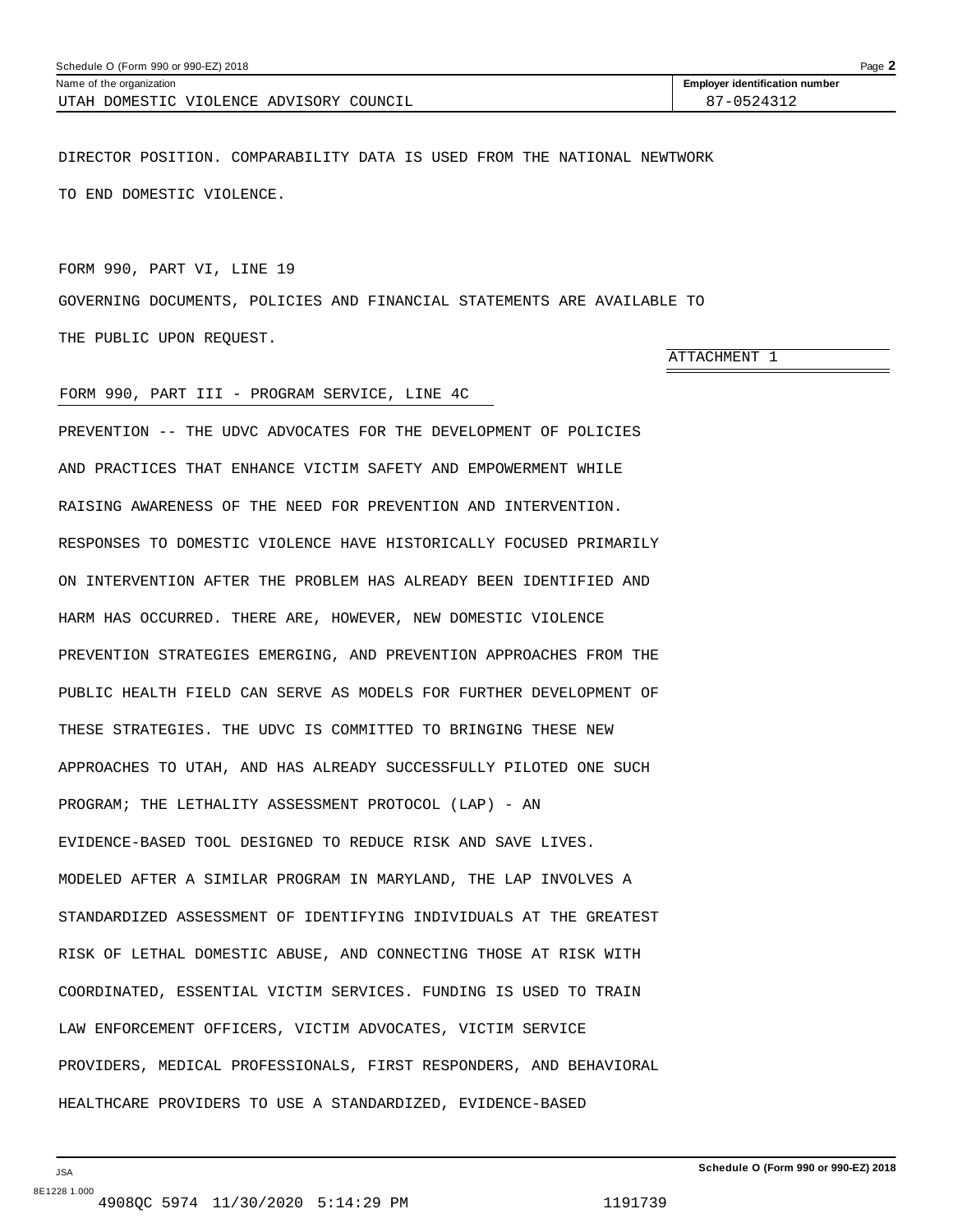| FORM 990, PART III, LINE 4D - OTHER PROGRAM SERVICES |               | ATTACHMENT 2 |         |
|------------------------------------------------------|---------------|--------------|---------|
| DESCRIPTION                                          | <b>GRANTS</b> | EXPENSES     | REVENUE |
| LINKLINE -- THE HOTLINE WAS ESTABLISHED AS THE       |               | 95,962.      |         |
| FIRST AND ONLY STATE-WIDE, TOLL-FREE,                |               |              |         |
| CONFIDENTIAL AND ANONYMOUS LINE THAT INDIVIDUALS     |               |              |         |

CAN CALL TO RECEIVE ASSISTANCE WITH DOMESTIC VIOLENCE ISSUES. THE LINKLINE IS RECOGNIZED AS A STATE-WIDE CLEARINGHOUSE WHERE CALLERS CAN RECEIVE CRISIS INTERVENTION, SAFETY PLANNING, INFORMATION AND REFERRAL SERVICES ON SAFE SHELTERS, COMMUNITY RESOURCES, LEGAL ASSISTANCE, VICTIM ADVOCATES, COUNSELING AGENCIES AND OTHER NEEDS. ALL CALLS ARE ANSWERED BY TRAINED DOMESTIC VIOLENCE ADVOCATES. THE LINKLINE OPERATES 24 HOURS A DAY, 7 DAYS A WEEK.

TOTALS 95,962.

ATTACHMENT 1 (CONT'D)

PROTOCOL TO REDUCE HOMICIDES.

<span id="page-35-0"></span>UTAH DOMESTIC VIOLENCE ADVISORY COUNCIL **87-0524312**